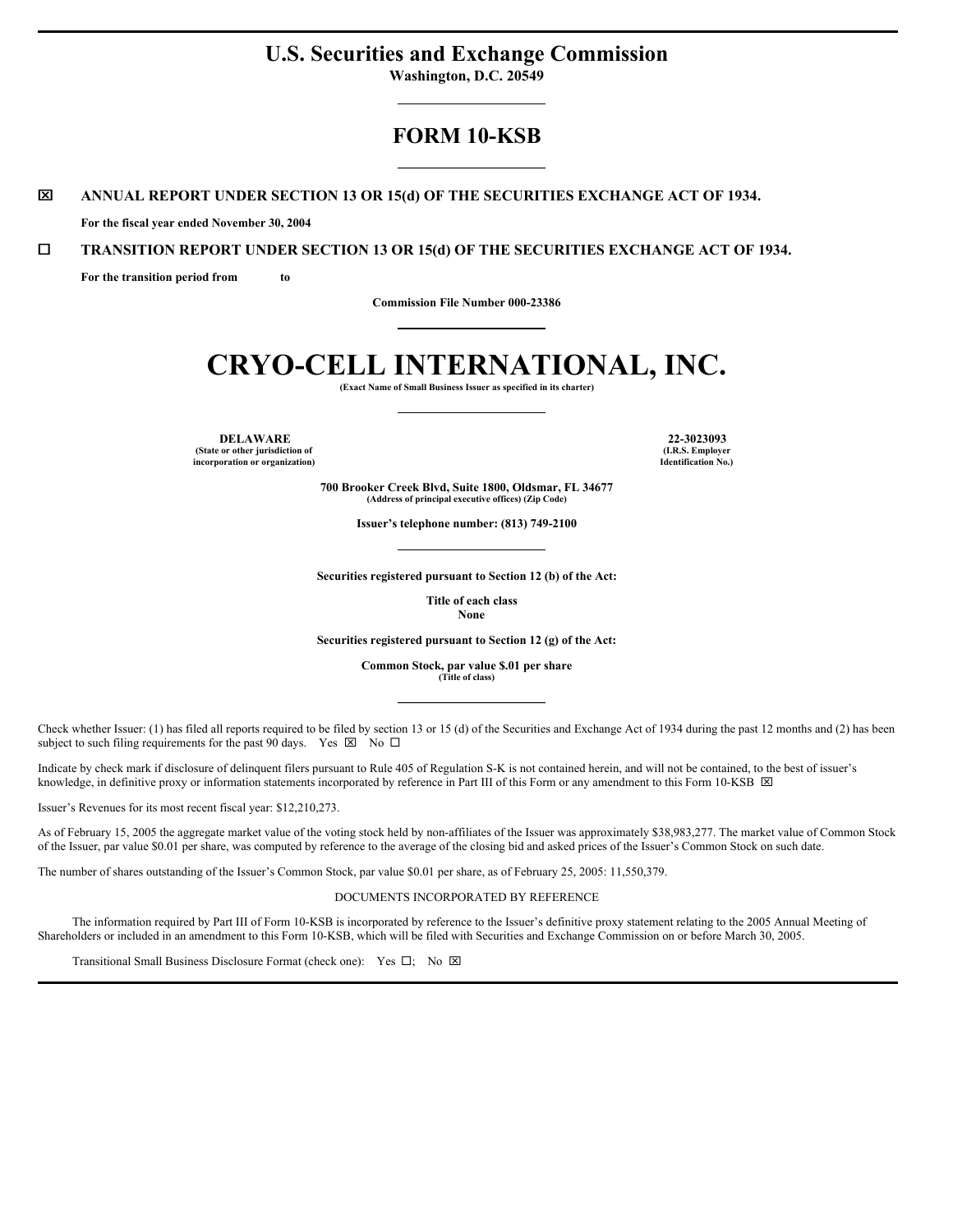# **FORWARD LOOKING STATEMENTS**

This Form 10-KSB, press releases and certain information provided periodically in writing or orally by the Company's officers or its agents may contain statements which constitute "forward-looking statements" within the meaning of Section 27A of the Securities Act of 1933, as amended and Section 21E of the Securities Exchange Act of 1934. The terms "CRYO-CELL International, Inc.," "CRYO-CELL" "Company," "we," "our" and "us" refer to CRYO-CELL International, Inc. The words "expect," "believe," "goal," "plan," "intend," "estimate" and similar expressions and variations thereof, if used, are intended to specifically identify forward-looking statements. Those statements appear in a number of places in this Form 10-KSB and in other places, particularly, "Management's Discussion and Analysis of Financial Condition or Plan of Operation," and include statements regarding the intent, belief or current expectations of the Company, its directors or its officers with respect to, among other things:

- (i) our future performance and operating results;
- (ii) our future operating plans;
- (iii) our liquidity and capital resources; and
- (iv) our legal proceedings;

Investors and prospective investors are cautioned that any such forward-looking statements are not guarantees of future performance and involve risks and uncertainties, and that actual results may differ materially from those projected in the forward-looking statements as a result of various factors. The factors that might cause such differences include, among others, the following:

- (i) any adverse effect or limitations caused by recent increases in government regulation of stem cell storage facilities;
- (ii) any increased competition in our business;
- (iii) any decrease or slowdown in the number of people seeking to store umbilical cord blood stem cells or decrease in the number of people paying annual storage fees;
- (iv) any adverse impacts on revenue or operating margins due to the costs associated with increased growth in our business, including the possibility of unanticipated costs relating to the operation of our new facility;
- (v) any technological breakthrough that would render the Company's business of stem cell preservation obsolete;
- (vi) any material failure or malfunction in our storage facilities; any natural disaster such as a tornado, other disaster (fire) or act of terrorism that adversely affects stored specimens; the costs associated with defending or prosecuting litigation matters and any material adverse result for such matters;
- (vii) any decreases in asset valuations; any continued negative effect from adverse publicity in the past year regarding the Company's business operations;
- (viii) any negative consequences resulting from deriving, shipping and storing specimens at a second location;
- (ix) any negative effect from the filed class action shareholder lawsuits; and
- (x) other risks and uncertainties.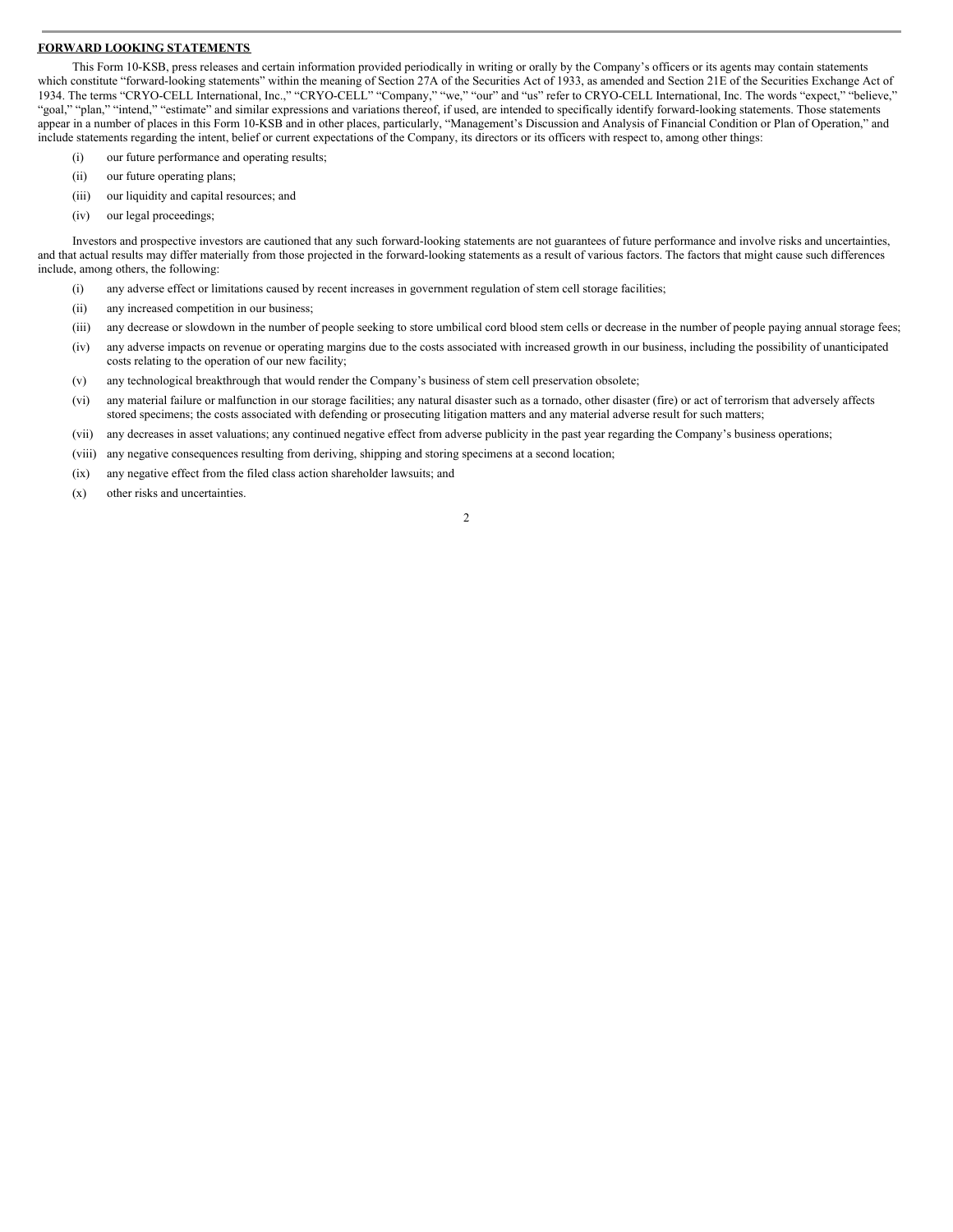We undertake no obligation to publicly update or revise the forward-looking statements made in this Form 10-KSB to reflect events or circumstances after the date of this Form 10-KSB or to reflect the occurrence of unanticipated events.

Readers are cautioned not to place undue reliance on these forward-looking statements, which reflect management's analysis only as of the date hereof. CRYO-CELL International, Inc. (the "Company") undertakes no obligation to publicly revise these forward-looking statements to reflect events or circumstances that arise after the date hereof. Readers should carefully review the risk factors described in other documents the Company files from time to time with the Securities and Exchange Commission, including the Quarterly Reports on Form 10-QSB filed by the Company and any Current Reports on Form 8-K filed by the Company.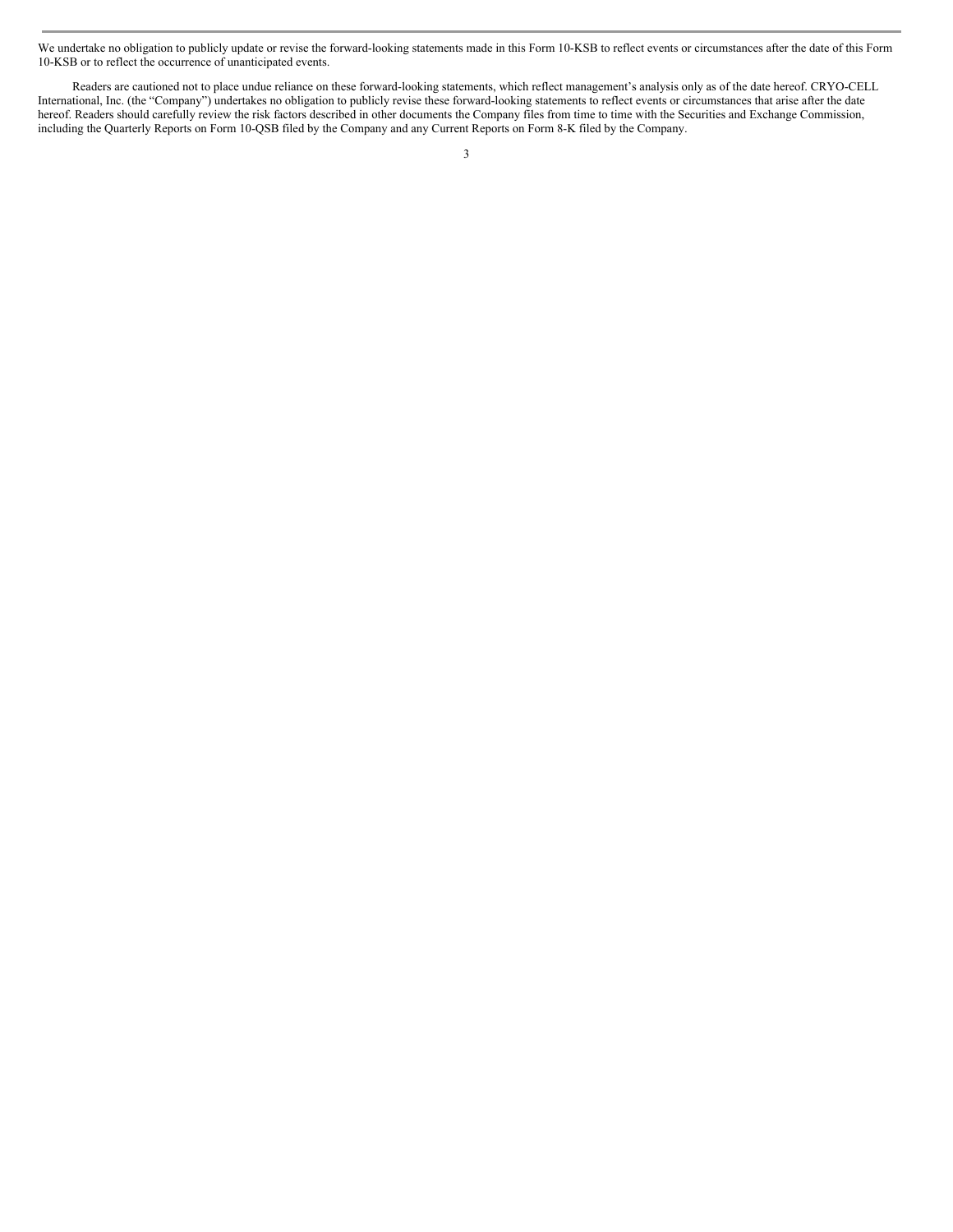#### **ITEM 1. DESCRIPTION OF BUSINESS**

# **Introduction**

CRYO-CELL International, Inc. ("the Company" or "CRYO-CELL") was incorporated on September 11, 1989 in the state of Delaware. The Company is engaged in cryogenic cellular storage, with a focus on the processing and preservation of umbilical cord (U-Cord™) blood stem cells for autologous/sibling use. The Company believes it is the world's largest private cord blood stem cell bank in terms of the number of specimens preserved. Its headquarters facility in Oldsmar, Florida handles all aspects of its business operations including the processing and storage of specimens. The specimens are stored in commercially available cryogenic storage equipment. Several other companies involved in commercial cell banking rely on shipping their specimens elsewhere for processing and storage.

It is the Company's mission to make expectant parents aware of the potential medical benefits from preserving stem cells and to provide them the means and processes for collection and storage of these cells. Today, stem cell transplants are known and accepted treatments for a number of life-threatening diseases. With continued research in this area of medical technology, other avenues for their potential use are being explored. A vast majority of expectant parents are simply unaware that umbilical cord blood contains a rich supply of stem cells and that they can be collected, processed and stored for the potential future use of the newborn and possibly related family members. A baby's stem cells will remain a perfect match for the baby throughout its life and have a 1-in-4 chance (or better) of being a perfect match for a sibling. There is no assurance, however, that a perfect match means the cells could be used to treat certain diseases. Today, it is still common for the cord blood (the blood remaining in the umbilical cord and placenta) to be discarded at the time of birth as medical waste.

Despite the potential benefits of U-Cord™ stem cell preservation, the number of parents of newborns participating in stem cell preservation is still relatively small compared to the number of births (four million per annum) in the United States. Some reasons for this low level of market penetration are the misperception of the high cost of stem cell storage and a general lack of awareness of the benefits of stem cell preservation programs. However, evolving medical technology could significantly increase the utilization of the U-Cord™ blood for transplantation and/or other types of treatments. The Company believes it offers the highest quality, highest value service targeted to a broad base of the market. The Company anticipates the growth and profitability of the Company should come from increases in stem cell specimen storage volume driven by its value-driven competitive leadership position; a fast-growing embedded client base; expanded consumer and professional channels; increased public awareness and accelerated market penetration.

#### **Background**

Nearly fifty years ago researchers discovered that cells could be cryopreserved at extremely low temperatures and all cellular activity would cease until the specimens were thawed. Historically, cryopreservation was required for organ transplants, blood banking and medical research. Today, cryopreservation of umbilical cord blood stem cells gives expectant parents the opportunity to potentially take advantage of evolving cellular therapies and other medical technologies.

# **Cell Banking**

Hematopoeitic stem cells are the building blocks of our blood and immune systems. They form the white blood cells that fight infection, red blood cells that carry oxygen throughout the body and platelets that promote healing. Stem cells are found in bone marrow where they continue to generate cells throughout our lives. Stem cells can be stored in a cryogenic environment, and upon thawing,

#### **Part I**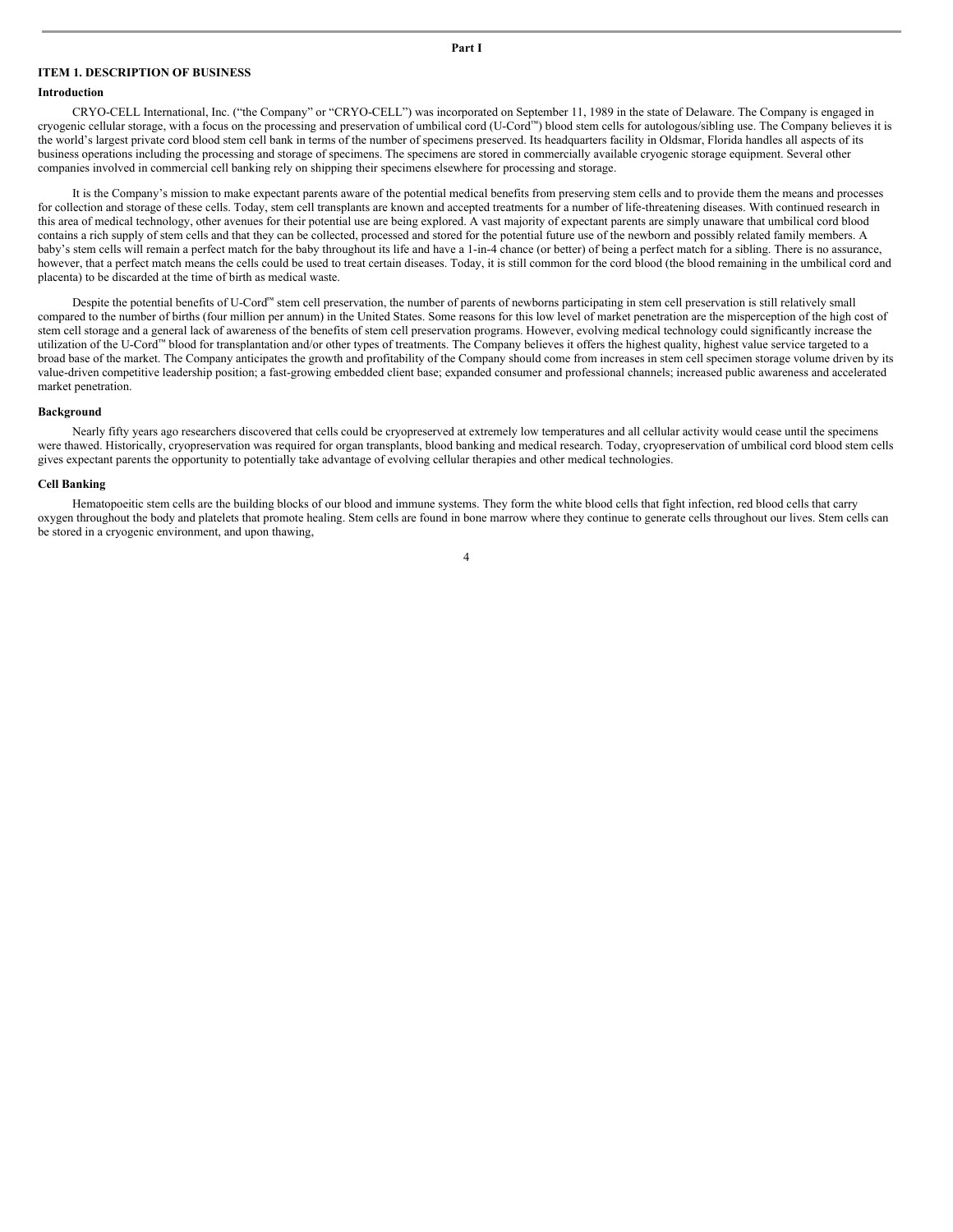infused into a patient. They can be returned to the individual from whom they were taken (autologous) or donated to someone else (allogeneic). The opportunity to use an individual's own bone marrow for a transplant is dependent upon whether the cancer has entered the marrow system (metastasized). Otherwise, a marrow donor needs to be identified to provide the needed bone marrow. The availability of a marrow donor or matched stem cell specimen allows physicians to administer larger doses of chemotherapy or radiation in an effort to eradicate the disease. Stem cell therapies and transplants are used for both cancerous and non-cancerous diseases.

Stem cells are found in umbilical cord blood and placental blood ("cord blood stem cells") that can be collected and stored after a baby is born. Recent advances have provided the techniques to separate the stem cells found in these two sources. Over 3,000-cord blood stem cell transplants have been performed to date. The Company believes that parents will want to save and store these cells for potential future use by their family. These stem cells also have at least a one in four chance of being compatible for use by a sibling. Moreover, researchers believe they may be utilized in the future by parents for treating diseases that currently have no cure as a result of evolving cellular expansion technologies.

The Company believes that the market for cord blood stem cells is enhanced by the national discussion on stem cell research developments and the current focus on reducing prohibitive health care costs. With the increasing costs of bone marrow matches and transplants, a newborn's U-Cord™ cells are stored as a precautionary measure. Medical technology is constantly evolving which may provide new uses for cryopreserved cord blood stem cells.

#### **Cellular Storage Services**

In November 2004, the Company relocated its corporate headquarters to a newly constructed, nearly 18,000 square-foot state-of-the-art current Good Manufacturing Practice and Good Tissue Practice (cGMP/cGTP)-compliant facility. Food and Drug Administration (FDA) 21 CFR Part 1271, a new federal regulation with an anticipated effective date of May 2005, requires human cellular and tissue-based products to be manufactured in compliance with good tissue practices (cGTPs). The Company's new laboratory processing facility boasts a class 10,000 clean room and class 100 environments for the processing of cord blood stem cells and other cellular tissues. In addition, the cellular products cryogenic storage area has been designed as a "bunker", with enhanced provisions for security, building fortification for environmental element protection and back-up systems for operational redundancies. CRYO-CELL is the first private bank to process cord blood in a technologically and operationally advanced cGMP/cGTPcompliant facility.

The newly constructed facility, which also houses the Company's clinical services, marketing and administrative operations, is designed and appointed to accommodate a broad range of market-facing events such as client tours and open houses, as well as clinician and expectant parent educational workshops. Building public awareness for clinicians and families on the significant benefits of umbilical cord blood stem cell preservation continues to be a major initiative for CRYO-CELL.

The Company currently stores over 75,000 cord blood stem cell specimens in Oldsmar, Florida for the exclusive use of those families who have elected to preserve them with CRYO-CELL. Approximately 25,000 of these specimens are split specimens, for which we store a duplicate specimen at a secondary storage facility in Sedona, Arizona. The Company believes it is the world's largest private cord blood stem cell bank in terms of the number of specimens preserved. The Company utilizes a strategy of offering its high quality U-Cord™ service at superior value to its clients. The Company provides several other key competitive advantages: a state-of-the-art laboratory processing facility, a safe, secure and monitored storage environment, demonstrated success in the transplant of processed specimens, 7 day per week processing capability, a 24 hour, 7 day per week clinical support staff to assist clients and medical caregivers, high-value pricing and beginning in December 2004, the option of participating in Upromise®, a nationally recognized 529 registered college savings plan that gives clients money back for college.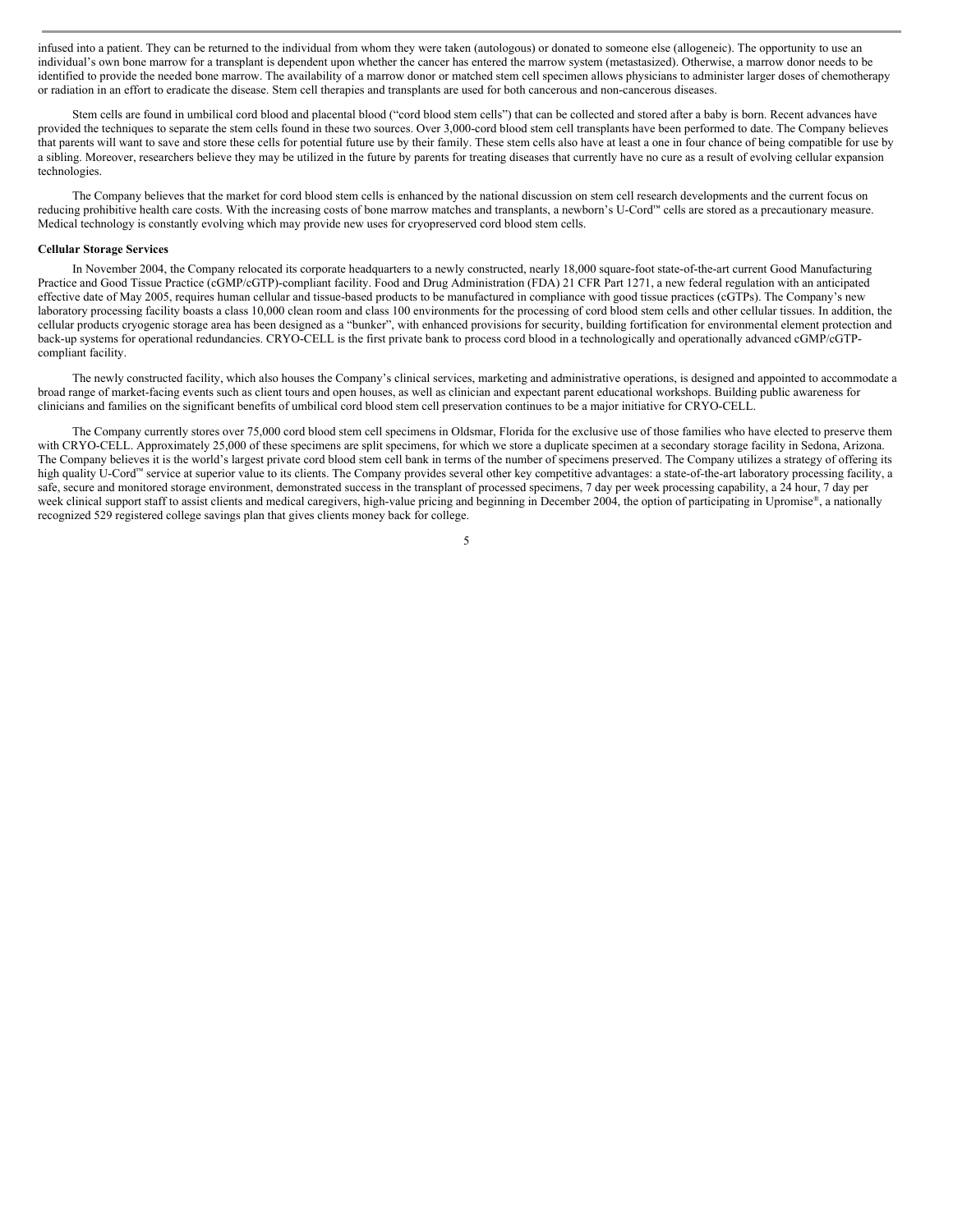The Company has a seven member Medical and Scientific Advisory Board, with Michael Trigg, M.D. as its Chairman. Dr. Trigg is Chief, Division of Blood & Bone Marrow Transplantation, Alfred I. duPont Hospital for Children (Wilmington, DE) and Professor of Pediatrics, Jefferson Medical College of Thomas Jefferson University. Dr. Trigg is an internationally renowned pediatric marrow transplant surgeon, distinguished for his ability to treat very high-risk patients. He also chairs the Acute Lymphoblastic Leukemia (ALL) Open Trials Committee, a sub-group of the ALL Strategy Group, for the Children's Oncology Group, the largest worldwide cooperative group for the treatment of children with cancer and leukemia. The Company believes that Dr. Trigg's expertise and leadership in pediatric bone marrow transplantation serves to strengthen public awareness and education related to cord blood preservation and contributes to the Company's expansion of client and professional channels as well the Company's establishment of new strategic alliances.

#### **Marketing**

The Company enters into storage agreements with its customers under which the Company charges a fee for the initial blood collection kit sent to the expectant parents, the processing of the umbilical cord blood and the extraction of the stem cells for storage, and the first year's storage of the stem cells. Thereafter, the client is charged an annual fee to store the specimen.

The Company markets its preservation services directly to expectant parents and by distributing information through obstetricians, pediatricians, Lamaze instructors and other childbirth educators, certified nurse-midwives and other related healthcare professionals. The Company's clinical support team of specially trained R.N.s and L.P.Ns. are available 24 hours, 7 days a week to enroll clients and educate both expectant parents and the medical community on the life-saving potential of cord blood stem cell preservation.

The Company's growth has been facilitated by a variety of referral sources, resulting from a high degree of customer satisfaction. Sources of new expectant parent referrals during 2004 were provided by physicians, midwives and childbirth educators, and by client-to-client referrals and repeat clients storing the stem cells of their additional children. This strong referral base has permitted the Company to grow without some of the traditional, more expensive marketing approaches such as a dedicated field sales force. The Company invests in marketing strategies that serve to increase the awareness of its services with expectant parents and to other groups who provide advice to expectant parents such as medical caregivers and hospital personnel.

During 2004, the Company increased its marketing activities with its clinical referral sources, including physicians, midwives and hospitals. Promotional activities were launched that included advertisements in several clinical journals and telemarketing activities. In addition, the Company exhibited at conferences, trade shows and other meetings attended by medical professionals. Significant portions of client referrals to the Company are from medical caregiver professionals.

The Company continues to use its Web site,www.cryo-cell.com, to market its services and to provide resource information to expectant parents. The site, which is continually being updated and improved, is divided into areas of interest, including sections for expectant parents, medical caregivers and investors. Expectant parents may request and receive information about the U-Cord™ service and download enrollment forms. Viewers may also tour CRYO-CELL facilities, read about CRYO-CELL's successful transplants, and access other topical information.

To increase awareness among expectant parent audiences, the Company continues to promote its service in several national targeted prenatal magazines including American Baby, Fit Pregnancy, and ePregnancy, as well as several magazines distributed during childbirth classes. Expectant parents have also received information via emails and newsletter links through BabyCenter.com, an important on-line educational resource for expectant mothers and fathers.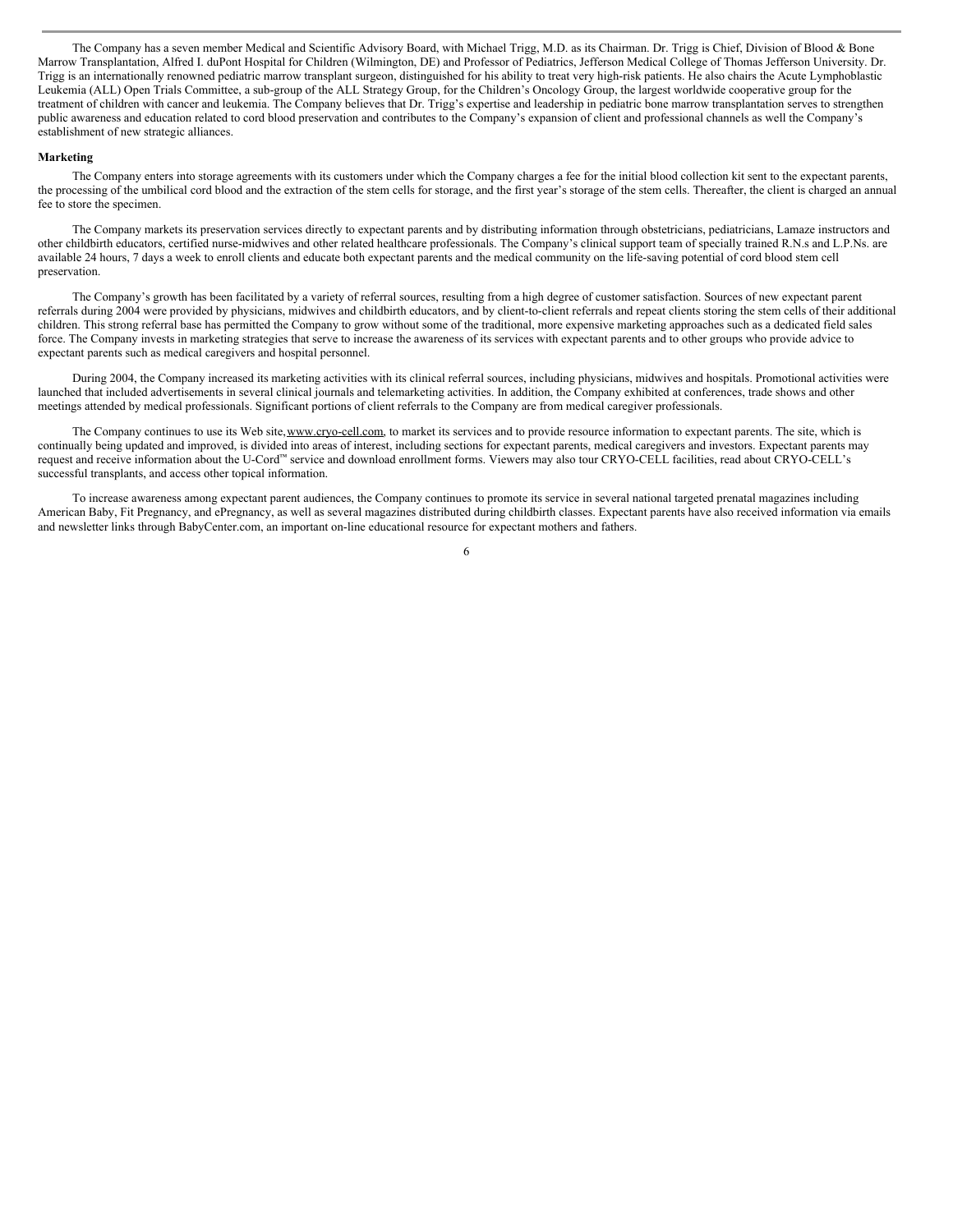#### **Competition**

Growth in the number of families banking their newborn's cord blood stem cells has been accompanied by an increasing landscape of competitors. The Company competes against numerous local, regional and national companies. Some of these companies, such as Corcell, California Cryo-Bank, Cord Blood Registry, Inc. and Viacord are competitors who as privately owned entities, can leverage considerable resources to market and sell their services. These companies, along with other competitors, charge substantially more for comparable quality service. In addition to the Company's industry recognized American Association of Blood Banks (AABB) accreditation, the Company believes that it is the first private cord blood bank to process in a cGMP and cGTP-compliant facility which positions the Company well in the market, and ahead of emerging regulation. The Company believes it offers the most superior value of highest quality cryo-preservation processing and storage in the industry.

The Company also competes with various public cord blood banks that encourage parents to donate their newborn's cord blood rather than privately bank it. Although this option is generally no-cost to the parents, there is no assurance that the newborn's cells would be available to the family, if they were needed. The Company believes that the distinctive benefits of private cord blood banking clearly differentiate its service offer from that of public cord banks.

The Company believes that its longevity and experience; value-based pricing strategy; superior customer service supported by a 24/7 professional nurse staff; premier technical and operational expertise; state-of-the-art facilities; innovative marketing programs and its expansive client base will continue to provide a competitive advantage.

# **Research, Development and Related Engineering**

The Company has incurred costs of \$82,509 during fiscal 2004, compared to \$234,374 during fiscal 2003, on research, development and related engineering expenses.

#### **Government Regulation**

The Company is required to register with the FDA under the Public Health Service Act because of its ongoing cellular storage business. This requirement applies to all establishments engaged in the recovery, processing, storage, labeling, packaging, or distribution of any Human Cells, Tissues, and Cellular and Tissue-Based Products (HCT/Ps) or the screening or testing of a cell or tissue donor. The Company voluntarily registered with the FDA in January 2003 and has successfully updated that registration for 2005, thus meeting this compliance requirement.

In June 1998, the Company was granted a license to operate in the state of New York. The New York Department of Health approved the Company's application to operate as a comprehensive tissue procurement service, processing and storage facility. This license allows the Company to offer its cord blood stem cell storage services to the residents of New York.

In September 1999, the Company was granted a Blood Bank license to collect cord blood in the State of New Jersey. The Company has applied for a license in the State of Maryland. If the Company identifies other states with licensing requirements or if other states adopt such requirements, the Company would have to obtain licenses or registration to continue providing cord blood services in those states.

Evolving legislation and regulations governing private cord blood banking in various jurisdictions throughout the world may impact the Company's international licensees.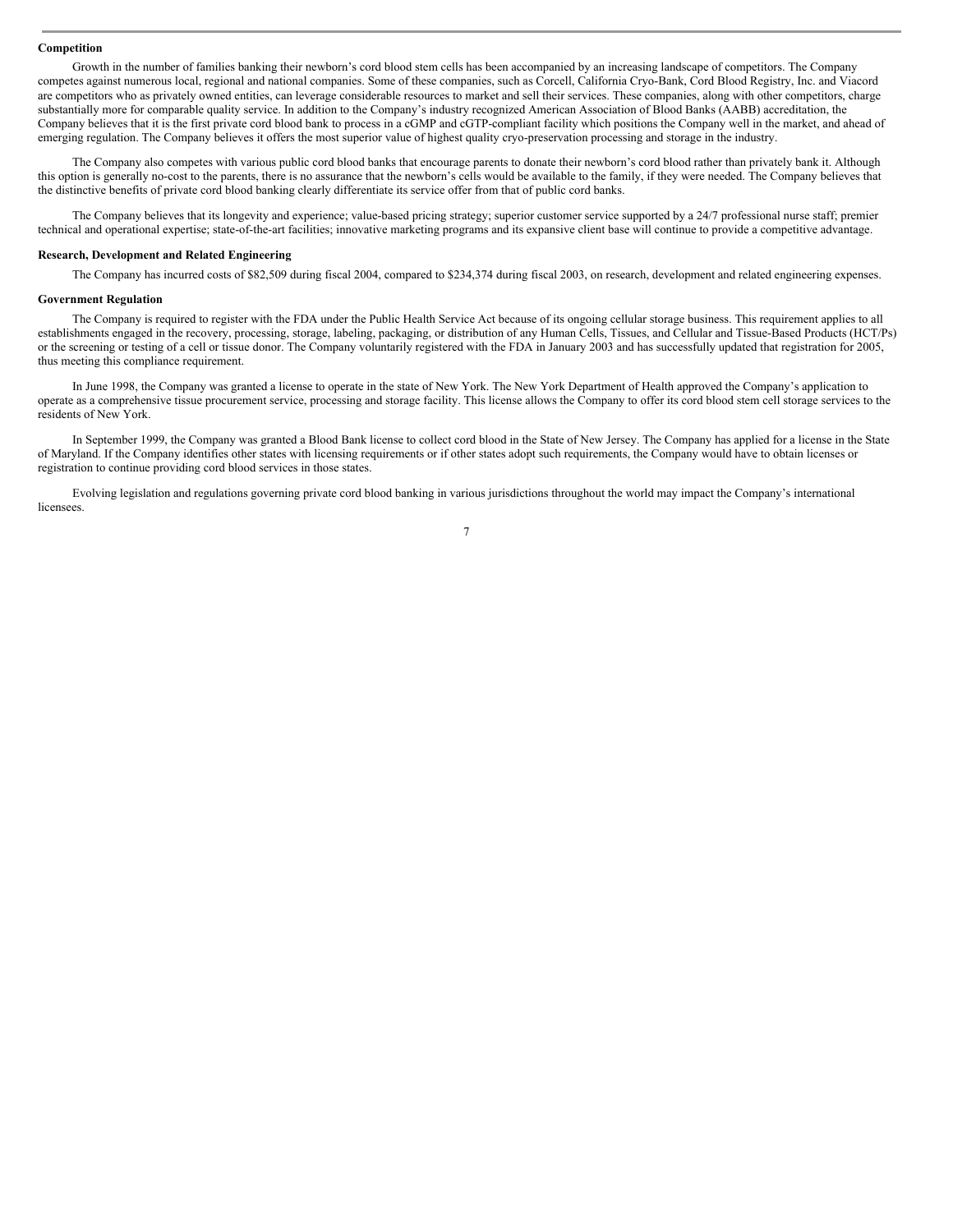The Company believed until February 2004 that it was subject to regulation as a medical device manufacturer because of its development and manufacture of its proprietary storage systems technology. As a result of the Board of Directors' decision in January 2004 to discontinue further investment in and utilization of the technology, the Company does not believe it continues to be a medical device manufacturer. After this decision was made, but before the Company had notified FDA and requested a cancellation of its registration and listing the Company underwent a previously-scheduled routine inspection by the FDA in early February 2004. The Company received an FDA Form 483, a written list of inspectional observations. The formal response to the list of observations was sent to the Florida District Director, on February 23, 2004, with a complete description of corrective actions undertaken. In February 2004 the Company requested FDA to cancel its device manufacture registration and device listing. The Company received verbal confirmation from the FDA in February 2004 that it was no longer registered as a medical device manufacturer.

## **Subsidiaries and Joint Ventures**

Since its inception, CRYO-CELL has entered into a number of business activities through subsidiaries and joint ventures, including the following activities and those described under "International" below. CRYO-CELL has de-emphasized certain of these activities in recent periods in connection with the Board of Directors' strategic decision to focus the Company's priorities and resource on its core business of marketing cord blood stem cell preservation services. In the future, the Company will evaluate and pursue certain opportunities, on a selective basis, in which operational synergies and economic potential align with CRYO-CELL's strategic direction.

*Saneron CCEL Therapeutics, Inc.*The Company owns an approximate 42% interest in Saneron CCEL Therapeutics, Inc. ("Saneron"). Saneron has exclusively licensed from the University of South Florida at Tampa (the "University") various patents and patent applications for the therapeutic use of Sertoli cells. The Company received its interest in Saneron in October 2001 through the merger of a subsidiary of the Company into Saneron and the Company's contribution of various assets in exchange for the Saneron shares.

In September 2002, Saneron and the University were awarded a Florida High Tech Corridor grant in the amount of \$131,000 to conduct research on the use of Sertoli cells and collagen matrices to treat peripheral nerve injury. Also in September 2002, Saneron, StemCo Biomedical, Inc. and the University were awarded a Florida High Tech Corridor grant to conduct research on the use of a subset population of umbilical cord to treat Lou Gehrig's disease. In September 2003, Saneron was awarded two grants, Sertoli Cell-Treated Umbilical Cord Blood for Stroke and Spinal Cord Repair with Human Umbilical Cord Blood Cells. The two grants total approximately \$285,000. During December 2004, Saneron and the University were awarded a Small Business Innovation Research (SBIR) grant from the National Institutes of Health (NIH) to develop Sertoli cells combined with stem cells from cord blood for possible treatment of spinal cord injury. The \$150,000 grant is the latest in a series of six SBIR/STTR grants in which Saneron and USF have collaborated on their efforts to create cellular therapies for neurological disorders.

Safti-Cell, Inc. In October 2001, the Company sold 90% of Safti-Cell, Inc. ("Safti-Cell"), a then-inactive subsidiary of the Company, to Red Rock Partners, an Arizona general partnership. Mr. Charles Nyberg, a former member of the Board of Directors of the Company, owns a significant interest in Red Rock Partners; however, the sale took place prior to the time that Mr. Nyberg became a member of the Company's Board of Directors. Subsequent to the end of fiscal 2004, Mr. Nyberg resigned from the Company's Board of Directors. In October 2001, the Company and Safti-Cell entered into a twenty-year storage agreement under which the Company pays an annual fee to Safti-Cell for each specimen stored by Safti-Cell in its Arizona facility for the Company's customers. In October 2002, Safti-Cell brought the facility into service, and the Company began providing dual storage service to its customers. The Company currently stores approximately 25,000 split specimens at the Safti-Cell facility. In 2005, the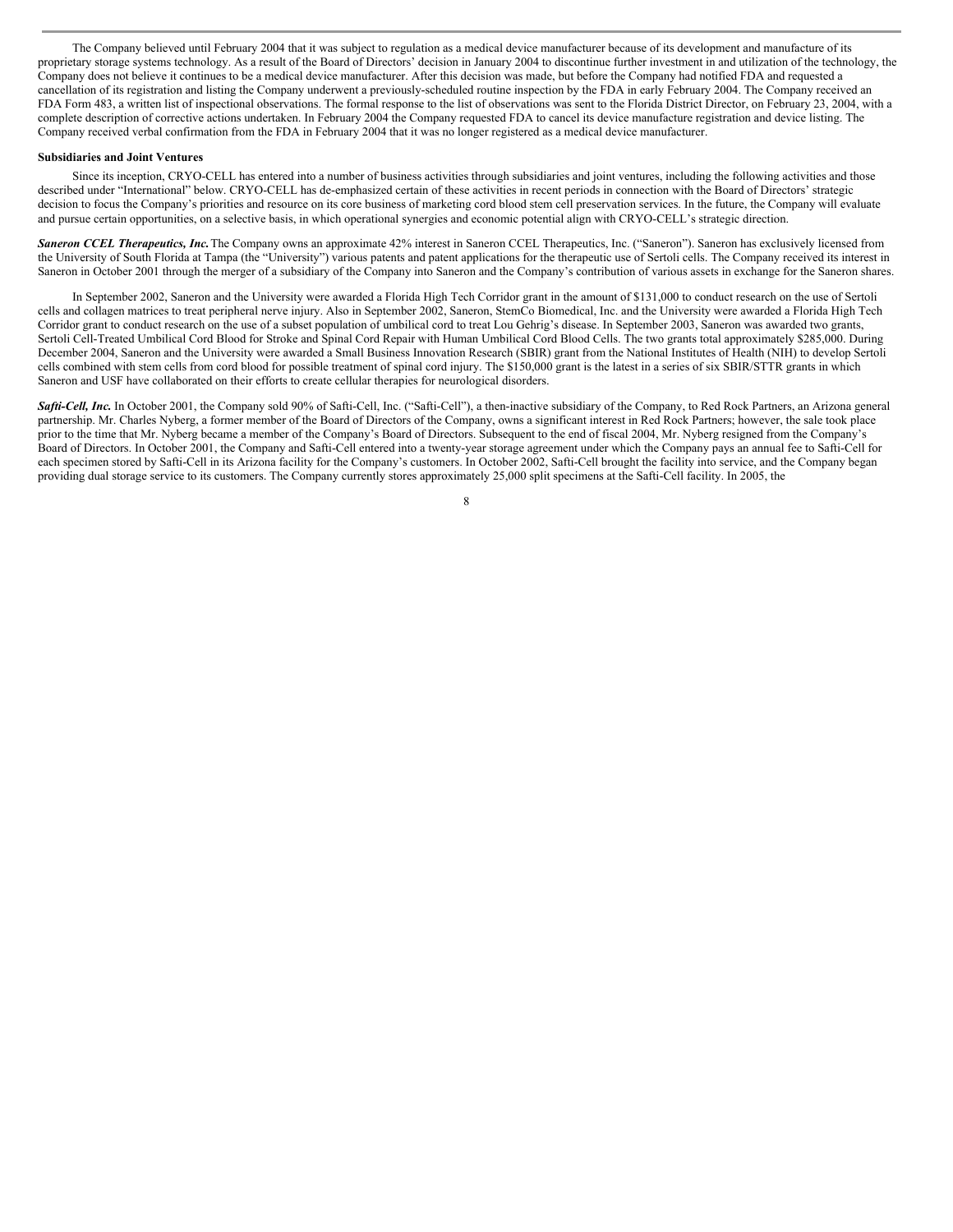Company expects to implement a new processing methodology in accordance with emerging requirements of the American Association of Blood Banks (AABB). The new process will utilize closed-system bags rather than vial storage. In view of this anticipated transition to a new processing methodology, as well as, the enhanced level of security designed in the Company's new facility, the Company expects that sometime in 2005, it will discontinue offering the dual storage service to new customers.

*Stem Cell Preservation Technologies, Inc.* Stem Cell Preservation Technologies, Inc. ("SCPT"), a subsidiary of the Company, was a development stage company, which was to be involved in the development of marketing programs for the collection and preservation of adult stem cells.

On January 29, 2004, CRYO-CELL announced the decision to close SCPT, following the resignation of SCPT's Board of Directors and management, and advised the CRYO-CELL shareholders that the spin-off would not be completed. CRYO-CELL rejected restructuring proposals made by SCPT's management. SCPT's management proposed to repurchase the SCPT stock held by CRYO-CELL, so that SCPT would not longer be a subsidiary of CRYO-CELL. CRYO-CELL's Board of Directors formed a special subcommittee to consider the restructuring proposals presented by SCPT's management. CRYO-CELL concluded that SCPT required significant additional funding to complete the repurchase and to remain in operation, and SCPT's proposals all would have required CRYO-CELL to make significant cash expenditures. In rejecting the SCPT proposals, CRYO-CELL's investment to date in SCPT, the failure of SCPT management to submit acceptable business plans, and the need for CRYO-CELL to conserve its capital for its core business were all considered. CRYO-CELL had no assurance that SCPT had concrete credible operational, marketing, or financing plans. CRYO-CELL owned 11,500,000 (86.6%) shares of SCPT. In accordance with SFAS No. 144, Accounting for the Impairment or Disposal of Long-Lived Assets, ("SFAS No. 144") the closing of SCPT represents a discontinued operation as reflected in the November 30, 2004 consolidated financial statements. For comparative purposes, the earnings of SCPT has been reclassified in the Company's statements of operations and comprehensive income (loss) as discontinued operations for the twelve months ended November 30, 2003. The net assets of SCPT are immaterial to the consolidated financial statements.

During 2004, SCPT paid all outstanding liabilities to employees and other creditors including the loan in the amount of \$195,000 plus accrued interest to the shareholder of SCPT. In April 2004, the Board of Directors of SCPT approved a liquidating distribution of the remaining assets of SCPT to the holders of SCPT common stock. After payment of SCPT's remaining debts, SCPT's remaining assets consisted solely of shares of common stock of CRYO-CELL. In order to facilitate the liquidating distribution, CRYO-CELL agreed to repurchase the CRYO-CELL shares from SCPT for a cash price of \$.75 per share, the average price per share for CRYO-CELL common stock reported on the OTC Bulletin Board for the twenty trading days prior to April 30, 2004. After the repurchase of CRYO-CELL common stock, SCPT's remaining assets consisted of \$138,035 in cash, which was equal to approximately \$.01 per share of SCPT common stock. This cash was distributed to SCPT's shareholders, including CRYO-CELL, in May 2004.

#### **Revenue Sharing Agreements**

The Company has entered into Revenue Sharing Agreements ("RSAs") with various third parties. The Company's RSAs provide that in exchange for a non-refundable up-front payment, the Company would share for the duration of the contract a percentage of its future revenue derived from the annual storage fees charged related to a certain number of specimens that originated from specific geographical areas. The RSAs have no definitive term or termination provisions. The sharing applies to the storage fees for all specified specimens in the area up to the number covered in the contract. When the number of specimens is filled, any additional specimens stored in that area are not subject to revenue sharing. As there are empty spaces resulting from attrition, the Company agrees to fill them as soon as possible. The parties typically pay the Company an up-front fee for the rights to these future payments. The Company reflects these up-front payments as long-term liabilities on the accompanying consolidated financial statements. Payments by the Company to other parties to the RSAs totaled \$693,226 in fiscal 2004 and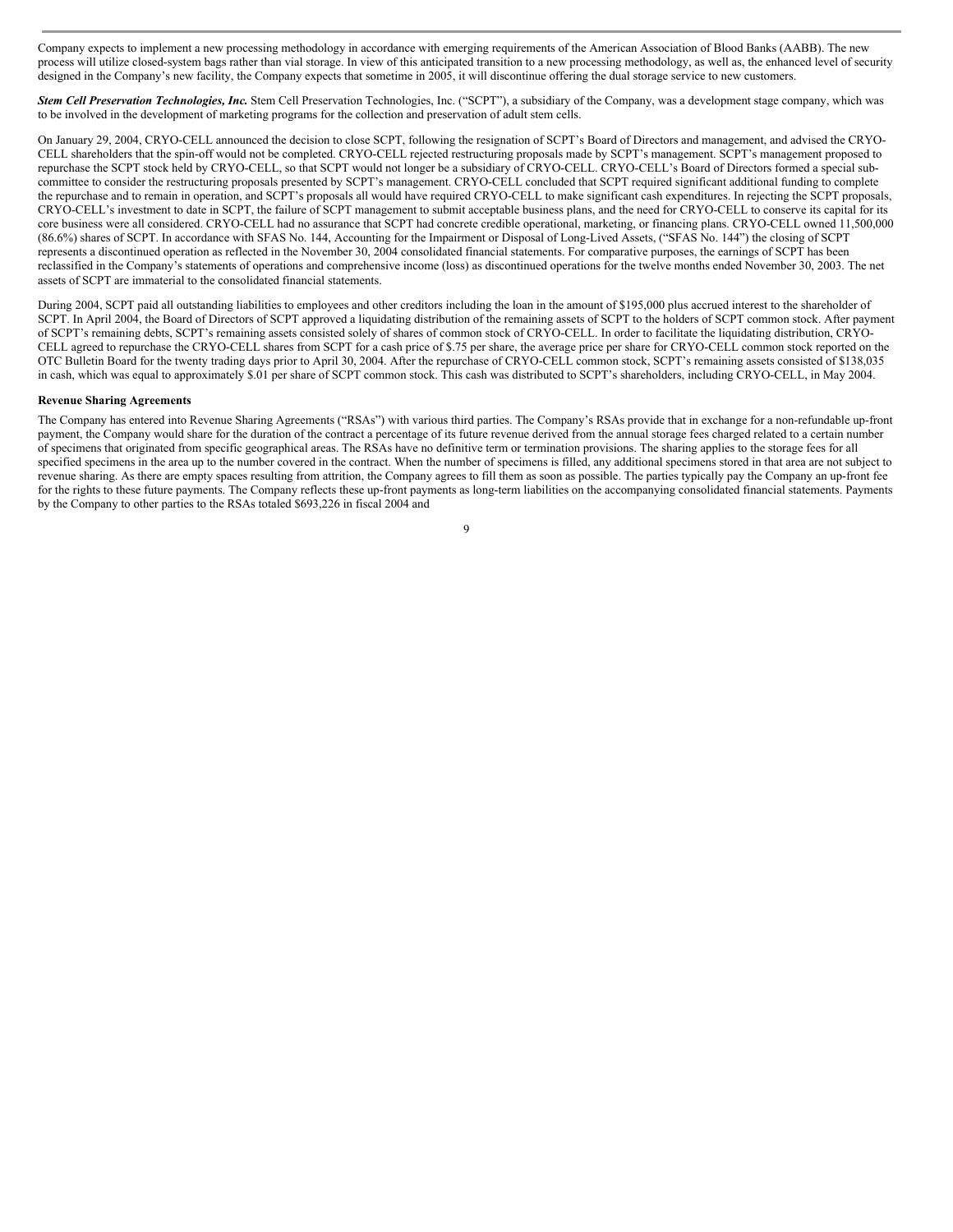\$570,292 in fiscal 2003. Such payments are recorded as interest expense in the accompanying consolidated statements of operations and comprehensive income (loss). As described below, SCPT also entered into revenue sharing agreements, including one with the Company.

*Florida*. On February 9, 1999, the previous agreements with the Company's Arizona Revenue Sharing investors were modified and replaced by a revenue sharing agreement for the state of Florida for a price of \$1,000,000. Under the terms of this agreement the Company credited the \$450,000 investors had previously paid toward the purchase of the revenue sharing agreement. The balance of \$550,000 was recorded as a receivable and the receivable will be reduced through revenue sharing entitlements to their share of net storage revenues. As of November 30, 2004 and 2003, the balance of the receivable is \$0 and \$100,525, respectively. The revenue sharing agreement applies to net storage revenues originating from specimens from within the state of Florida. The revenue sharing agreement entitles the investors to net revenues from a maximum of 33,000 storage spaces. Mr. Charles Nyberg, who was a member of the Board of Directors of the Company as of November 30, 2004, is a 50% owner of this revenue sharing agreement. Mr. Nyberg purchased this revenue sharing agreement prior to the time he became a member of the Board. Mr. Nyberg resigned from the Board of Directors during December 2004.

*Illinois*. In 1996, the Company signed agreements with a group of investors entitling them to an on-going 50% share in the Company's portion of net storage revenues generated by specimens stored in the Illinois Masonic Medical Center for a price of \$1,000,000. The agreements were modified in 1998 to entitle the investors to a 50% share of the Company's portion of net revenues relating to specimens originating in Illinois and its contiguous states and stored in Oldsmar, Florida for a maximum of up to 33,000 storage spaces.

*Tenet Health System Hospitals, Inc.* On November 30, 1996, the Company signed agreements with OrNda HealthCorp. Two "one-third" revenue sharing agreements were purchased in which OrNda paid the Company a total of \$666,666. OrNda was acquired by Tenet Healthcare Corporation ("Tenet"), which agreed to be bound by the terms of the OrNda agreements. The agreements were renegotiated and the Company could store all Tenet originated specimens at its laboratory in Oldsmar, Florida while paying Tenet a revenue sharing entitlement. In September 2003, a signed agreement was received from Tenet acknowledging the rescission of the two revenue sharing agreements with Tenet affiliates. This allowed the Company to eliminate the long-term liability related to the Tenet agreements, in the aggregate amount of \$666,666 and record this amount in other income as extinguishment of revenue sharing agreements in fiscal 2003.

*New York.* On February 26, 1999, the Company entered into a modified revenue sharing agreement with Bio-Stor International, Inc. ("Bio-Stor") for the state of New York. The Company will credit the \$900,000 Bio-Stor had previously paid toward the purchase of 90% of the Company's 50% portion of net storage revenues generated from the specimens originating from the Company's clients in the state of New York for up to 33,000 shared storage spaces. This agreement supersedes all other agreements between Bio-Stor and the Company.

On November 5, 1998 an agreement previously entered into by the Company with a private investor was revised. Per the terms of the original agreement, the investor had purchased 10% of a revenue sharing agreement in the state of New Jersey. The new agreement has transferred the \$100,000 investment to the state of New York. Under the revised agreement the investor will receive 10% of the 50% share in the Company's portion of net storage revenues generated by the specimens originating from the Company's clients in the state of New York for up to 33,000 spaces.

*New Jersey.* On November 30, 1999, the Company entered into agreements with two parties entitling them to on-going shares in a portion of CRYO-CELL's net storage revenue generated by specimens originating from within the state of New Jersey for a price of \$500,000. Deposits totaling \$50,000 were received upon signing of the agreements and the remaining \$450,000 was originally due in May 2000. As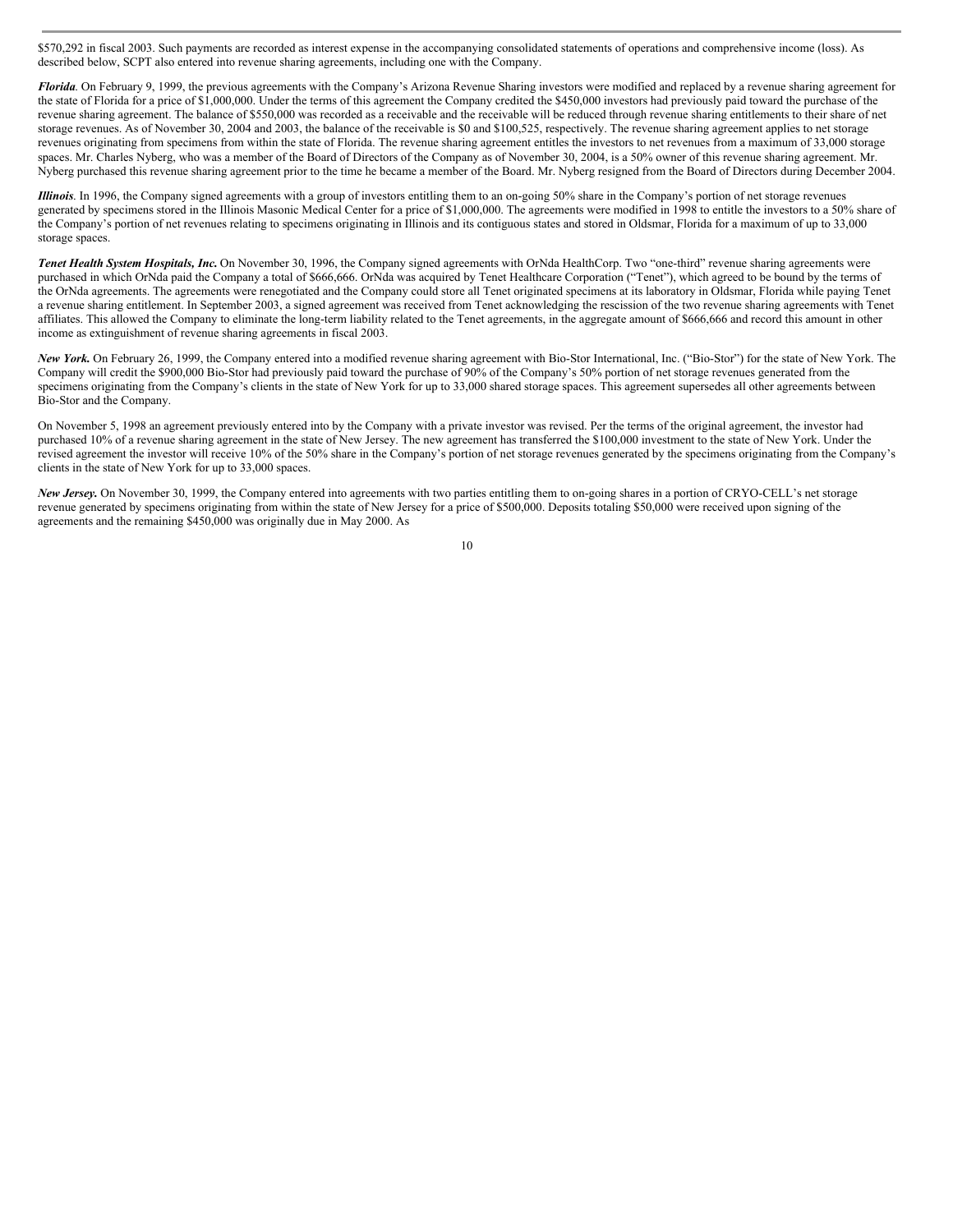of August 31, 2002, the Company received \$130,000. The agreement originally required the notes to be paid in full by May 31, 2000. The Company had extended the payment terms of these notes to August 31, 2002. The Company did not receive the final payment due. In conversations with the two investors, the Company was informed that they were unable to pay the notes. The Company foreclosed on the notes and deemed the \$370,000 receivable to be uncollectible. The original liability of \$500,000 was reversed and the payments made under the contract were recognized as revenue in fiscal 2002. In May 2003, the two parties requested that the Company return the \$130,000 that had previously been paid to the Company. In June 2003, the Company agreed to settle the dispute and return \$86,000 to the two parties.

*Texas*. On May 31, 2001, the Company entered into an agreement with two investors one of whom is an affiliate with the Company entitling them to on-going shares in a portion of CRYO-CELL's net storage revenue generated by specimens originating from within the State of Texas for a price of \$750,000. An initial deposit of \$50,000 was received upon signing of the agreement and the remaining balance of \$700,000 was paid in August 2001. The investors are entitled to a 37.5% share of net storage revenues originating in the State of Texas to a maximum of 33,000 storage spaces. Mr. Charles Nyberg is a 50% owner of this revenue sharing agreement. Mr. Nyberg purchased this revenue sharing agreement prior to the time he became a member of the Board. Mr. Nyberg resigned from the Board of Directors during December 2004.

*SCPT Revenue Sharing Agreements.* On August 9, 2002, the Company agreed to enter into RSAs with SCPT. The Company paid an up-front one-time fee of \$3,000,000 to SCPT for the RSAs, including \$600,000 paid in cash and the balance paid in 645,161 shares of the Company's common stock whose fair market value at the date of sale was \$2,400,000 as determined by the average of the Company's stock bid and ask prices. This transaction eliminates upon consolidation on the accompanying consolidated balance sheets. The Company does not expect to realize any value from these RSAs, as SCPT's business has been discontinued.

In May 2003, SCPT, entered into a Revenue Sharing Agreement (RSA) with an independent limited liability company ("LLC"). The RSA provided that the LLC would pay a total of \$2,000,000 to SCPT in varying installments through March 2007. As a result of the execution of the RSA, the Company recorded a state income tax provision of \$140,000 in the quarter ended May 2003. The LLC defaulted under the RSA during the second quarter of fiscal 2003, due to non-payment of three required installment payments totaling \$450,000. In September 2003, a representative of the LLC advised CRYO-CELL that it did not intend to honor its obligations under the agreement. As a result, the Company has reversed all prior entries associated with the RSA during 2003. This resulted in a reversal of the \$140,000 tax provision and the recognition of the \$50,000 non-refundable initial payment as other income in fiscal 2003.

#### **International**

In fiscal 2000 the Company began entering into licensing agreements with certain parties in various international areas in an attempt to capitalize on the Company's technology. The Company has discontinued two of these relationships in an effort to focus on its core business. In the future, the Company will evaluate and pursue certain opportunities, on a selective basis, in which operational synergies and economic potential align with CRYO-CELL's strategic direction. The following details the background and current status of the significant agreements.

Mexico. On June 13, 2001, the Company entered into an agreement, as amended in October 2001, for the exclusive license to market the Company's U-Cord™ program in Mexico. The license allows CRYO-CELL de Mexico to directly market and operate the U-Cord™ program throughout Mexico, Central America and Ecuador. The initial upfront cost of the license was \$600,000 and the Company receives licensing fees of 15% and 25% of the adjusted U-Cord™ processing and storage revenues, respectively, generated in Mexico and Central America. The Company recorded royalties and sub-license fees from CRYO-CELL de Mexico in the amount of \$317,205 and \$211,494 for the years ended November 30, 2004 and 2003, respectively, and this is reflected in other income in the accompanying consolidated statements of operations and comprehensive income (loss).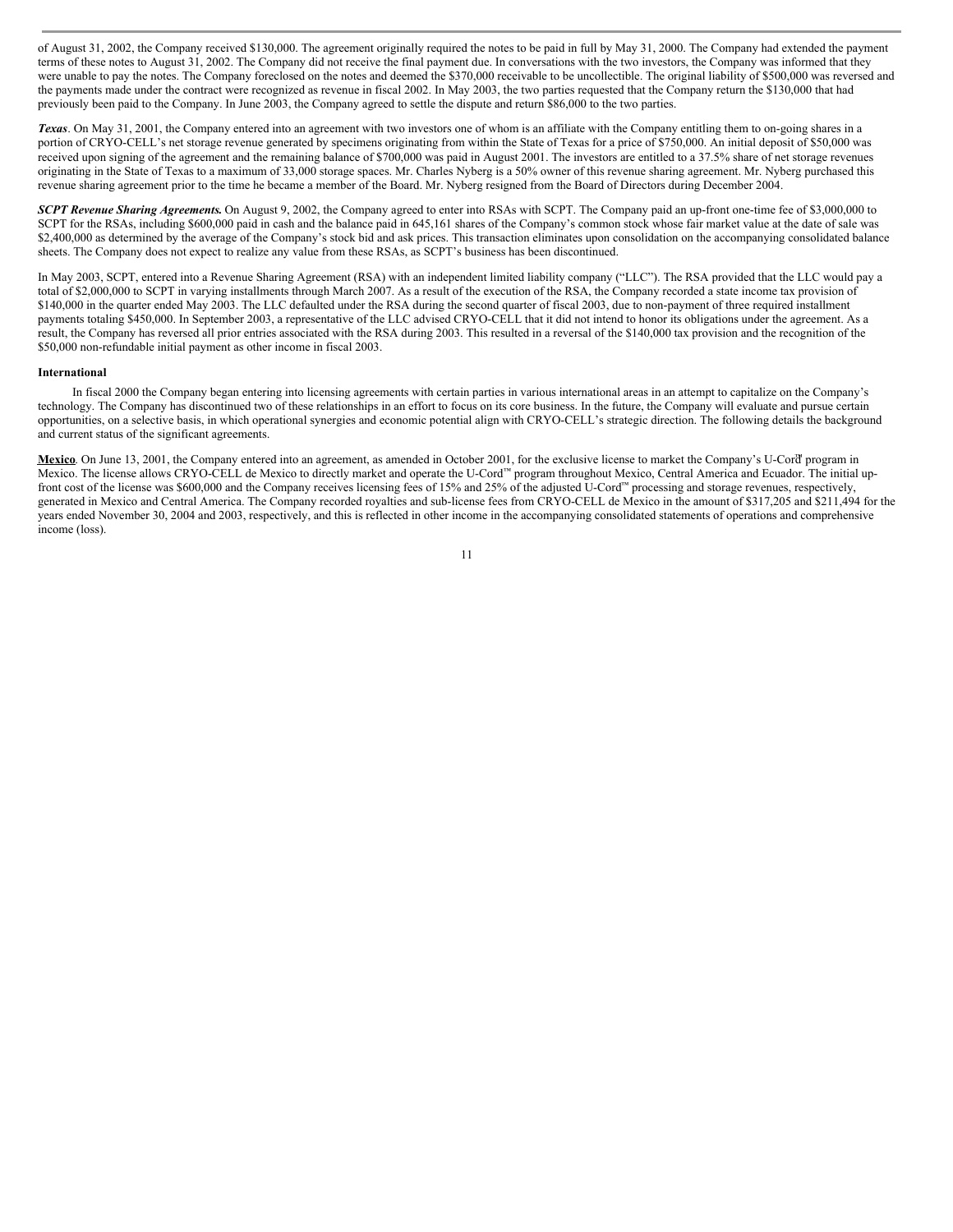**India/Malaysia/Singapore**. On October 6, 2004, the Company announced that it has entered into a definitive License and Royalty Agreement with Asia CRYO-CELL Private Limited ("ACCPL") to establish and market its U-Cord™ program in India. The Agreement, which was signed on July 14, 2004, was contingent on India government approval. ACCPL has an option to expand into Singapore and Malaysia for one year after the program is first offered for sale to the general public in India, as defined in the agreement, or at the latest March 31, 2005. ACCPL is to pay an up-front license fee of \$750,000 and in return the Company has transferred its technology, know-how and quality systems to ACCPL. The up-front license fee is payable by ACCPL in installments over a term extending for three years after the earlier of the date the services are first offered for sale to the general public in India, as defined in the agreement, or at the latest March 31, 2005. In addition, the Company will receive royalty fees of 8.5% of the U-Cord collection and processing revenues generated in India and 10% of those generated in Singapore and Malaysia if the option is elected. The Company will also receive royalties on storage revenues ranging from 10% to 15%, depending on the number of units stored by ACCPL. Per the Agreement, ACCPL paid a non-refundable deposit of \$275,000, representing the first installment of the up-front license fee, into an escrow account pending approval of the Agreement by the India government. These approvals were received in November 2004 as all up-front services were completed. The Company recognized the first payment of \$275,000 during fiscal 2004 and it is included in other income in the consolidated statement of operations and comprehensive income (loss). The remaining balance due of \$475,000 will be recognized under the installment basis of accounting, recognizing each payment, as it becomes due.

**Europe**. The Company previously had an agreement with CRYO-CELL Europe, N.V., now known as Life-Sciences Group, NV ('CCEU') to engage in the cryogenic cellular storage business under the agreement in Europe. In September 2002, the Company sent a letter to CCEU advising that CCEU was in default under the terms of the license agreement between the companies. In October 2002, the Company received a letter from CCEU stating that the Company had not fulfilled its obligations under the licensing agreement, which the Company disputed. In April 2003, the Company commenced legal proceedings against CCEU and an affiliated corporation. In February 2004, the Company settled the litigation with CCEU and its affiliate. See "Item 3 – Legal Proceedings".

In fiscal 2003 the Company evaluated its investment in CCEU taking into consideration declines in CCEU's financial results through December 31, 2002, independent valuations performed on CCEU through May 2003, and verbal representations from CCEU management to Company management regarding the current value of the Company's investment in CCEU and CCEU's requirements for additional financing to meet obligations in the normal course of business in 2004. As a result, the Company recorded a \$739,670 charge, in 2003, included in impairment of assets, to write-off its cash investment in CCEU due to a decrease in the fair value.

**Israel/Middle East.** In October 2001 the Company finalized a renewable three-year contract with CRYO-CELL Middle East, Inc. ("CCEL ME") for the exclusive license to market the Company's U-Cord™ program in Israel, the Middle East and Turkey.

In February 2004, the Company sent a letter to CCEL ME advising that CCEL ME was in default under the terms of the license agreement. During September 2004, both parties agreed to a mutual release of the original license agreement, whereby CCEL ME retained the right to the Hebrew translation of "CRYO-CELL ISRAEL" and may only use this for the territory of Israel for the remaining period of the original agreement. The Company did not receive any past due royalties as part of this settlement.

#### **Discontinued Proprietary Storage Systems**

The Company previously developed technologies for the processing and cryogenic storage of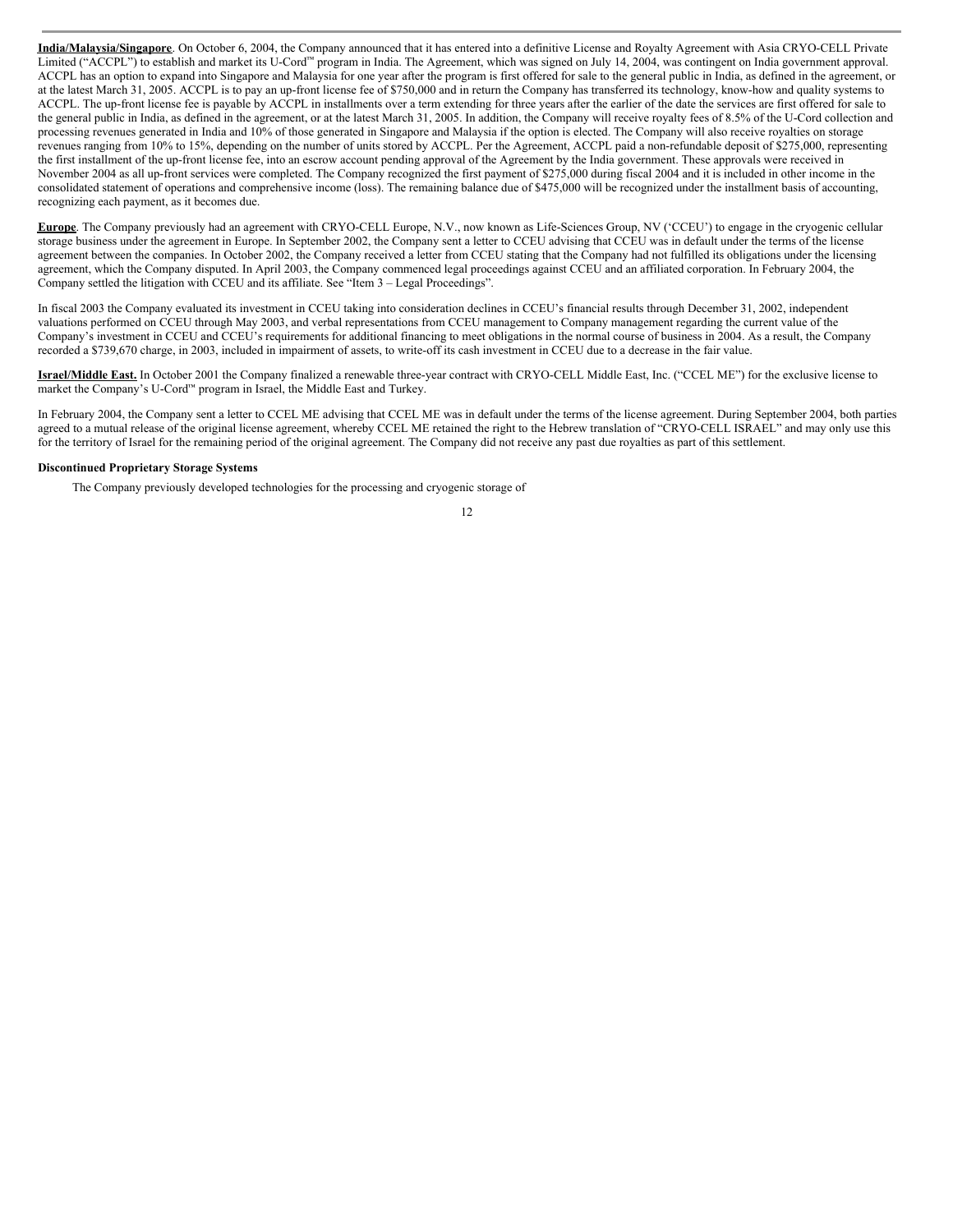specimens. During the fourth quarter of fiscal 2003, the Company made the strategic decision to terminate further utilization of the proprietary storage system and abandon further construction of the units. The Board of Directors formally approved this decision in January 2004. This decision was based on the conclusion that the Company's resources are best utilized for market development and expansion of services. The decision to terminate utilization of the technology resulted in a \$771,000 impairment charge in fiscal 2003 in order to reflect the CCEL Cellular Storage System at fair value. This impairment charge is included in impairment of assets in the accompanying consolidated statements of operations and comprehensive income (loss) as of November 30, 2003. The Company was unable to sell the equipment during fiscal 2004, and therefore determined that the remaining balance of \$145,000 should be written down to its salvage value of \$15,000. The \$130,000 write-down has been included in impairment of assets as of November 30, 2004 in the accompanying consolidated financial statements of operations and comprehensive income (loss). In February 2004 the Company requested FDA to cancel its device manufacture registration and device listing. The Company received verbal confirmation from the FDA in February 2004 that it was no longer registered as a medical device manufacturer. The Company currently stores all specimens in commercially available cryogenic equipment.

#### **Employees**

At November 30, 2004, there are 35 full-time and 13 part-time employees on the staff of the Company. Additional employees and staff will be hired on an "as needed" basis. The Company believes its relationship with its employees is good.

# **ITEM 2. DESCRIPTION OF PROPERTY**

The Company entered into a ten-year lease in April 2004 for its new 17,600 square foot current Good Manuafacturing and Good Tissue Practice (cGMP/cGTP) compliant corporate headquarters in Oldsmar, Florida for rent of approximately \$141,000 per year for each of the first two years and escalating thereafter. The lease effectively commenced during October 2004, and the Company moved into this facility in November 2004. This facility contains the Company's executive offices, its conference and training center, its laboratory processing and cryogenic storage facility and its scientific offices. The lease on the Company's previous headquarters in Clearwater, Florida expired on December 31, 2004.

# **ITEM 3. LEGAL PROCEEDINGS**

The Company is periodically involved in litigation and regulatory proceedings incidental to the conduct of business and the Company expects that it will be involved in such litigation and regulatory proceedings from time to time. While the Company believes that any adverse outcome of such pending matters will not materially affect our business or financial condition, there can be no assurance that this will be the case. In addition to the forgoing, the Company is currently involved in the following:

On February 22, 2002 the Company was named as a defendant in a complaint filed by Pharmastem Therapeutics, Inc. in the United States District Court of Delaware (Wilmington) (the "Court"), Case No. 02-148-GMS, alleging patent infringement of U.S Patents Nos. 5.004,681 ('681 patent') which relates to the collection processing, and storage of stem cells derived from umbilical cord blood and 5,192.553 ('553 patent') which relates to the therapeutic uses of stem cells derived from umbilical cord blood. Pharmastem, a Delaware corporation, named eight companies (three of which are now out of business) involved in cord blood banking. The suit sought an injunction against the companies, an unspecified amount of damages or royalties, treble damages and attorney's fees. The trial was held in October 2003 and pursuant to a jury verdict entered on October 30, 2003, a judgment was entered against the Company in the amount of \$957,722 for damages relating to royalties resulting from revenues generated from specimens processed and stored from April 11, 2000 through August 31, 2003. The Company recognized a liability for the year ended November 30, 2003 in the amount of the judgment and an additional accrual in the amount of \$145,000 for estimated damages relating to royalties resulting from revenues generated from specimens processed and stored for the three months ended November 30, 2003.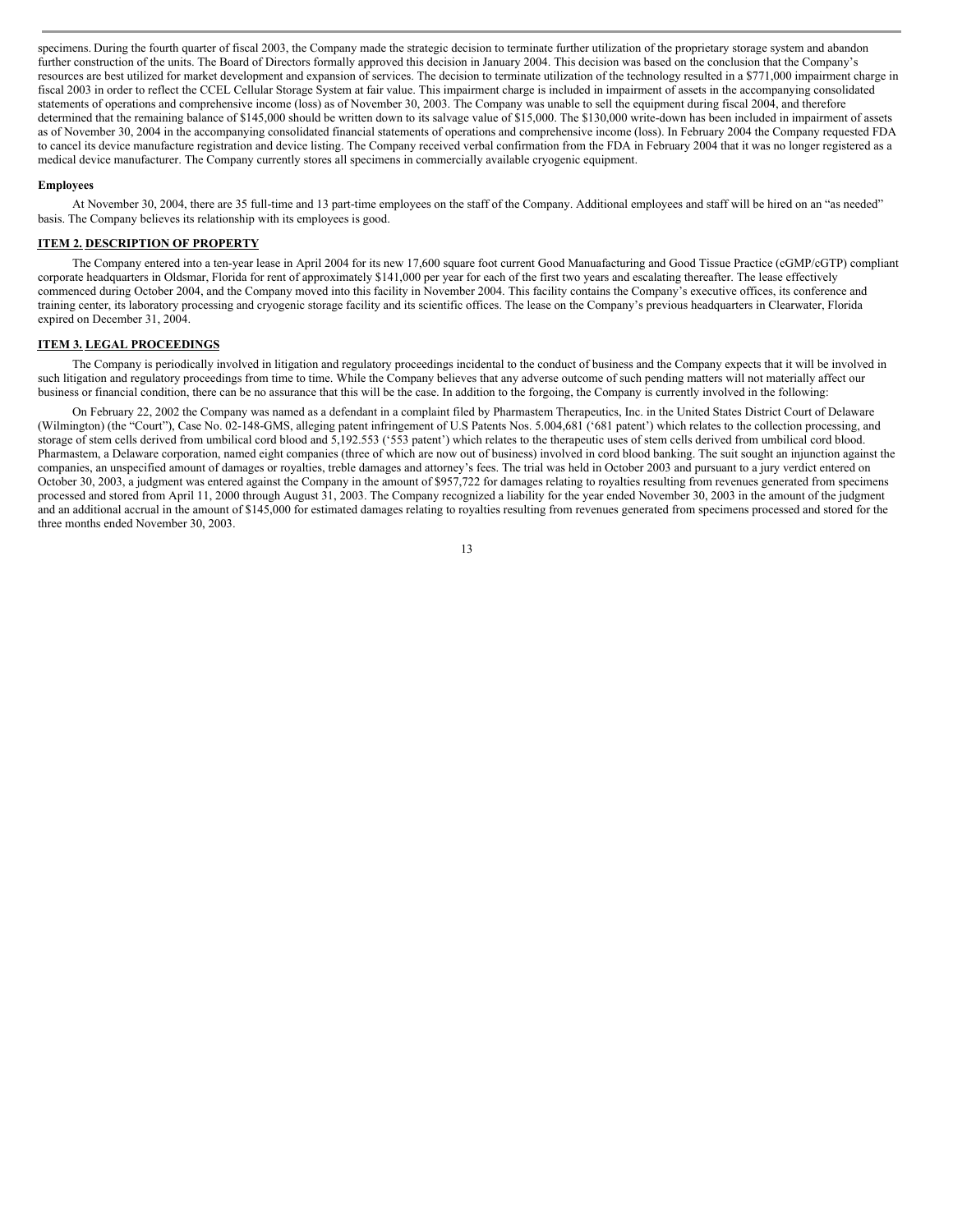During fiscal 2004 the Company accrued an additional \$523,000 for estimated damages relating to royalties resulting from revenues generated from specimens processed and stored during the first, second and third quarters of fiscal 2004 recognizing that it was probable that the damages would continue to accrue at that rate should the judgment remain in effect related to the '681 patent. In December 2003, the Company transferred \$957,722 into an escrow account. The defendants, including the Company, filed motions for post-trial relief, and execution of the judgment was stayed pending disposition of those motions. The plaintiff also filed motions seeking an award of approximately \$2,800,000 for enhanced damages, counsel fees and interest, as well as for a permanent injunction against future infringement. The Company did not accrue the \$2,800,000, as the Company felt the likelihood of such an award was remote.

On September 15, 2004, the Court ruled on the post trial motions. The Court vacated its judgment, overturning the jury's verdict for patent infringement and damages previously entered against the Company, and denied Pharmastem's request for an injunction and enhanced damages against the defendants. Reversing the jury's verdict, the Court entered a new judgment in favor of the Company and the other defendant blood banks with regard to PharmaStem's '553 patent, holding that the cord blood banks are not, and cannot be, liable for contributory infringement of the patent because they do not sell, or offer for sale, umbilical cord blood. Rather, the private blood banks provide a service of processing and preservation of cord blood for families. With regard to PharmaStem's original patent the '681 patent, the Court granted CRYO-CELL and its codefendants a new trial on the issues of infringement and damages, finding that the jury's earlier verdict of infringement was "against the great weight of the evidence".

As a result of the September 15, 2004 ruling, the Company reversed all prior accruals related to the '681 patent totaling \$1,102,968 and has reflected this reduction, as litigation accrual Pharmastem in the accompanying consolidated statements of operations and comprehensive income (loss) for fiscal 2004. Litigation accrual reversal represents the litigation expense recognized through fiscal 2003. The Company is no longer obligated to hold the \$957,722 in an escrow account and the funds were returned to the Company in October 2004.

On October 4, 2004, PharmaStem filed in the Delaware action a motion for preliminary injunction against the Company (and its co-defendants) regarding the '681 patent. PharmaStem sought an injunction limiting the ability of the Company to refer to the use of umbilical cord blood in the treatment of adults in the marketing of the Company's services, to advise customers for its services that cord blood stored hereafter is for pediatric use only, and to enjoin the Company from storing cord blood units that have sufficient stem cells to effect the hematopoietic reconstitution of an adult. The Company and other defendants filed a motion asking the court to reconsider the denial of the judgment as a matter of law on the '681 patent. On December 14, 2004, the Court ruled in favor of the Company and other defendants. The effect of this order is that final judgment has now been entered in favor of CRYO-CELL and the other defendants on PharmaStem's charges of infringement of both patents that were asserted in that case, marking a final disposition of the case in CRYO-CELL's favor, and denying PharmaStem's motion for preliminary injunction. PharmaStem has filed an appeal of the decision to the United States Court of Appeals for the Federal Circuit. CRYO-CELL and the other defendants have filed a cross-appeal on the issues of the validity and enforceability of the '681 and '553 patents.

Moreover, in a separate action, the U.S. Patent and Trademark Office has recently decided to reexamine the validity of both of the PharmaStem patents that were the subject of the litigation in Delaware, the '553 patent and the '681 patent. In January 2005, a Patent Office examiner entered an office action rejecting all claims of the '553 patent. This action is not final, and Pharmastem has the opportunity to present further argument to the examiner.

On July 28, 2004, the Company was named as a defendant in a complaint filed by PharmaStem Therapeutics, Inc. in the United States District Court for the Middle District of Florida, Tampa Division,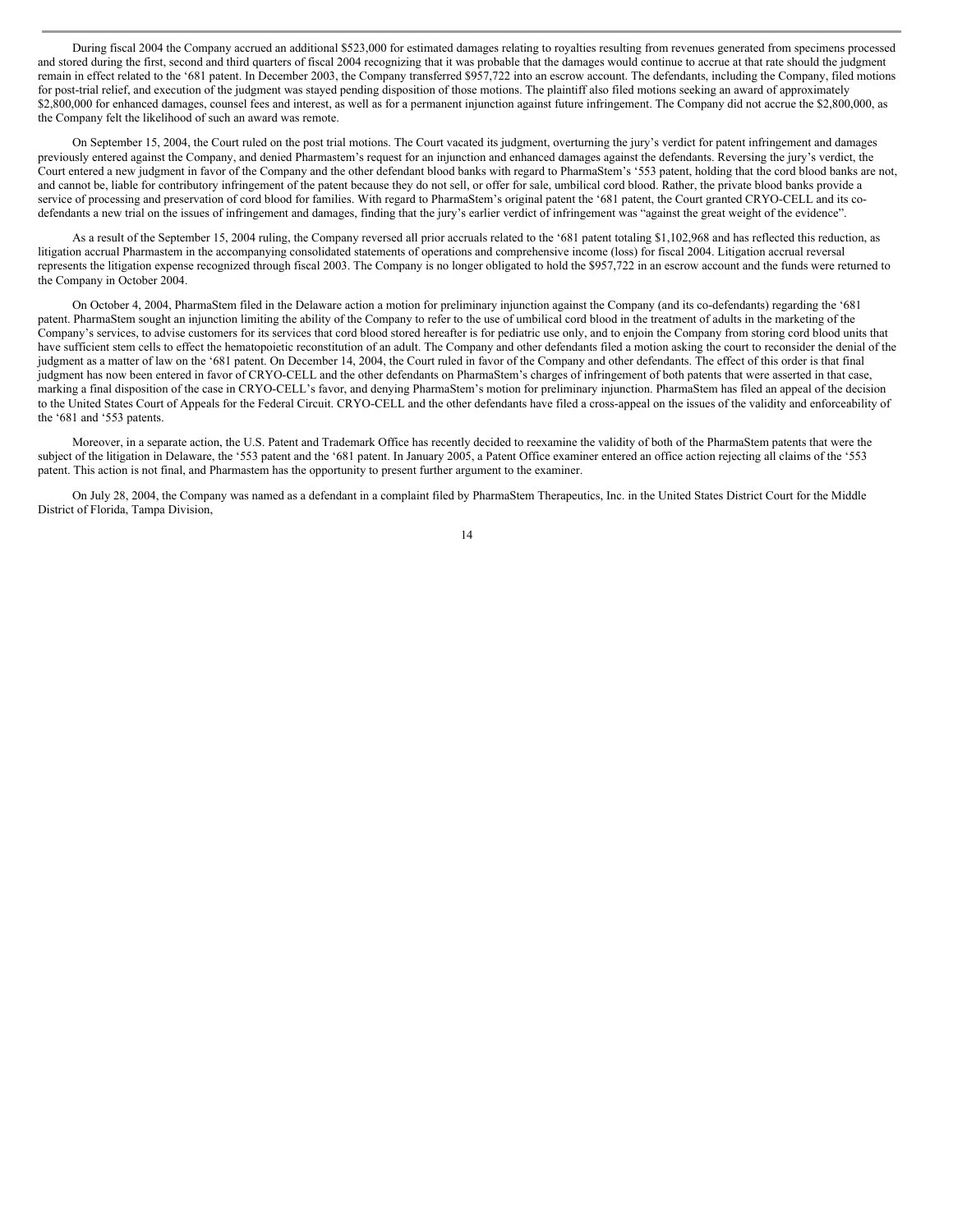Case No. 8:04-cv-1740-T-30TGW alleging infringement of U.S. Patents Nos. 6,461,645 and 6,569,427. These patents are closely related to the '681 and '553 patents that were the subject of PharmaStem's Delaware litigation. PharmaStem also named as a defendant Dr. Bruce Zafran, a member of the Company's scientific and medical advisory board. The suit seeks an injunction, an unspecified amount of damages or royalties, treble damages and attorney's fees. The Company has filed an answer and counterclaims against PharmaStem and its Chief Executive Officer, Nicholas Didier. PharmaStem and Didier have filed motions to dismiss those counterclaims. The Judicial Panel on Multidistrict Litigation transferred this action to the District of Delaware for coordinated pretrial proceedings with other cases brought by PharmaStem alleging infringement of these same two patents by other defendants. The Company intends to vigorously defend the suit. Discovery in the action has not yet commenced.

In March 2003, CRYO-CELL Europe, N.V., now known as Life-Sciences Group, N.V. ("CCEU") was served with a letter terminating the Company's license agreement with a CCEU affiliate. On April 15, 2003, the Company commenced legal proceedings against CCEU and an affiliated corporation in the Hague, Netherlands, for a preliminary injunction restraining CCEU from using the "CRYO-CELL" name. On or about May 30, 2003, the Company voluntarily withdrew its preliminary injunction application. In July 2003, the Company commenced legal proceedings against CCEU and a affiliated corporation in the Hague, Netherlands, for a preliminary injunction restraining CCEU from using the "CRYO-CELL" name. In September 2003, the Company and CCEU reached a settlement of the issues in the Dutch proceedings, whereby CCEU agreed to stop using "CRYO-CELL" in its name and the names of its affiliates, and to transfer its related Internet domain names to the Company.

The Company has settled its lawsuit against CCEU, and its affiliate CRYO-CELL Switzerland AG, now known as Life Sciences AG (collectively, "Life Sciences"), which was pending in the Circuit Court of the Sixth Judicial District in the State of Florida. In the lawsuit, the Company had sought to recover money damages, unpaid royalty payments due under a license agreement with the Company, and other relief. The license agreement granted COLTEC, Ltd. and its affiliates an exclusive license to market the Company's U-Cord program in Europe and allowed them to directly market the U-Cord program, sell revenue sharing agreements or further sub-license the marketing rights throughout Europe. Life Sciences assumed COLTEC's rights and obligations under the license agreement. The Company had previously advised Life Sciences that, by the Company's calculation, it owed the Company \$323,562 in unpaid royalties. Life Sciences denied liability and asserted a counterclaim for damages and rescission of the license agreement. The Company recognized as an expense in fiscal 2002, a provision for doubtful accounts of approximately \$129,000 as an estimate of that portion of the royalty that may not be paid. On February 17, 2004, the Company settled the litigation with Life Sciences. The terms of the settlement are confidential. As a result of the settlement, the claims and counterclaim in the lawsuit have been dismissed with prejudice. Amounts paid to the Company due to the settlement were recorded in marketing, general and administrative expenses as a reduction of bad debt expense and legal fees in the accompanying consolidated statements of operations and comprehensive income (loss) in fiscal 2004.

Between May and July 2003, ten putative class action complaints were filed in the United States District Court of the Middle District of Florida against the Company, certain current and former officers and directors of the Company and two accounting firms who previously audited the Company's consolidated financial statements. All ten complaints alleged violations of federal securities laws, including improper recognition of revenue in the consolidated financial statements presented in certain public reports of the Company. On October 22, 2003, all ten complaints were consolidated (Case No. 03-CV-1011). On February 17, 2004, the court appointed lead plaintiffs. On April 27, 2004, the lead plaintiffs filed an amended complaint. The amended complaint generally seeks, among other things, certification of a class of persons who purchased the Company's common stock between March 16, 1999 and May 20, 2003 and unspecified damages. The parties have signed a formal stipulation of settlement to settle the litigation. The settlement remains subject to approval by the United States District Court for the Middle District of Florida, and a fairness hearing is scheduled for February 25, 2005. The proposed settlement, which totals \$7 million, includes a payment of \$4 million, which would be paid by the carrier of the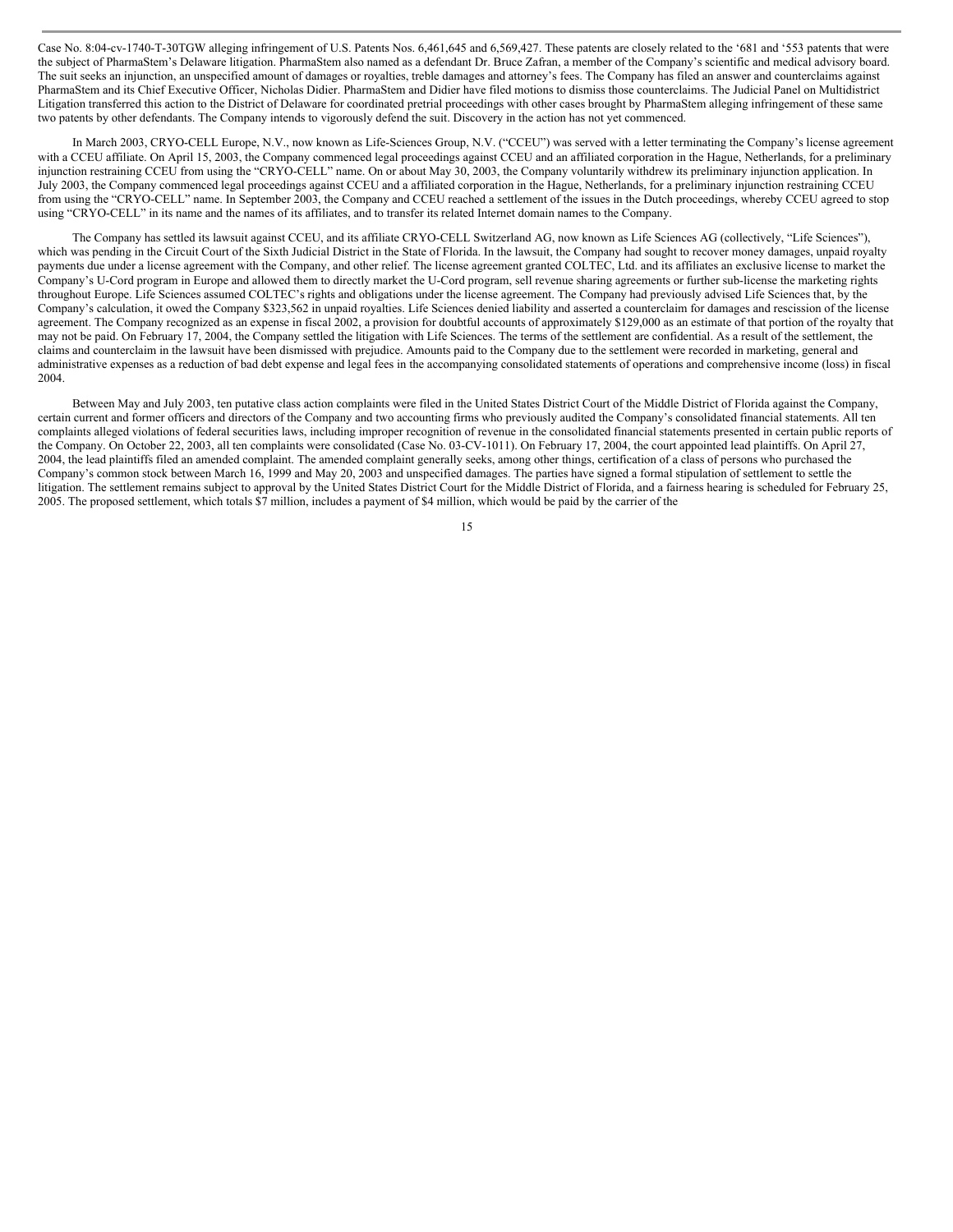Company's former auditors, subject to its applicable deductible. In addition, the Company's insurance carrier would pay \$3 million on the Company's behalf under its directors' and officers' insurance policy, subject to its maximum deductible of \$175,000. The Company believes the litigation is without merit and, in the event a settlement agreement is not consummated or approved by the court, the Company intends to defend the litigation vigorously.

From time to time, the Company is involved in other inquiries, administrative proceedings and litigation relating to matters arising in the normal course of business. While any proceeding or litigation has an element of uncertainty, management currently believes that the final outcome of these matters is not likely to have a material adverse effect on the Company's financial condition or results of operations.

# **ITEM 4. SUBMISSION OF MATTERS TO A VOTE OF SECURITY HOLDERS**

None.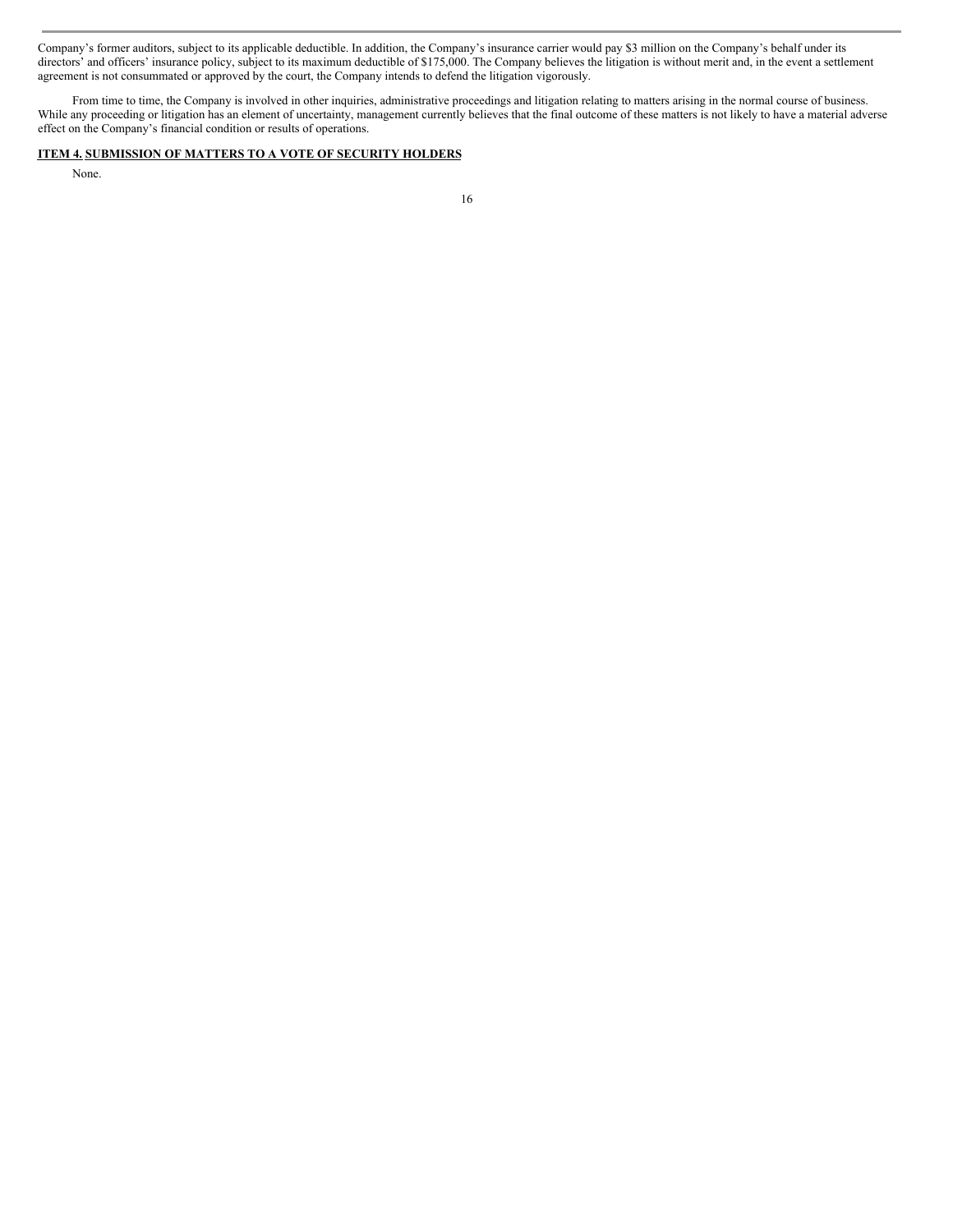# ITEM 5. MARKET FOR THE REGISTRANT'S COMMON EQUITY, RELATED STOCKHOLDER MATTERS AND SMALL BUSINESS ISSUER PURCHASES **OF EQUITY SECURITIES**

The Company's common stock traded on the Over-The-Counter market since January 10, 1991, the date of the Company's initial public offering. In January 1997, the Company's stock began trading on the NASDAQ SmallCap market. Effective July 24, 2003, the Company's common stock was delisted from The Nasdaq SmallCap Market under a decision of the Nasdaq Listing Qualifications Panel. At that time, the Company's common stock began trading on the Over-the-Counter Bulletin Board under the symbol "CCEL". The Company expects to re-apply for listing on the Nasdaq SmallCap market or another exchange in the next 12-18 months; however, there is no assurance the Company will meet the applicable listing requirements at that time. The following table shows, for the calendar periods indicated, the high and low closing bid quotations for the Company's common stock as reported by the Dow Jones Retrieval Service. The quotations represent inter-dealer prices without retail mark-up, markdown or commission and may not represent actual transactions.

| 2003                            | High | Low  |
|---------------------------------|------|------|
|                                 |      |      |
| February 28, 2003               | 1.94 | 1.00 |
| May 31, 2003                    | 1.64 | .73  |
| August 31, 2003                 | 1.12 | .48  |
| November 30, 2003               | .89  | .60  |
|                                 |      |      |
| 2004                            |      |      |
|                                 |      |      |
|                                 |      |      |
|                                 | .73  | .92  |
| February 29, 2004               | .81  | .60  |
| May 31, 2004<br>August 31, 2004 | 3.00 | .61  |

The Company has not declared any cash dividends on its common stock and does not expect to do so in the near future.

As of November 30, 2004 the Registrant had 363 shareholders of record, and management believes there are approximately 5,000 additional beneficial holders of the Company's common stock.

# **ITEM 6. MANAGEMENT'S DISCUSSION AND ANALYSIS OR PLAN OF OPERATION**

The following discussion and analysis of the financial condition and results of operations of the Company for the two years ended November 30, 2004, should be read in conjunction with the consolidated financial statements and related notes as well as other information contained in this Annual Report on Form 10-KSB.

#### **Overview**

The Company is engaged in cryogenic cellular storage, with a focus on the processing and preservation of umbilical cord (U-Cord<sup>™</sup>) blood stem cells for autologous/sibling use. During its history, the Company has engaged in a number of other business activities outside of its core business area, such as development of cellular storage systems, development of new business enterprises and international investments. During the past several fiscal years, the Company incurred losses, related in large part to impairment of assets related to these non-core businesses, expenses of these non-core businesses and significant litigation expenses. During fiscal 2003, the Company announced that it would focus on its

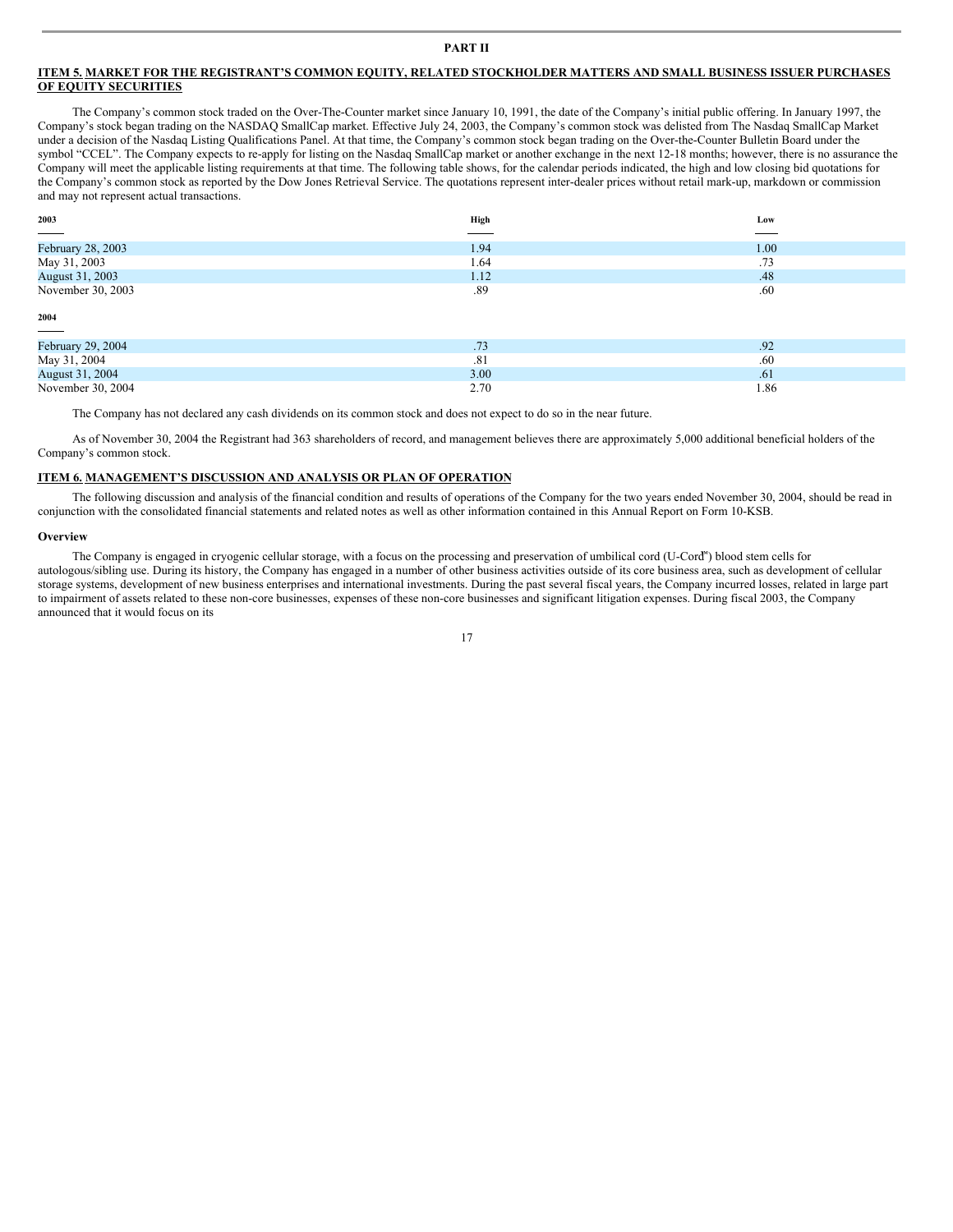core business of marketing the U-Cord™ storage program and increasing the number of customers enrolled, with an emphasis in the U.S. market. Management has been working to control costs and stabilize the Company's business by continuing to resolve the disputes facing the Company and by directing resources to the core business.

During fiscal 2004, the Company increased its revenues by 62% over the level in fiscal 2003 and achieved net income of approximately \$2,800,000, compared to an approximately \$7,500,000 net loss for fiscal 2003. Net storage revenues increased because of an increase in the customer base and the effects of two price increases during 2003 and one price increase during the third quarter of 2004 for newly enrolled customers. The Company was profitable mainly because of a \$4.1 million increase in gross profits compared to 2003 levels and a reduction of \$1.7 million, or 21% in marketing, general and administrative fees. In addition, a \$1.1 million reversal of accrued expenses in connection with the Pharmastem patent litigation matter contributed to profits, while these accrued expenses increased the loss in 2003. Other items that contributed to the net loss in fiscal 2003 that are not included in the results of fiscal 2004 include asset impairment charges of approximately \$2 million. The impairment charges in 2003 included the reduction in value of investments in subsidiaries and affiliates and charges related to the decision to discontinue further investment in and utilization of the Company's proprietary storage technology. In order to maintain profitability in 2005 and future years, the Company needs to continue to control operating costs while it works to continue to increase revenues from its core business. In the future, the Company will evaluate and pursue certain opportunities, on a selective basis, if operational synergies and economic potential align with CRYO-CELL's strategic direction.

At November 30, 2004, the Company had cash and cash equivalents of \$4,737,368 and marketable securities and other investments of \$1,266,909. The Company's cash increased by approximately \$2,300,000 during fiscal 2004, as a result of its cash flows from operations. As of February 15, 2005, the Company maintains no indebtedness. Capital expenditures of approximately \$686,000, for the build-out of Company's new facility were funded from cash flow from operations.

#### **Discontinued Operations**

On January 29, 2004, CRYO-CELL announced the decision to close SCPT, following the resignation of SCPT's Board of Directors and management. CRYO-CELL concluded that SCPT required significant additional funding to complete the repurchase and to remain in operation, and that SCPT management's restructuring proposals all would have required CRYO-CELL to make significant cash expenditures. CRYO-CELL owned 11,500,000 (86.6%) shares of SCPT. In accordance with SFAS No. 144, Accounting for the Impairment or Disposal of Long-Lived Assets, ("SFAS No. 144") the closing of SCPT represents a discontinued operation as of November 30, 2004. For comparative purposes, the earnings of SCPT has been reclassified in the Company's statements of operations and comprehensive income (loss) as discontinued operations for the twelve months ended November 30, 2003. The net assets of SCPT are immaterial to the consolidated financial statements.

During the second quarter 2004, SCPT paid off all known amounts owed to employees and other creditors including the loan in the amount of \$195,000 plus accrued interest to the shareholder of SCPT. In April 2004, the Board of Directors of SCPT approved a liquidating distribution of the remaining assets of SCPT to the holders of SCPT common stock. After payment of SCPT's remaining debts, SCPT's remaining assets consisted solely of shares of common stock of CRYO-CELL. In order to facilitate the liquidating distribution, CRYO-CELL agreed to repurchase the CRYO-CELL shares from SCPT for a cash price of \$.75 per share, the average of the closing bid and ask prices per share for CRYO-CELL common stock reported on the OTC Bulletin Board for the twenty trading days prior to April 30, 2004. After the repurchase of CRYO-CELL common stock, SCPT's remaining assets consisted of \$138,035 in cash, which was equal to approximately \$.01 per share of SCPT common stock. This cash was distributed to SCPT's shareholders, including CRYO-CELL, in May 2004.

<sup>18</sup>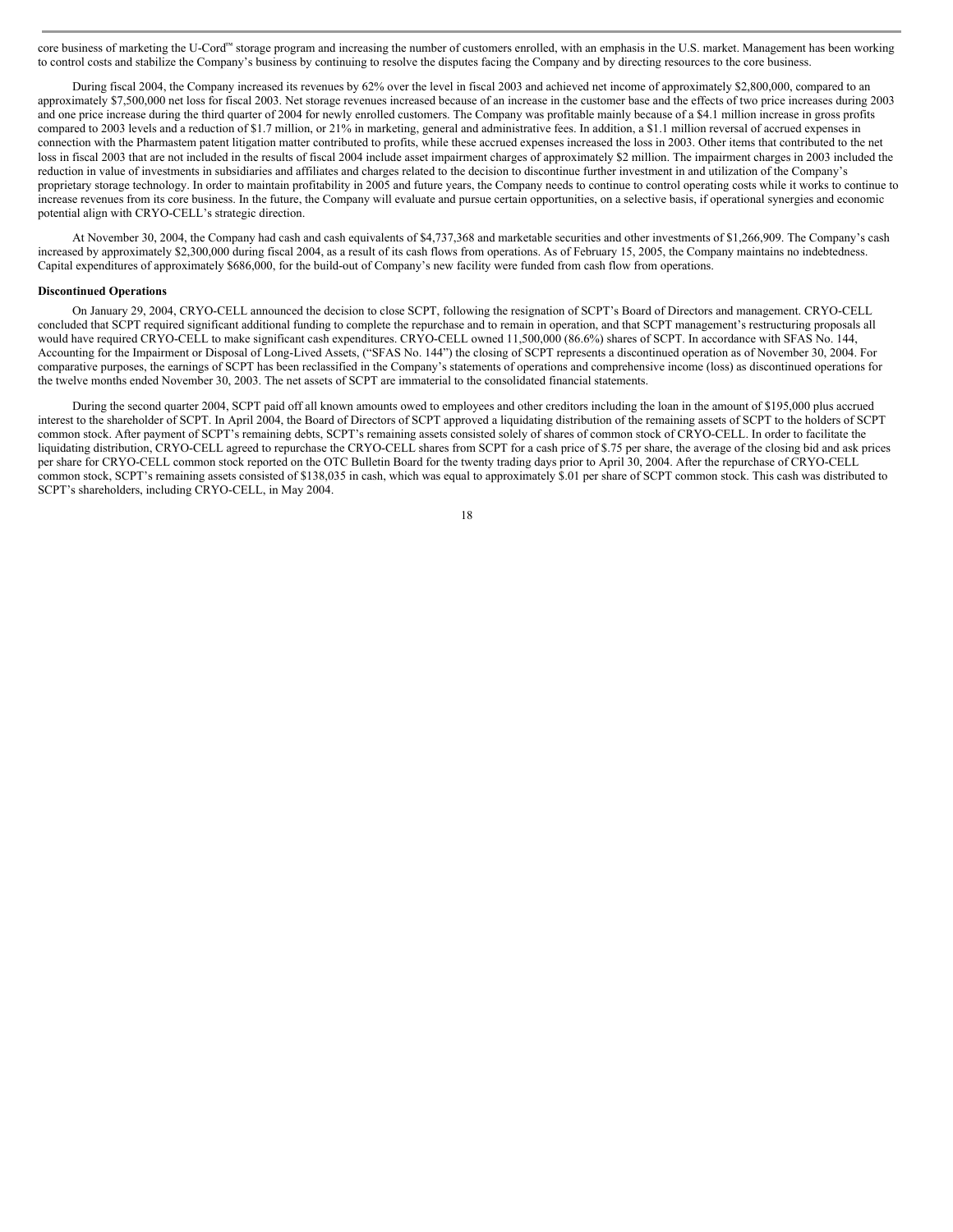Through November 30, 2002, aggregate losses attributable to the minority interest exceeded the minority's interest in the equity capital of SCPT. As a result, minority interest on the balance sheet as of November 30, 2004 and November 30, 2003 is reflected at \$0, and CRYO-CELL has recognized 100% of the loss of SCPT in its statements of operations and comprehensive income (loss) as discontinued operations during the twelve months ended November 30, 2004 and November 30, 2003 of approximately \$93,000 and \$689,000, respectively. The minority portion of the losses for the twelve months ended November 30, 2004 and November 30, 2003 was approximately \$12,000 and \$92,000, respectively.

# **Results of Operations**

*Revenues.* For the fiscal year ended November 30, 2004, the Company had revenues of \$12,210,273 compared to \$7,549,536 in fiscal 2003, representing a 62% increase. The increase is primarily attributable to new clients and the effects of successfully implemented price increases for newly enrolling clients. During 2003 and 2004, the Company implemented price increases affecting its enrollment, processing and testing fees ('Initial Fee'). These increases began to have a positive impact on revenue and gross profit during the fiscal 2003 third and fourth quarters and continued through fiscal 2004.

Cost of Sales. For the fiscal year ended November 30, 2004, cost of sales was \$3,162,957, as compared to \$2,625,123 in 2003, representing a 20% increase. Costs of sales were 26% of revenues in fiscal 2004 compared to 35% in fiscal 2003. Cost of sales as a percentage of revenue decreased due to the increase in revenue, principally from the Initial Fee increases with an increase of only 20% in costs of sales compared to the 62% increase in revenues. Cost of sales includes wages, supplies and testing associated with the processing of cord blood specimens at the Company's facility and the costs associated with the dual storage of split specimens at the Safti-Cell facility (a related party as of November 30, 2004 and 2003) in Arizona, which commenced in October 2002. Included in the increase in cost of sales in fiscal 2004 was the write-off of certain assets in the amount of approximately \$79,000 due to the move to the Company's new facility, approximately \$151,000 in increased testing fees, and approximately \$96,000 in increased fees paid to Safti-Cell due to new specimens stored at the Safti-Cell facility. The Company expects that in 2005, it will discontinue offering the dual storage service to new customers.

*Marketing, General and Administrative Expenses.* Marketing, general and administrative expenses during the fiscal year ended November 30, 2004, were \$6,274,072 as compared to \$7,966,734 in 2003, a decrease of \$1,692,662 or 21%. Marketing, general and administrative expenses were 51% of revenues in fiscal 2004 compared to 106% for the same period in fiscal 2003. This decrease is primarily the result of the write-off in 2003 of a deferred consulting agreement with the founder and prior Chairman and Chief Executive Officer of the Company in the amount of approximately \$1,300,000. The deferred consulting agreement was written off because during the fourth quarter 2003, the Company made the decision that the prior Chairman and CEO was no longer able to provide advisory services to the Board. As a result of this determination, the unamortized present value of the agreement recorded as a deferred consulting asset was expensed in fiscal year ended November 30, 2003. Professional fees decreased approximately \$761,000 for the twelve months ended November 30, 2004. The decrease is due to a reduction in the Company's legal proceedings. The Company cannot provide assurance that legal fees will not increase in the foreseeable future. Rent expense will decrease in 2005 as a result of the lease of the new facility; however, management expects increased operating costs of the new facility to offset this decrease.

Litigation *Accrual.* During fiscal 2003 the Company accrued approximately \$1,100,000 as the result of a judgment entered against the Company in October 2003 related to the Pharmastem verdict. During fiscal 2004 the Company accrued an additional \$523,000 for estimated damages relating to royalties resulting from revenues generated for specimens processed and stored during the first, second and third quarters of fiscal 2004. During the third quarter 2004, the Company reversed all prior accruals totaling approximately \$1,600,000 as a result of the ruling by the Court on the post trial motions with regards to the Pharmastem litigation. The litigation accrual reversal for the year ended November 30, 2004 was \$1,102,968 representing litigation expense recognized during fiscal 2003.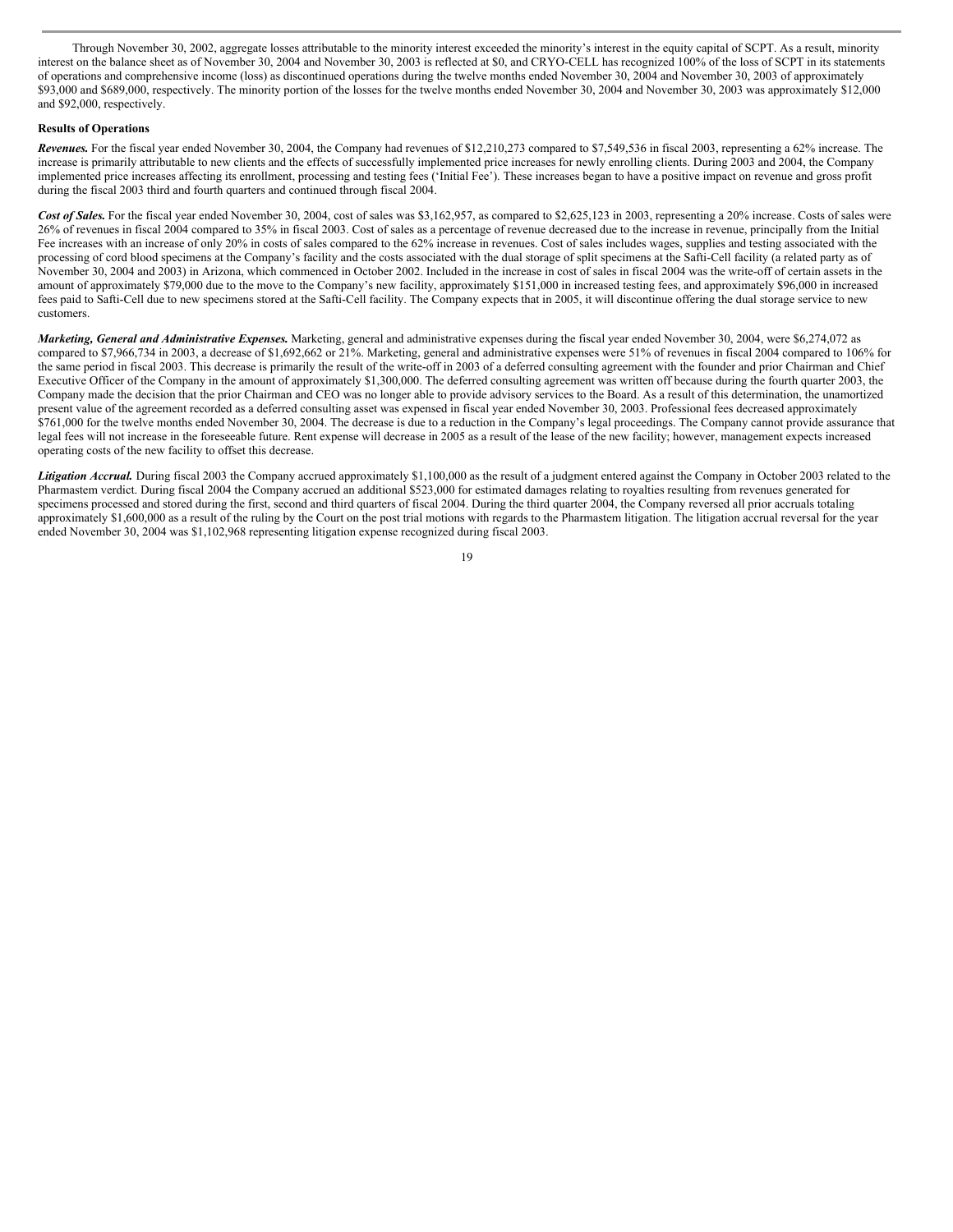*Research, Development and Related Engineering Expenses.*Research, development and related engineering expenses for the fiscal year ended November 30, 2004, were \$82,509 as compared to \$234,374 in 2003, a decrease of 65%.

*Impairment of Assets*. The Company previously developed several technologies for the processing and cryogenic storage of specimens.During the fourth quarter of fiscal 2003, the Company made the strategic decision to terminate further utilization of its proprietary storage system and abandon further construction of the units. The Board of Directors formally approved this decision in January 2004. This decision was based on the conclusion that the Company's resources are best utilized for market development and expansion of services. The decision to terminate utilization of the technology resulted in a \$771,000 impairment charge in fiscal 2003 in order to reflect the storage system assets at fair value. This impairment charge is included in impairment of assets in the accompanying consolidated statements of operations and comprehensive income (loss) as of November 30, 2003. The Company was unable to dispose of this equipment during 2004. As a result, the Company recorded an impairment charge of approximately \$130,000 during 2004 to write-down this equipment to its salvage value.

In fiscal 2003 the Company evaluated its investment in CCEU taking into consideration declines in CCEU's financial results through December 31, 2002, independent valuations performed on CCEU through May 2003, and verbal representations from CCEU management to Company management regarding the current value of the Company's investment in CCEU and CCEU's requirements for additional financing to meet obligations in the normal course of business in 2004. As a result, the Company recorded a \$739,670 charge, in fiscal 2003, included in impairment of assets, to write-off the investment due to a decrease in the market value that is considered to be other than temporary.

For the years ended November 30, 2003 and 2004, the Company has ownership interest of approximately 43% and 42%, respectively, in Saneron, which is accounted for under the equity method of accounting, along with approximately \$684,000 that represents goodwill and is reflected in the investment balance. As of November 30, 2004, and November 30, 2003, independent valuations appraised the Company's approximate 42% and 43% interest in Saneron at \$2,070,000 and \$900,000, respectively. As of November 30, 2003, the decline was considered other than temporary. Due to the apparent permanent decline in the value of the Company's 43% interest in 2003, the Company recorded a charge of approximately \$616,000 to impairment of assets in 2003, to properly reflect the investment balance as of November 30, 2003. As of November 30, 2004 and 2003, the net Saneron investment which includes goodwill of approximately \$684,000 is reflected on the consolidated balance sheets at approximately \$716,500 and \$799,000, respectively.

*Interest Expense.* Interest expense during the fiscal year ended November 30, 2004, was \$750,128 compared to \$654,322 in 2003. Interest expense is mainly comprised of payments made to the other parties to the Company's RSAs based on the Company's storage revenue. Prior to fiscal 2002, the Company entered into RSAs with individuals and entities for specific geographic areas. The Company's RSAs provide that in exchange for an up-front payment, the Company would share in perpetuity a percentage of its future revenue derived from the annual storage fees charged related to a certain number of specimens that originated from specific areas. The Company currently has four RSAs in effect covering the following areas: New York, Texas, Florida and Illinois (including contiguous states). During 2003 the Company's agreement with Tenet was rescinded. Also included in interest expense is the amortization of the present value of a deferred consulting agreement in the amount of \$56,902 and \$84,030 for the years ended November 30, 2004 and 2003, respectively. If the Company's revenues continue to increase in areas covered by RSAs, the Company's interest expense related to the RSA payments will also increase.

*Other Income*. Other income for the fiscal year ended November 30, 2004, was \$549,084 as compared to \$211,494 in 2003. Other income increased by approximately \$338,000 from 2003 to 2004. Other income for fiscal 2004 was comprised of income recognized on the sale of the India license agreement of approximately \$232,000 and approximately \$317,000 from royalty income earned in geographical areas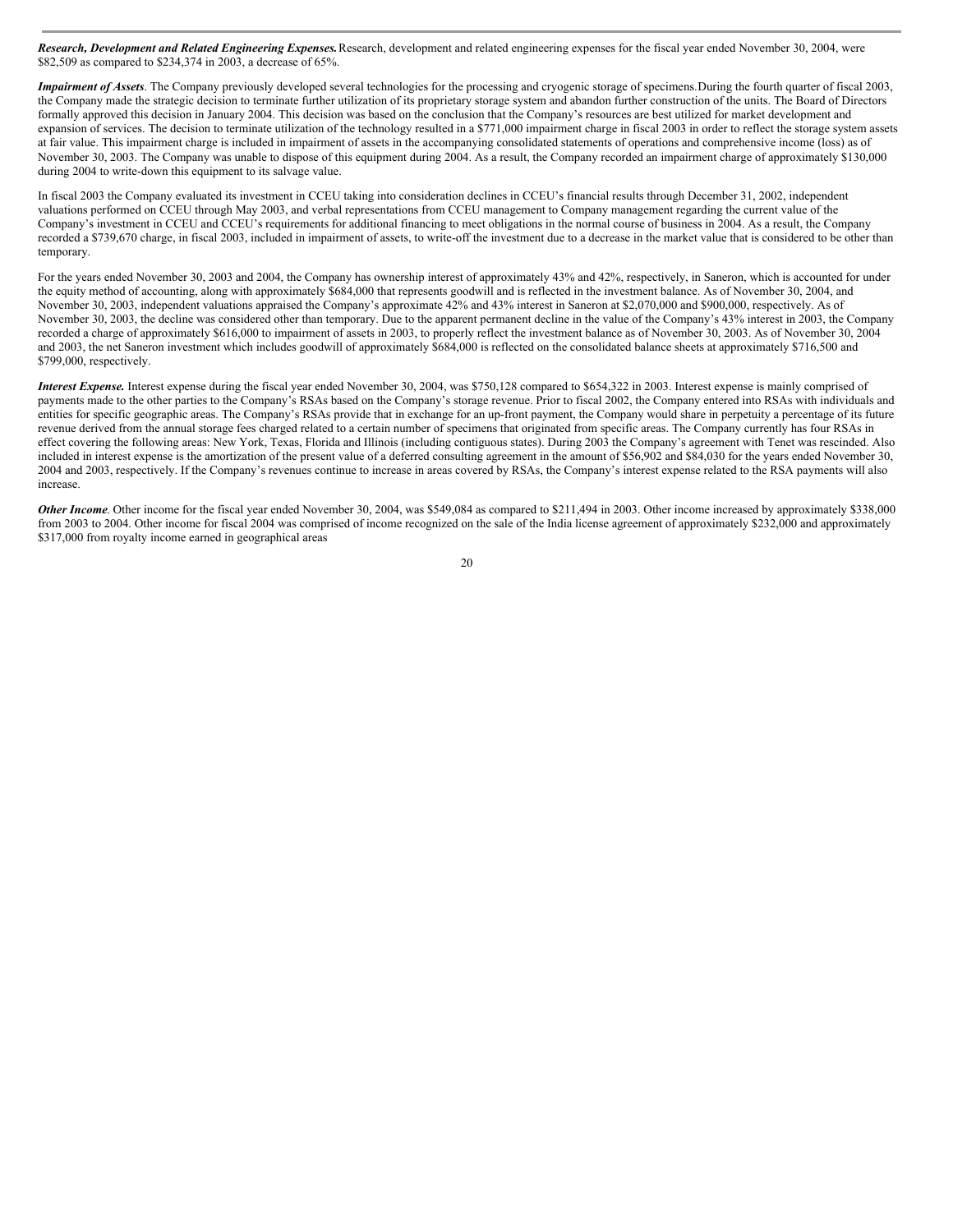where the Company has license agreements and the sale of sublicense agreements. Other income for fiscal 2003 was comprised of royalty income earned in geographical areas where the Company has license agreements and the sale of sub-license agreements. There can be no assurances that income from licenses and royalties will continue at the same rates as in the past.

*Extinguishment of Revenue Sharing Agreement*. In September 2003 the two revenue sharing agreements with Tenet were rescinded, which allowed the Company to eliminate the long-term liability related to the Tenet agreements. This rescission resulted in the recognition of \$666,666 in other income as extinguishment of revenue sharing agreements in fiscal 2003.

*Equity in Losses of Af iliates.*Equity in losses of affiliates was \$137,852 for the fiscal year ended November 30, 2004 compared to a loss of \$344,840 in 2003. During fiscal 2003 and 2004, the Company identified certain stock and warrant awards that were granted by Saneron at below fair market value to certain employees, consultants and members of Saneron management who represent owners of Saneron and serve on the board of directors. As a result, included in equity in losses of affiliates is approximately \$55,000 related to compensation expense that resulted from the stock awards in 2004 and approximately \$257,000 in 2003.

*Income Taxes.* Income taxes were \$86,001 for the fiscal year ended November 30, 2004 compared to \$0 in 2003. The Company recorded an income tax provision for federal income taxes for the year ended November 30, 2004 based on the net profits of the Company.

#### **Liquidity and Capital Resources**

Through November 30, 2004, the Company's principal source of cash has been from sales of its U-Cord program to customers, the sale of license agreements and proceeds from RSAs. Currently, the Company's cash flow is derived primarily from sales relating to its storage services, including the Initial Fee and ongoing storage fees.

At November 30, 2004, the Company had cash and cash equivalents of \$4,737,368 as compared to \$2,452,006 in 2003. The increase in cash and cash equivalents was primarily attributable to the Company's operating activities including a price increase and an increase in recurring revenue from a growth in the client base, the maturity of certificates of deposit and reimbursement of a portion of the legal and settlement fees pertaining to settled lawsuits filed by the Company's former President and Chief Operating Officer for approximately \$135,000. In August 2004, the Company purchased a certificate of deposit in connection with a letter of credit required under an agreement between the Company and a third party financing institution for approximately \$200,000 and has classified this as restricted cash in the accompanying consolidated balance sheets.

Cash provided by operating activities in fiscal 2004 amounted to \$4,647,542 which was primarily attributable to the Company's operating activities including a price increase and an increase in recurring revenue from the growth in the client base.

Cash used in investing activities in fiscal 2004 amounted to \$2,254,853, which was primarily attributable to purchase of approximately \$686,000 in leasehold improvements in the Company's new facility, \$674,000 in furniture, machinery & equipment, \$392,000 in laboratory equipment, and \$490,000 in software.

Cash used in financing activities in fiscal 2004 amounted to \$107,327, which consisted primarily of a repayment of a loan in the amount of \$195,000 to a former officer, director and shareholder of SCPT as a result of the liquidation of SCPT. See SCPT's liquidity and capital resources discussion below.

The Company also has certain investments in marketable securities and certificates of deposit, totaling \$1,266,909 at November 30, 2004.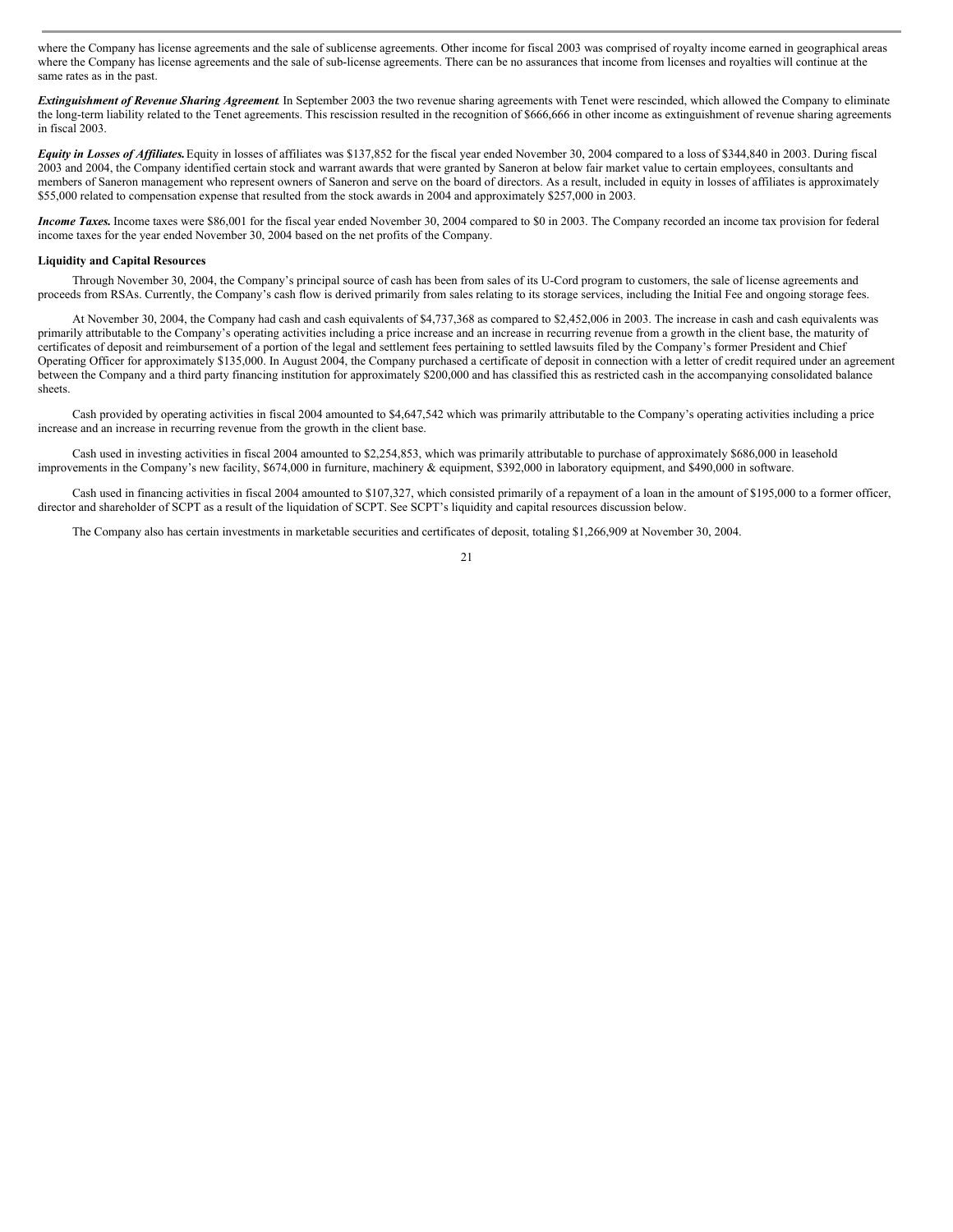The Company does not have a line of credit or other type of financing instrument. Capital expenditures for the Company's new facility were funded from cash flow from operations. The Company anticipates making capital expenditures of approximately \$700,000 over the next twelve months.

The Company anticipates that its cash and cash equivalents, marketable securities and cash flows from operations will be sufficient to fund its operations for at least the next 12 to 18 months. Cash flows from operations will depend primarily upon increasing revenues from sales of its umbilical cord blood cellular storage services and controlling expenses. The Company has attempted to focus its capital resources on its core business of cellular storage services by de-emphasizing certain non-core business activities and through settlement of some of its legal disputes. In the future, the Company will evaluate and pursue certain opportunities, on a selective basis, in which operational synergies and economic potential align with the Company's strategic direction. The adequacy of the Company's cash resources will depend to some extent on its ability to further reduce legal expenses resulting from continuing legal disputes and to minimize the impact of legal settlements or judgments from these disputes.

Since inception SCPT's costs and expenses were funded by capital contributions, advances for the purchase of revenue sharing agreements sold by SCPT, the sale of a promissory note for \$500,000, which was converted into SCPT's capital stock, and the sale of common stock. In August 2003, SCPT received a \$100,000 interest-bearing loan from an officer, director and shareholder of SCPT (and a shareholder of CRYO-CELL) to fund its operations. The note, including 4% interest, was due on September 5, 2004. On November 20, 2003, the loan agreement was amended to allow additional loans to SCPT of \$45,000. The amended loan agreement, including 4% interest, was due on September 5, 2004. SCPT pledged 345,161 shares of the CRYO-CELL common stock held by SCPT to secure this note. On December 28, 2003, SCPT entered into an additional, separate loan agreement with the officer, director and shareholder of SCPT for up to \$50,000. The loan, including 5% interest, was due on demand or no later than December 31, 2004. On January 29, 2004, CRYO-CELL made the decision to close SCPT, following the resignation of SCPT's Board of Directors and management. In connection with closing SCPT, CRYO-CELL repaid the loans in May 2004, and the shares held as collateral were released.

# **Critical Accounting Policies**

The preparation of consolidated financial statements and related disclosures in conformity with accounting principles generally accepted in the United States requires estimates and assumptions that affect the reported amounts of assets and liabilities, revenues and expenses and related disclosures of contingent assets and liabilities in the consolidated financial statements and accompanying notes. The SEC has defined a company's critical accounting policies as the ones that are most important to the portrayal of the company's financial condition and results of operations, and which require the company to make its most difficult and subjective judgments, often as a result of the need to make estimates of matters that are inherently uncertain. The Company believes that its estimates and assumptions are reasonable under the circumstances; however, actual results may vary from these estimates and assumptions. We have identified the following critical accounting policies that affect the more significant judgments and estimates used in the preparation of the consolidated financial statements. For further discussion of the Company's significant and critical accounting policies, refer to Note 1 - "Summary of Critical and Significant Accounting Policies" to the Consolidated Financial Statements contained in Item 7 of this document.

#### **Revenue Recognition**

During the first quarter of 2003, the Company changed its method of recognizing enrollment fee revenue. Through November 30, 2002, the Company recognized enrollment fees upon completion of the enrollment into the U-Cord storage program. Beginning December 1, 2002, enrollment fees and the related direct incremental costs associated with these fees are deferred and recognized once the processing of the specimens is completed.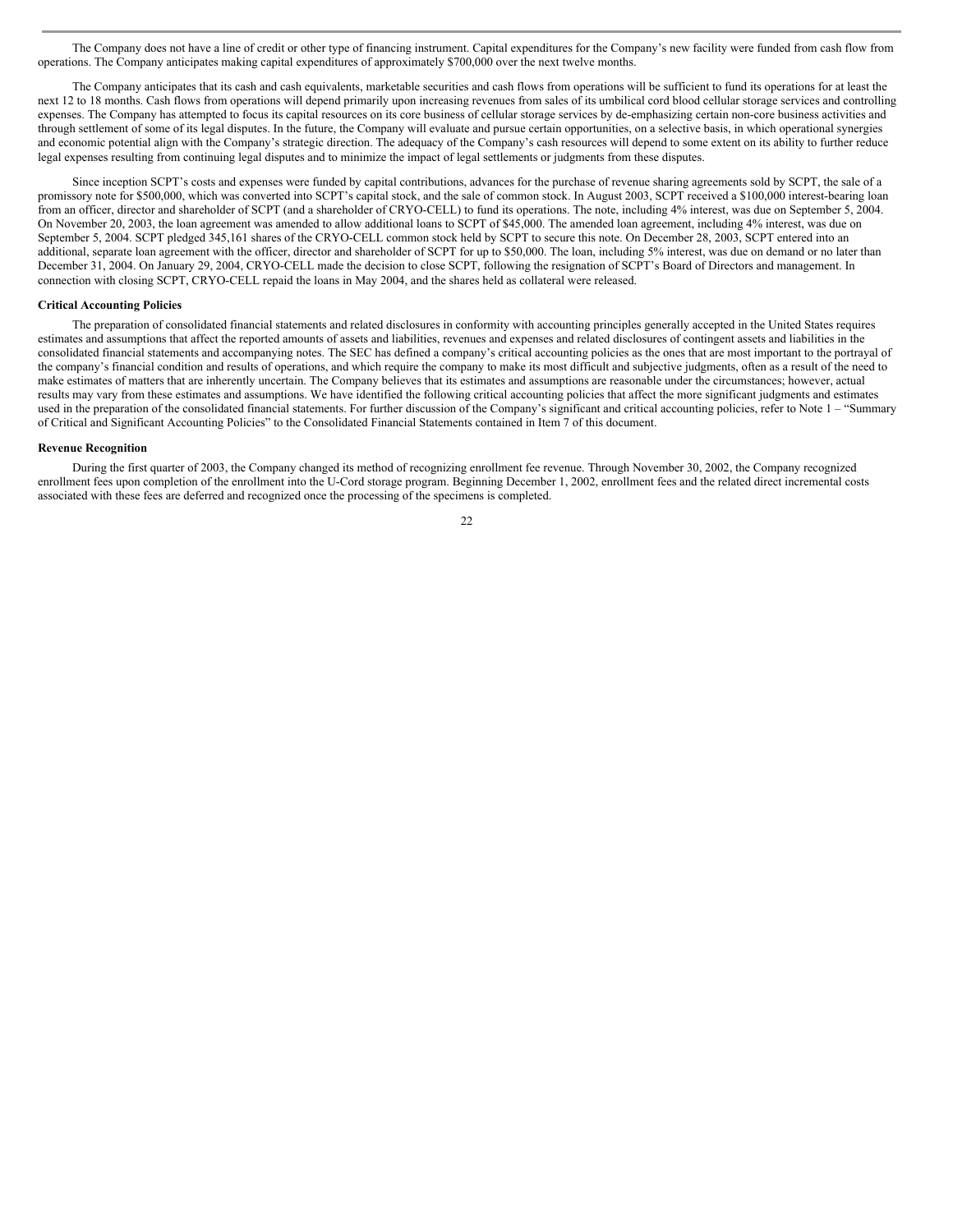The Company records revenue from processing and storage of specimens. The Company recognizes revenue from processing fees upon completion of processing and cellular storage fees ratably over the contractual storage period. The Company also records revenue from shipping and handling when earned and includes in revenue. Shipping and handling costs are expensed and included in cost of sales.

#### **Investments**

The Company has made several significant investments in entities that operate in related businesses. The Company has made these investments in order to expand into international markets and be involved in the area of stem cell research. The Company accounts for these investments under either the cost or equity method, as applicable, and at least annually, reviews its investments for possible impairment and, if necessary, adjusts the carrying value of such investments.

#### **Revenue Sharing Agreements**

The Company has entered into Revenue Sharing Agreements ("RSAs") with various parties whereby these parties contracted with the Company for a percentage of future storage revenues the Company generates from clients in specific geographical areas. The parties typically pay the Company a non-refundable up-front fee for the rights to these future payments. The Company had recognized these non-refundable fees as a long-term liability. Given the criteria under which these RSAs are established, cash receipts from these contracts can fluctuate from period to period. The Company periodically, and at least annually, reviews its RSAs receivables for collectibility. All payments made to the other parties to the RSAs are recognized as interest expense. At such time as the total payments can be determined, the Company will commence amortizing these liabilities under the effective interest method.

#### **License and Royalty Agreements**

The Company enters into licensing agreements with certain investors in various international markets in an attempt to capitalize on the Company's technology. The investors typically pay a licensing fee to receive Company marketing programs, technology and know-how in a selected area. The investor may be given a right to sell sublicense agreements as well. As part of the accounting for the up-front license revenue, revenue from the up-front license fee is recognized based on such factors as when the payment is due, collectibility and when all material services or conditions relating to the sale have been substantially performed based on the terms of the agreement.

In addition to the license fee, the Company earns royalties on subsequent processing and storage revenues by the investor in the selected area and a fee on any sub-license agreements that are sold by the investor where applicable. As part of the accounting for royalty revenue, the Company uses estimates and judgments in determining the timing and amount of royalty revenue to recognize. The Company periodically, and at least annually, reviews license and royalty receivables for collectibility and, if necessary, will record an expense for an allowance for an uncollectible account.

## **Marketable Securities and Other Investments**

The Company has certain investments in certificates of deposit, and equity securities, which are categorized as marketable securities and other investments. The Company believes these are conservative investments with a low risk for any loss of principal. The Company regularly assesses its marketable security investments for impairments and adjusts its investment strategy, as it deems appropriate.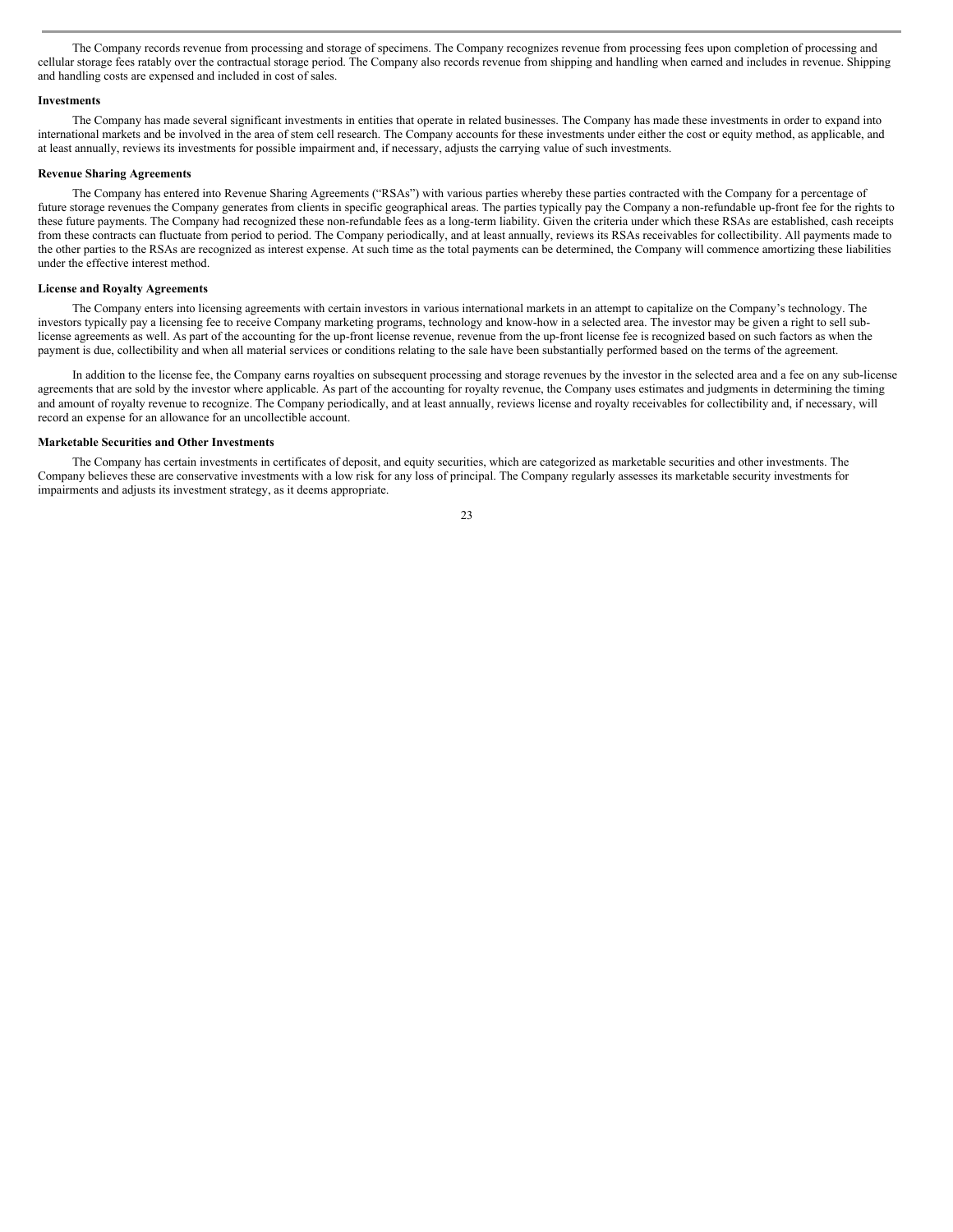#### **Litigation**

The Company is periodically involved in litigation and regulatory proceedings incidental to the conduct of our business and the Company expects that it will be involved in such litigation and regulatory proceedings from time to time. The Company regularly reviews any such litigation and regulatory proceedings for possible adverse outcomes, and provides estimates for the possible liability to the Company from such adverse outcomes, as it considers appropriate.

# **Deferred Consulting Fees**

The Company entered into a long-term consulting agreement with the founder and prior Chairman and Chief Executive Officer to provide future consulting services to the Company. The Company initially recognized the present value of this agreement as a deferred consulting fee with a related deferred consulting obligation. During the fourth quarter 2003, the Company determined that the prior Chairman and Chief Executive Officer was no longer able to provide advisory services to the board. As a result of this determination, the unamortized present value of the deferred consulting fee assets was recognized as an expense for the year ended November 30, 2003. The unamortized present value of the deferred consulting fee was recognized as a liability for the years ended November 30, 2003 and November 30, 2004. In August 2004, the Company stopped making payments under the consulting agreement and the liability is currently being renegotiated.

#### **Off-Balance Sheet Arrangements**

The Company has no off-balance sheet arrangements that have or are reasonably likely to have a current or future effect on its financial condition, changes in financial condition, revenues or expenses, results of operations, liquidity, capital expenditures or capital resources that is material to investors.

#### **Risk Factors That May Affect Future Results**

We operate in a rapidly changing environment that involves a number of risks, some of which are beyond our control. A number of these risks are listed below. These risks could affect actual future results and could cause them to differ materially from any forward-looking statements we have made. You should carefully consider the risks described below, as well as the other information set forth in this Form 10-KSB. The risks and uncertainties described below are not the only ones we face. Any of the risks described below could significantly and adversely affect our business, prospects, financial condition or results of operations. In that case, the trading price of our common stock could fall and you may lose all or part of the money you paid to buy our common stock.

## **Risks Related to Our Business**

#### **Possible Need for Additional Capital**

The Company currently has approximately \$6,000,000 in cash, cash equivalents and liquid marketable securities and other investments. The Company believes it has sufficient capital to fund its operations for at least the next 12 to 18 months. Cash flows from operations will depend primarily upon increasing revenues from sales of its umbilical cord blood cellular storage services and controlling expenses. The Company has attempted to focus its capital resources on its core business of cellular storage services by deemphasizing certain non-core business activities and through settlement of some of its legal disputes. The adequacy of the Company's cash resources will depend to some extent on its ability to maintain lower levels of legal expenses resulting from continuing legal disputes and to minimize the impact of legal settlements or judgments from these disputes. There can be no assurance that sales will continue to increase or even maintain current levels. There can be no assurance that such capital, if needed, will be available.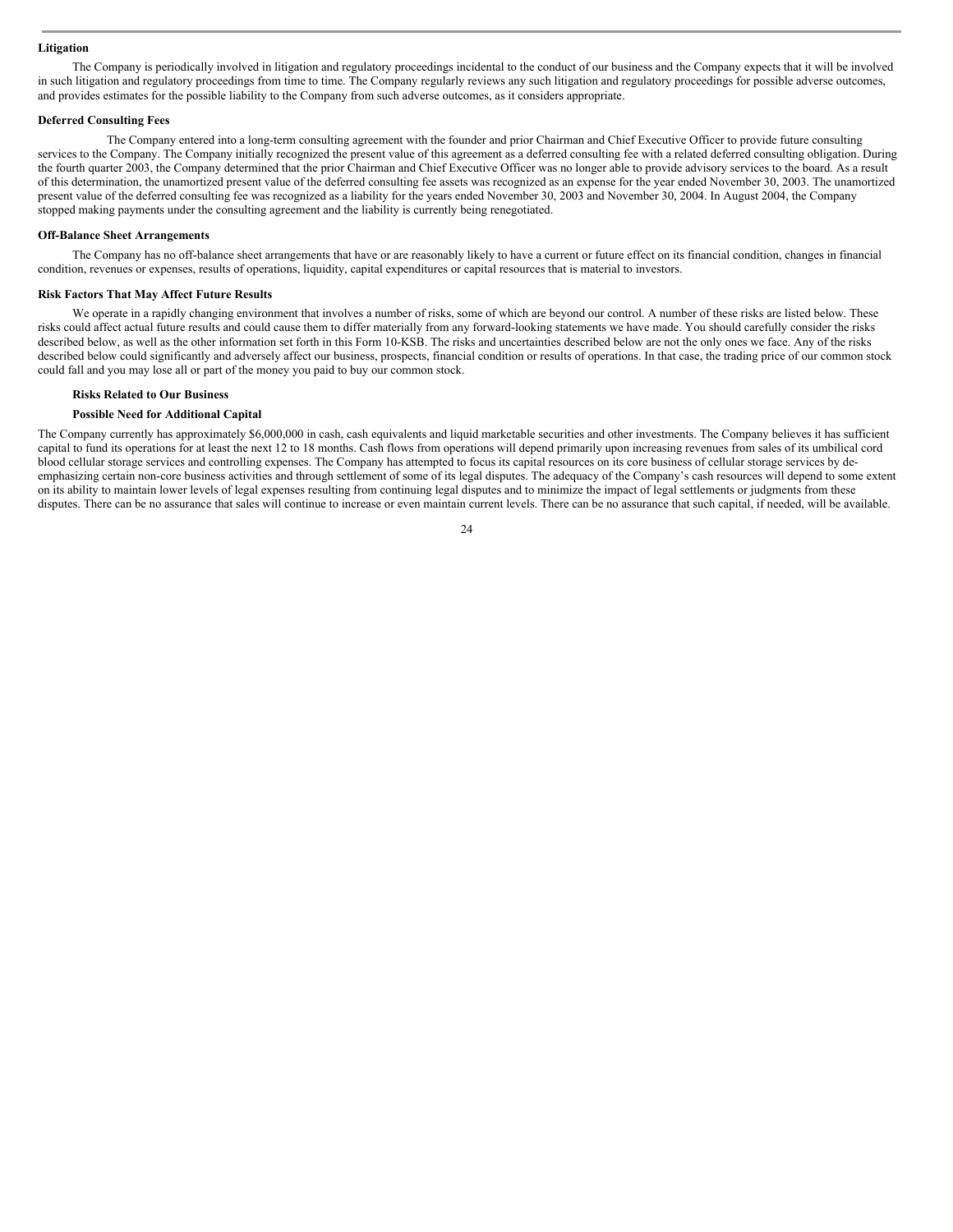#### If our umbilical cord blood stem cell storage services do not achieve continued market acceptance we will not be able to generate revenue necessary to support **our business.**

We anticipate that service fees from the processing and storage of umbilical cord blood stem cells will comprise a substantial majority of our revenue in the future and, therefore, our future success depends on the successful and continued market acceptance of this service. Broad use and acceptance of our service requires marketing expenditures and education and awareness of consumers and medical practitioners, and the time and expense required to accomplish such education and awareness of our services and its potential benefits could adversely affect market acceptance. Successful commercialization of our services will also require that we satisfactorily address the needs of various medical practitioners that constitute a target market to reach consumers of our services and to address potential resistance to recommendations for our services.

#### **We may not be able to achieve further growth or continue to operate our business profitably.**

Our business may decline, may not grow further or may grow more slowly than expected. To the extent we are unable to achieve continued growth in our business we may incur losses. Our current and future expense levels are based on our operating plans and estimates of future revenues and are subject to increase as we implement our strategy. We may be unable to adjust spending in a timely manner to compensate for any unexpected revenue shortfall. Accordingly, any significant shortfall in revenues would likely have an immediate material adverse effect on our business, operating results and financial condition.

#### If we do not continue to obtain and maintain necessary domestic regulatory registrations, approvals and comply with ongoing regulations, we may not be **able to market our services in the United States.**

Historically, the FDA has not regulated banks that collect and store cord blood for private or family use. Recent changes, however, require establishments engaged in the recovery, processing, storage, labeling, packaging or distribution of any Human Cells, Tissues, and Cellular and Tissue-Based Products (HCT/Ps) or the screening or testing of a cell tissue donor to register with the FDA in January 2004. We voluntarily registered with the FDA in January 2003 and have successfully updated that registration for 2004, thus meeting the compliance requirement. The FDA has proposed rules that will regulate current Good Tissues Practices (cGTP). The final rules are to become effective during 2005. Future FDA conditions or regulations could adversely impact or limit our ability to market or perform or services. Failure to comply with applicable regulatory requirements can result in, among other things, injunctions, operating restrictions, and civil fines and criminal prosecution. Delays or failure to obtain registrations could have a material adverse effect on the marketing and sales of our services and impair our ability to operate profitably in the future.

#### International licenses of our technology and services account for a portion or our other income and our international growth may be limited if we are unable to **successfully manage our international activities.**

Our licensing activities in Mexico/Central America and India, accounted for \$549,084 and \$211,494 of other income for the years ended November 30, 2004 and 2003 respectively. We are subject to a number of challenges that relate to our international business activities. Our growth and future license income and return on investments from these sources will be impacted by these challenges, which include:

• Failure of local laws to provide the same degree of protection against infringement of our intellectual property rights;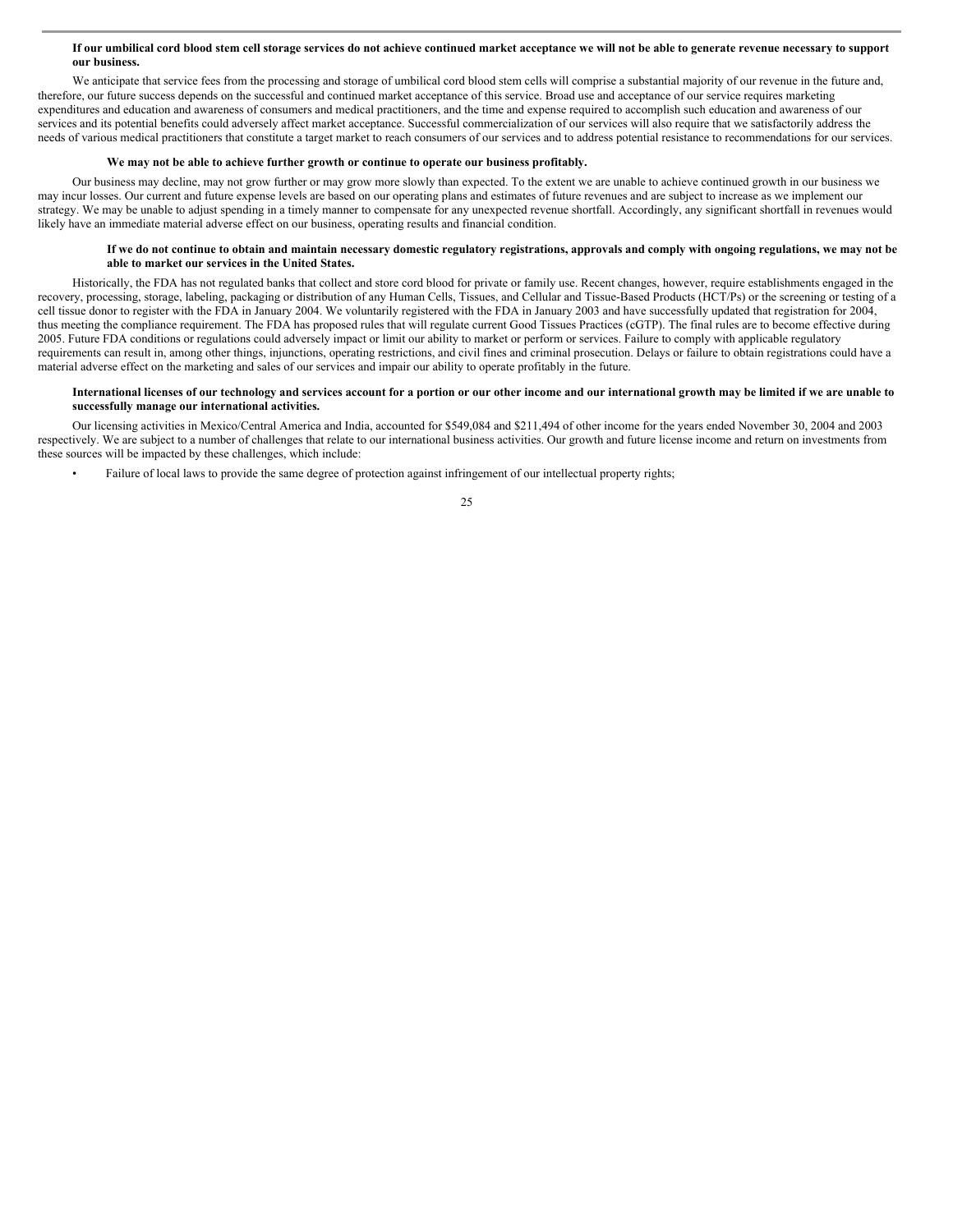- Certain laws and business practices that could prevent our business from operating or favor local competitors, which could slow or limit our growth in international markets;
- Entering into licensing agreements with organizations capable of undertaking and sustaining operations; and
- The expense of entering into licensing and investment arrangements in new foreign markets.

Currently, the majority of our international license fees are denominated in U.S. dollars. As a result, an increase in the value of the U.S. dollar relative to foreign currencies could make our services less competitive in international markets. If we are unable to meet and overcome these challenges, our international operations may not be successful and may suffer. In fiscal 2003 we wrote down the remaining investment in CCEU in the amount of \$739,670. To the extent our international business activities do not significantly improve in the near future we could have further write-downs of receivables arising from our licensing agreements.

# If we are unable to protect our intellectual property from use by third parties, or if third parties claim that we infringe on their intellectual property, our **ability to compete in the market will be harmed.**

There can be no assurance that third parties will not seek to assert that our devices, systems and services infringe their patents or seek to expand their patent claims to cover aspects of our technology. As a result, there can be no assurance that we will not become subject to future patent infringement claims or litigation in a court of law, interference proceedings, or opposition to a patent granted in a foreign jurisdiction. The defense and prosecution of such intellectual property claims are costly, time-consuming, divert the attention of management and technical personnel and could result in substantial cost and uncertainty regarding our future viability. Future litigation or regulatory proceedings, which could result in substantial cost and uncertainty, may also be necessary to enforce our patent or other intellectual property rights or to determine the scope and validity of other parties' proprietary rights. Any public announcements related to such litigation or regulatory proceedings that we initiate, or that are initiated or threatened against us by our competitors, could adversely affect the price of our common stock. We rely upon patent protection trade secrets, technical know-how and continuing technological innovation to develop and maintain our competitive position, and we typically require our employees, consultants and advisors to execute confidentiality and assignment of inventions agreements in connection with their employment, consulting or advisory relationships. There can be no assurance, however, that these agreements will not be breached or that we will have adequate remedies for any breach. Failure to protect our intellectual property would limit our ability to produce and/or market our products in the future and would likely have an adverse affect on the revenues generated by the sale or license of such intellectual property.

# We are involved in intellectual property litigation, which may hurt our business, may be costly to us and may prevent us from selling or licensing our **products or services.**

On February 22, 2002 the Company was named as a defendant in a complaint filed by Pharmastem Therapeutics, Inc. in the United States District Court of Delaware (Wilmington) (the "Court"), Case No. 02-148-GMS, alleging patent infringement of U.S Patents Nos. 5.004,681 ('681 patent') which relates to the collection processing, and storage of stem cells derived from umbilical cord blood and 5,192.553 ('553 patent') which relates to the therapeutic uses of stem cells derived from umbilical cord blood.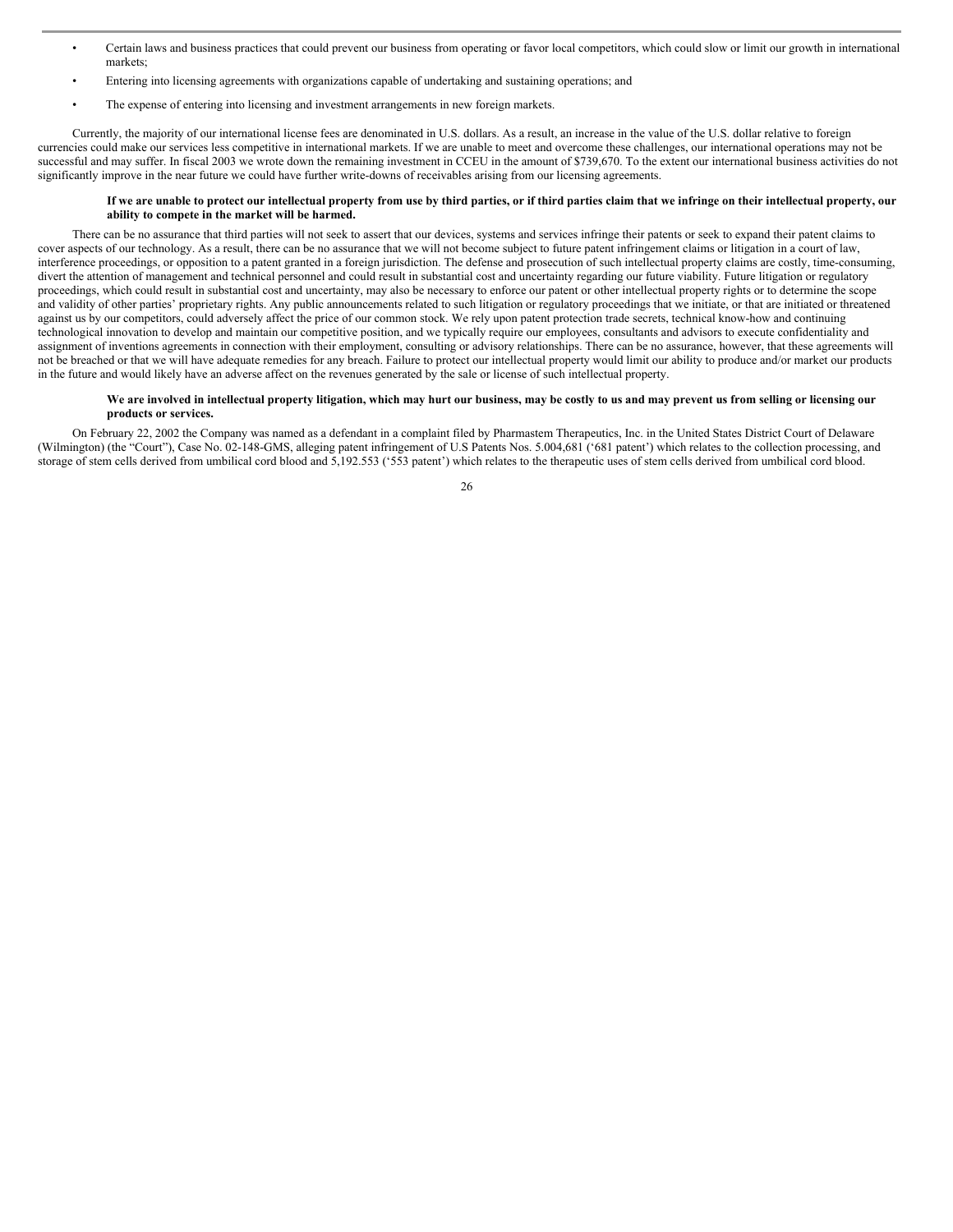As a result of a favorable ruling in September 2004, the Company reversed all prior accruals related to the '681 patent totaling \$1,102,968 and has reflected this reduction, as litigation accrual Pharmastem in the accompanying consolidated statements of operations and comprehensive income (loss) for fiscal 2004. Litigation accrual reversal represents the litigation expense recognized through fiscal 2003. In December 2004, the District Court issued another favorable ruling in favor of the Company and other defendants. PharmaStem has noticed an appeal of the decision to the United States Court of Appeals for the Federal Circuit. If the Court of Appeals issued an adverse ruling, this could have a material adverse effect on the Company.

# A failure in the performance of our cryopreservation storage facility or systems could harm our business and reputation.

To the extent our cryopreservation storage service is disrupted, discontinued or the performance is impaired, our business and operations could be adversely affected. We store approximately 75,000 specimens in Oldsmar, Florida and approximately 25,000 split specimens at a secondary storage facility in Sedona, AZ. Any failure, including network, software or hardware or equipment failure, that causes a material interruption or discontinuance in our cryopreservation storage of stem cell specimens could result in stored specimens being damaged and unable to be utilized. Specimen damage, including loss in transit to the Company or loss of bulk shipments to its secondary storage site, could result in litigation against us and reduced future revenue to us, which in turn could be harmful to our reputation. Our insurance may not adequately compensate us for any losses that may occur due to any failures in our system or interruptions in our ability to maintain proper, continued, cryopreservation storage services. Any material disruption in our ability to maintain continued uninterrupted storage systems could have a material adverse effect on our business, operating results and financial condition. Our systems and operations are vulnerable to damage or interruption from fire, flood, equipment failure, break-ins, tornadoes and similar events for which we do not have redundant systems or a formal disaster recovery plan and may not carry sufficient business interruption insurance to compensate us for losses that may occur.

#### Because our industry is subject to rapid technological and therapeutic changes and new developments, our future success will depend on the continued **viability of the use of stem cells.**

Our success will depend to a significant extent upon our ability to enhance and expand the use of and utility of our services so that they gain increased market acceptance. There can be no assurance that expectant parents will continue to use our services or that our services will provide competitive advantages with current or future technologies. Failure to achieve increased market acceptance could have a material adverse effect on our business, financial condition and results of operations. The use of stem cells in the treatment of disease is subject to potentially revolutionary technological, medical and therapeutic changes. Future technological and medical developments could render the use of stem cells and our equipment obsolete and unmarketable. We may incur significant costs in replacing or modifying equipment in which we have already made a substantial investment prior to the end of its anticipated useful life. In addition, there may be significant advances in other treatment methods, such as genetics, or in disease prevention techniques, which could significantly reduce the need for the services we provide.

#### We may be required to spend substantial amounts to comply with legislative and regulatory initiatives relating to patient privacy.

Regulations issued under the Health Insurance Portability and Accountability Act of 1996, or HIPAA, contain provisions that require us to adopt business procedures designed to protect the privacy of each of our patients' individual health information. The Department of Health and Human Services recently issued health privacy regulations, which required compliance by April 14, 2003 for most health care organizations, including us, and we may incur additional costs associated with compliance. We cannot predict the impact of these regulations on our business. Compliance with these regulations may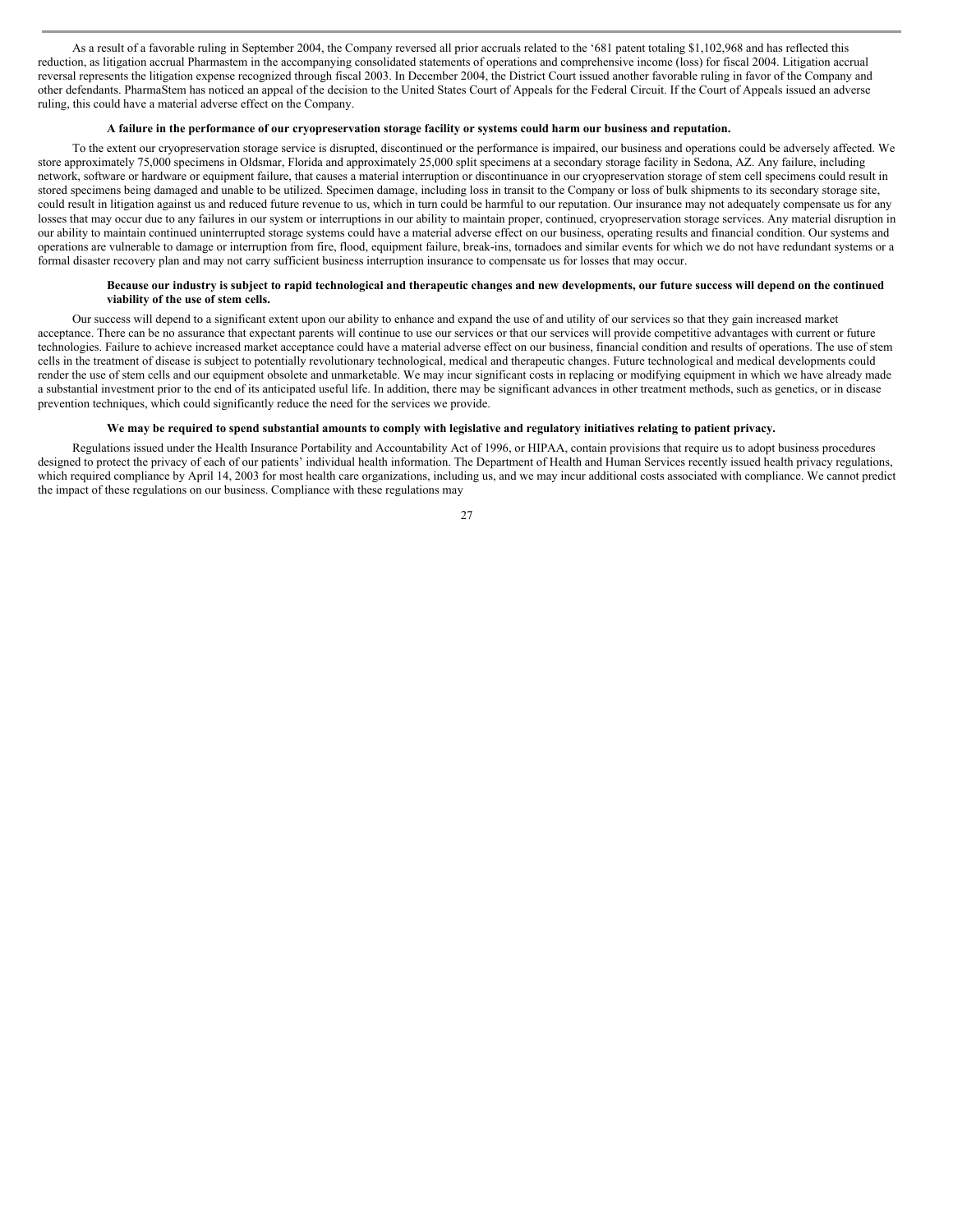require management to spend substantial time and effort on compliance measures. If we fail to comply with the new regulations, we could suffer civil penalties up to \$100 per violation with a maximum penalty of \$25,000 per each requirement violated per calendar year and criminal penalties with fines up to \$250,000 per violation.

# Our information systems are critical to our business, and a failure of those systems could materially harm us.

We depend on our ability to store, retrieve, process and manage a significant amount of information. If our information systems fail to perform as expected, or if we suffer an interruption, malfunction or loss of information processing capabilities, it could have a material adverse effect on our business.

# **The stem cell preservation market is increasingly competitive.**

Stem cell preservation is becoming an increasingly competitive business. Our business faces competition from other operators of stem cell preservation businesses and providers of stem storage services. Certain of our competitors may have greater financial and other resources than us. Competitors with greater access to financial resources may enter our markets and compete with us. In the event that we are not able to compete successfully, our business may be adversely affected and competition may make it more difficult for us to grow our revenue and maintain our existing business on terms that are favorable to us.

#### **Our failure to comply with laws related to hazardous materials could materially harm us.**

We are subject to state and federal laws regulating the protection of employees who may be exposed to hazardous material and regulating the proper handling and disposal of that material. Although we believe we are in compliance with all applicable laws, a violation of such laws, or the future enactment of more stringent laws or regulations, could subject us to liability, or require us to incur costs that would have an adverse effect on us.

# **Risks Related to Our Stock**

# Sales of substantial amounts of our common stock, or the availability of those shares for future sale, could adversely affect our stock price and limit our ability to **raise capital.**

We are unable to predict the effect, if any, that future sales of common stock or the potential for such sales may have on the market price of the common stock prevailing from time to time. The market price of our common stock could decline as a result of sales of substantial amounts of our common stock in the public market or the perception that substantial sales could occur. These sales also may make it more difficult for us to sell common stock in the future to raise capital.

# Our common stock price may be volatile and you may not be able to resell your shares of our common stock at or above the price you paid.

- The market price for our common stock is likely to be highly volatile and is likely to experience wide fluctuations in response to factors including the following:
- actual or anticipated variations in our quarterly operating results;
- announcements of technological innovations or new services by us or our competitors;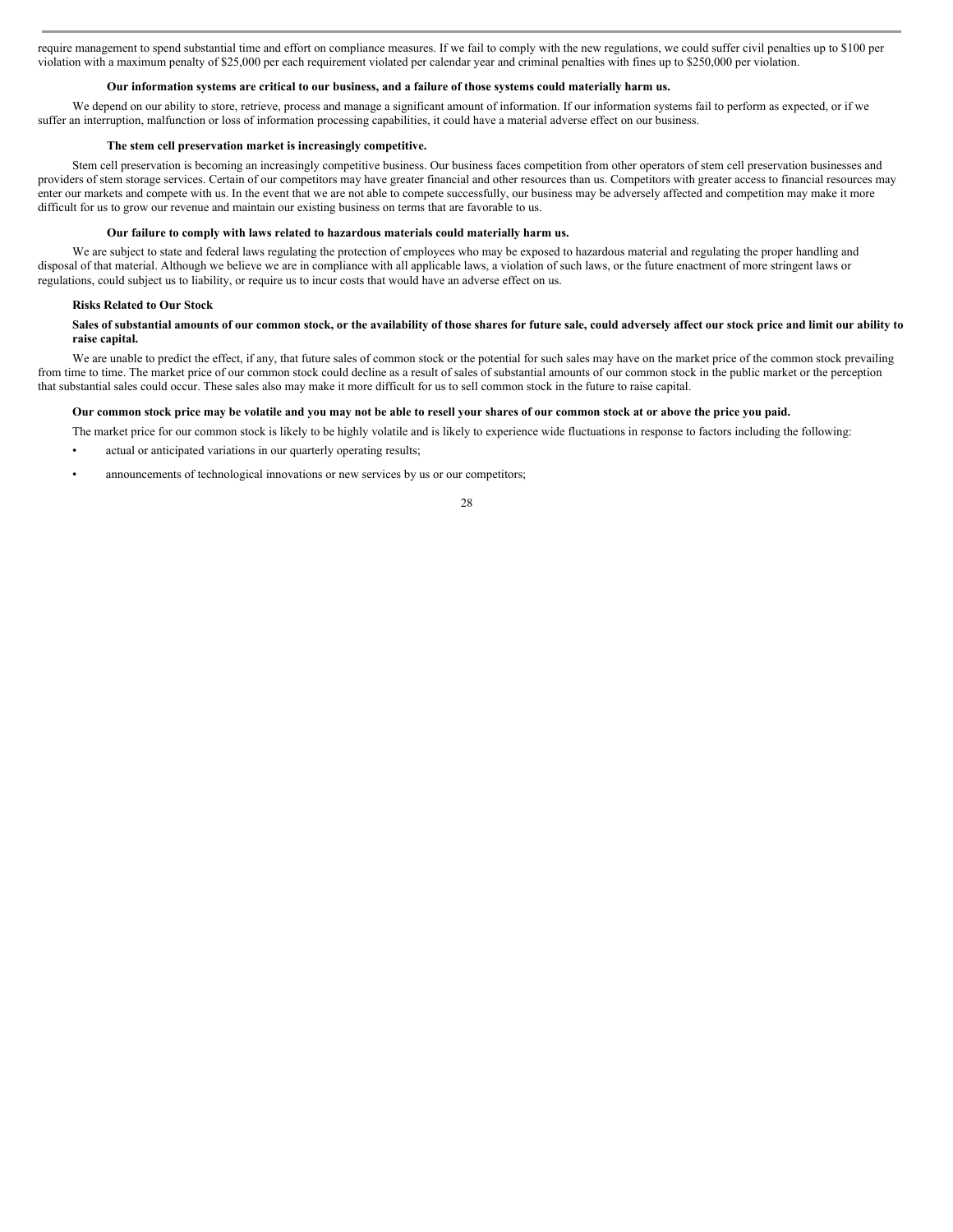- changes in financial estimates by securities analysts;
- conditions or trends in the stem cell preservation business;
- changes in the economic performance or market valuations of other stem cell storage companies;
- announcements by us or our competitors of significant acquisitions, strategic partnerships, joint ventures or capital commitments;
- additions or departures of key personnel;
- sales of additional shares of common stock by us;
- adverse results on existing or potential new litigation;
- investor perceptions of us and the stem cell preservation business;
- general economic trends and market conditions;
- adverse announcements by our competitors; and
- adverse publicity.

Broad market and industry factors may adversely affect the market price of our common stock, regardless of our actual operating performance. Over the past two years, our stock price has fluctuated from a high of \$6. 70 to a low of \$.60. To the extent our stock price fluctuates, it could impair our ability to raise capital through the offering of additional equity securities. As a result, investors in our common stock may not be able to resell their stock at or above the price at which they purchase it. Our stock was delisted from the Nasdaq SmallCap market in July 2003 and now is traded on the Over-the-Counter Bulletin Board. The Company expects to re-apply for listing on the Nasdaq SmallCap market or another exchange in the next 12-18 months; however, there is no assurance the Company will meet the applicable listing requirements at that time.

# Our Board of Directors has the authority to issue preferred stock, which could deter takeover bids even if those bids are in the stockholders' best interests.

We have 500,000 shares of authorized and unissued preferred stock, which could be issued to third parties selected by management or used as the basis for a stockholders' rights plan, which could have the effect of deterring potential acquirers. The ability of our Board of Directors to establish the terms and provisions of different series of preferred stock could discourage unsolicited takeover bids from third parties even if those bids are in the stockholders' best interests.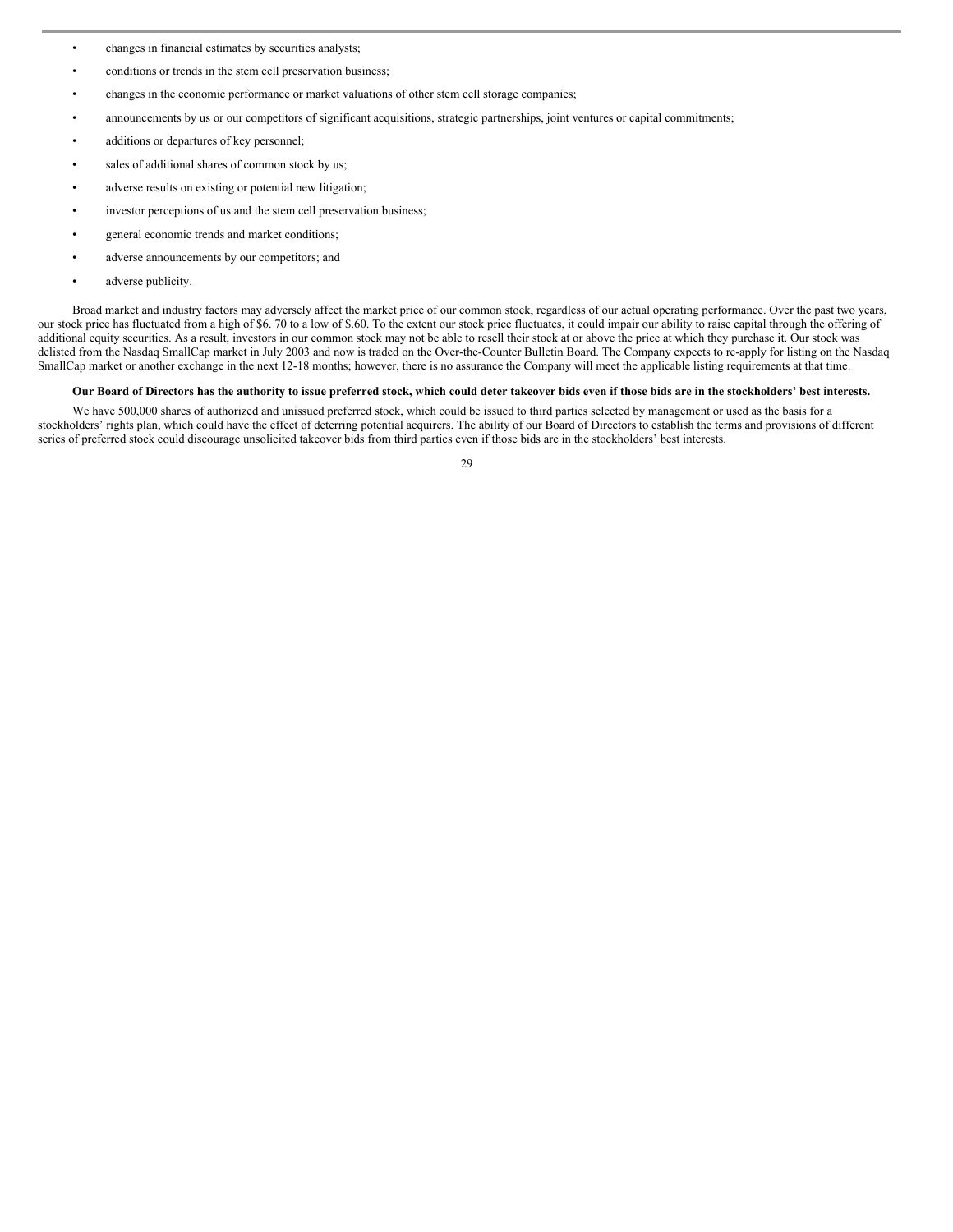# **ITEM 7. FINANCIAL STATEMENTS**

The consolidated financial statements and supplementary data listed in the accompanying Index to Consolidated financial statements are attached as part of this report.

# **FINANCIAL STATEMENTS**

The following consolidated financial statements of CRYO-CELL International, Inc. are included in Item 7: Report of Independent Certified Public Accountant

Consolidated Balance Sheets as of November 30, 2004 and 2003

Consolidated Statements of Operations and Comprehensive Income (loss) For the Years Ended November 30, 2004 and 2003

Consolidated Statements of Cash Flows For the Years Ended November 30, 2004 and 2003

Consolidated Statements of Stockholders' (Deficit) Equity For the Years Ended November 30, 2004 and 2003

Notes to Consolidated Financial Statements

All other schedules for which provision is made in the applicable accounting regulation of the Securities and Exchange Commission are not required under the related instructions or are inapplicable, and therefore have been omitted.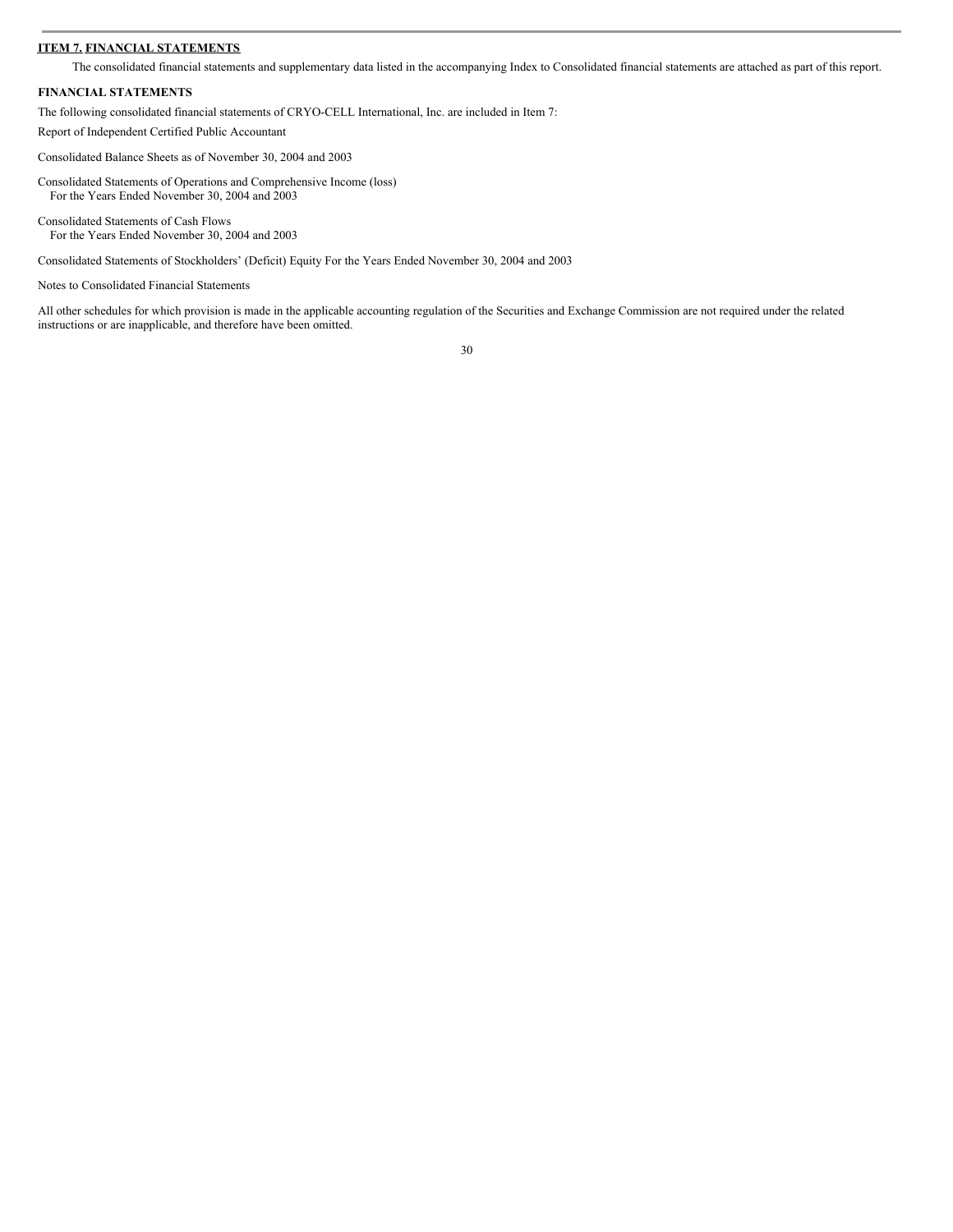# **REPORT OF INDEPENDENT REGISTERED PUBLIC ACCOUNTING FIRM**

To the Board of Directors and Shareholders of Cryo-Cell, International, Inc.:

We have audited the accompanying consolidated balance sheets of Cryo-Cell International, Inc. and subsidiaries (a Delaware corporation) as of November 30, 2004 and 2003, and the related consolidated statements of operations and comprehensive income (loss), stockholders' deficit, and cash flows for each of the two years in the period ended November 30, 2004. These financial statements are the responsibility of the Company's management. Our responsibility is to express an opinion on these financial statements based on our audits.

We conducted our audits in accordance with the standards of the Public Company Accounting Oversight Board (United States). Those standards require that we plan and perform the audit to obtain reasonable assurance about whether the financial statements are free of material misstatement. An audit includes examining, on a test basis, evidence supporting the amounts and disclosures in the financial statements. An audit also includes assessing the accounting principles used and significant estimates made by management, as well as evaluating the overall financial statement presentation. We believe that our audits provide a reasonable basis for our opinion.

In our opinion, the consolidated financial statements referred to above present fairly, in all material respects, the financial position of Cryo-Cell International, Inc. and subsidiaries as of November 30, 2004 and 2003, and the results of its operations and its cash flows for each of the two years in the period ended November 30, 2004 in conformity with accounting principles generally accepted in the United States of America.

/s/ GRANT THORNTON LLP

Tampa, Florida February 15, 2005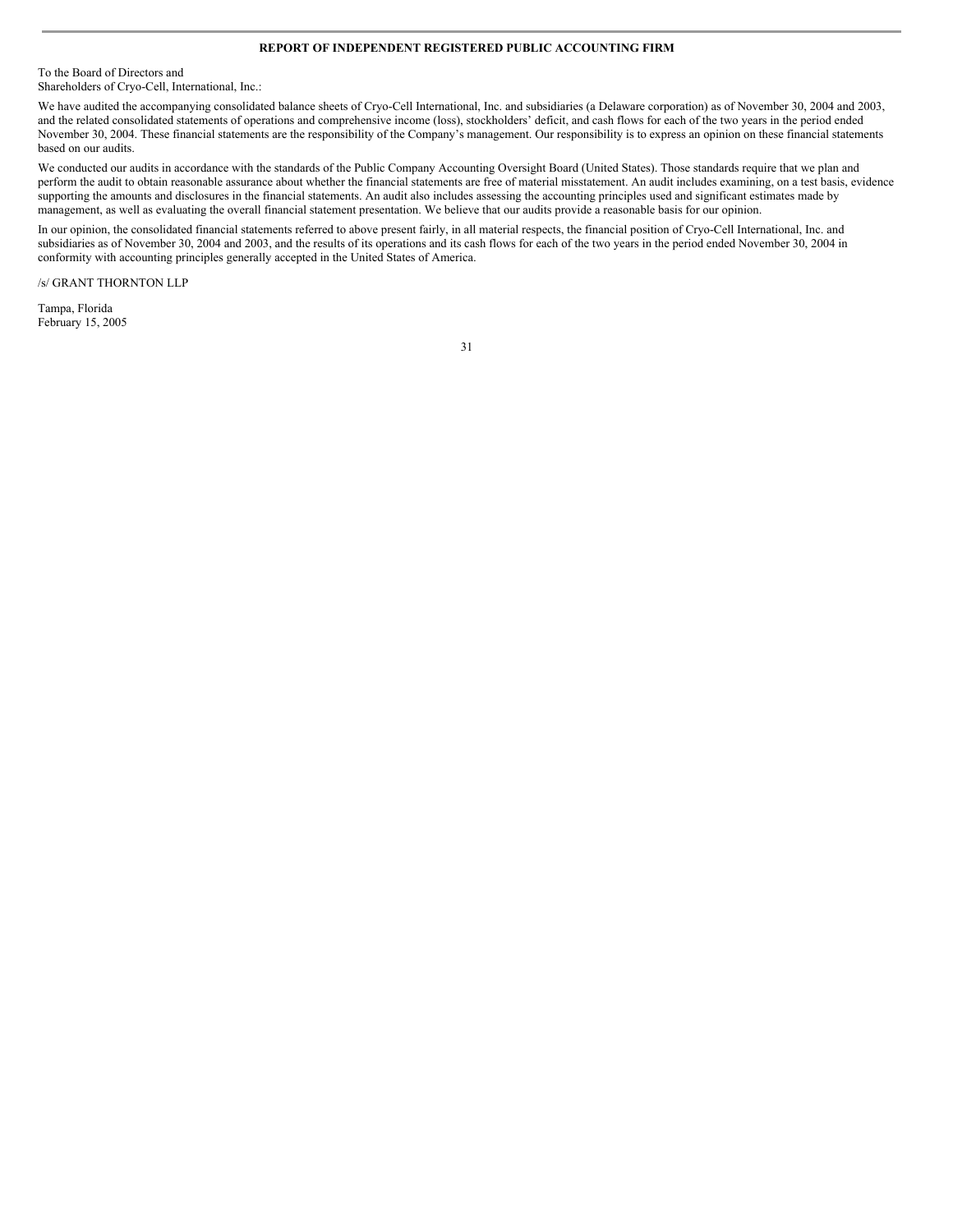#### **CRYO-CELL INTERNATIONAL, INC. AND SUBSIDIARIES** CONSOLIDATED BALANCE SHEETS

|                                                                                                                                                             | November 30,<br>2004 | November 30,<br>2003 |
|-------------------------------------------------------------------------------------------------------------------------------------------------------------|----------------------|----------------------|
| <b>ASSETS</b>                                                                                                                                               |                      |                      |
| <b>Current Assets</b>                                                                                                                                       |                      |                      |
| Cash and cash equivalents                                                                                                                                   | \$4,737,368          | \$2,452,006          |
| Restricted cash                                                                                                                                             | 200,000              |                      |
| Marketable securities and other investments                                                                                                                 | 782,419              | 798,077              |
| Accounts receivable and advances (net of allowance for doubtful accounts of \$379,654 and \$200,010, respectively)                                          | 1,044,430            | 483,926              |
| Receivable - Affiliates (net of allowance for doubtful accounts of \$0 and \$128,540, respectively)                                                         | 231,880              | 195,022              |
| Prepaid expenses and other current assets                                                                                                                   | 427,629              | 366,579              |
| Total current assets                                                                                                                                        | 7,423,726            | 4,295,610            |
| <b>Property and Equipment-net</b>                                                                                                                           | 2,822,616            | 1,354,619            |
|                                                                                                                                                             |                      |                      |
| <b>Other Assets</b>                                                                                                                                         |                      |                      |
| Marketable securities and other investments                                                                                                                 | 484,490              | 468,102              |
| Notes receivable                                                                                                                                            | 100,000              | 100,000              |
| Receivable - Revenue sharing agreement                                                                                                                      |                      | 100,525              |
| Investment in Saneron CCEL Therapeutics, Inc.                                                                                                               | 716,545              | 799,328              |
| Deposits and other assets                                                                                                                                   | 93,336               | 99,004               |
| Total other assets                                                                                                                                          | 1,394,371            | 1.566.959            |
| <b>Total assets</b>                                                                                                                                         | \$11,640,713         | \$7,217,188          |
| <b>LIABILITIES AND STOCKHOLDERS' DEFICIT</b>                                                                                                                | November 30,<br>2004 | November 30,<br>2003 |
| <b>Current Liabilities</b>                                                                                                                                  |                      |                      |
| Accounts payable                                                                                                                                            | \$<br>482,703        | 340,731<br>S.        |
| Loan payable to related party                                                                                                                               |                      | 145,000              |
| Accrued expenses                                                                                                                                            | 1,337,024            | 1,637,540            |
| Deferred revenue                                                                                                                                            | 2,771,490            | 2,108,292            |
| Total current liabilities                                                                                                                                   | 4,591,217            | 4,231,563            |
| <b>Other Liabilities</b>                                                                                                                                    |                      |                      |
| Deferred revenue                                                                                                                                            | 2,884,782            | 1,686,916            |
| Long-Term Liability-Revenue sharing agreements                                                                                                              | 3,750,000            | 3,750,000            |
| Deferred consulting obligation                                                                                                                              | 1,250,466            | 1,339,718            |
| Total other liabilities                                                                                                                                     | 7,885,248            | 6.776.634            |
|                                                                                                                                                             |                      |                      |
| <b>Minority Interest</b>                                                                                                                                    |                      |                      |
| Commitments and Contingencies (Note 10)                                                                                                                     |                      |                      |
| <b>Stockholders' Deficit</b><br>Preferred stock (\$.01 par value, 500,000 authorized and none issued)                                                       |                      |                      |
| Common stock (\$.01 par value, 20,000,000 authorized; 11,397,379 as of November 30, 2004, and 11,352,379 as of November 30,<br>2003 issued and outstanding) | 113,974              | 113,524              |
| Additional paid-in capital                                                                                                                                  | 23,428,840           | 23,295,659           |
| Treasury stock                                                                                                                                              | (839, 301)           | (839, 301)           |
| Accumulated other comprehensive loss                                                                                                                        | (130, 250)           | (111, 522)           |
| Accumulated deficit                                                                                                                                         | (23,409,015)         | (26, 249, 369)       |
|                                                                                                                                                             |                      |                      |
| Total stockholders' deficit                                                                                                                                 | (835,752)            | (3,791,009)          |
|                                                                                                                                                             | \$11,640,713         | \$7,217,188          |

The accompanying notes are an integral part of these consolidated financial statements.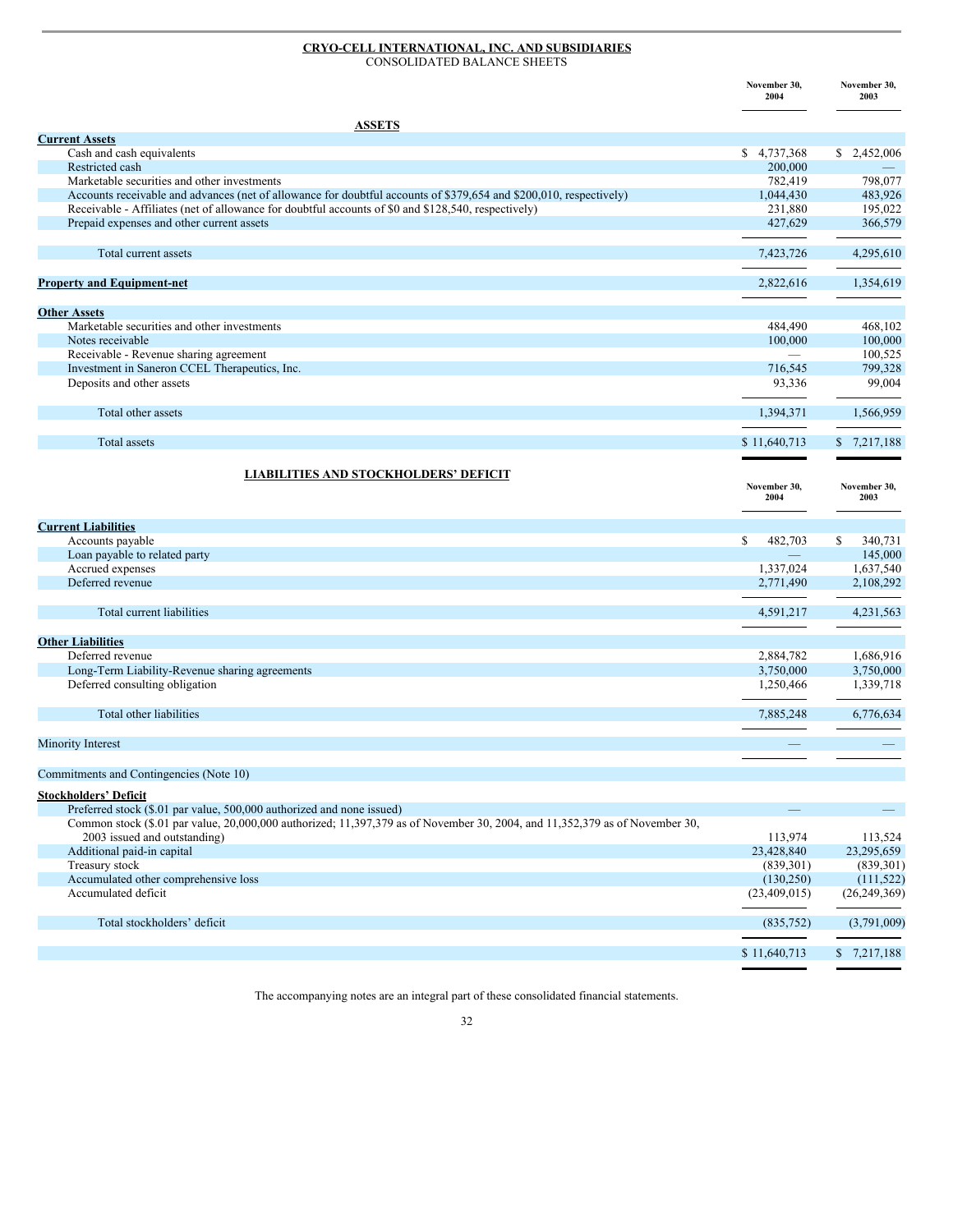# **CRYO-CELL INTERNATIONAL, INC. AND SUBSIDIARIES**

CONSOLIDATED STATEMENTS OF OPERATIONS AND COMPREHENSIVE INCOME (LOSS)

|                                                                       | For the years ended  |                        |
|-----------------------------------------------------------------------|----------------------|------------------------|
|                                                                       | November 30,<br>2004 | November 30,<br>2003   |
| Revenue                                                               | \$12,210,273         | \$7,549,536            |
| <b>Costs and Expenses (Income):</b>                                   |                      |                        |
| Cost of sales                                                         | 3,162,957            | 2,625,123              |
| Marketing, general & administrative expenses                          | 6,274,072            | 7,966,734              |
| Litigation Accrual (Pharmastem)                                       | (1,102,968)          | 1,102,968              |
| Research, development and related engineering                         | 82,509               | 234,374                |
| Impairment of assets                                                  | 132,500              | 2,048,579              |
| Depreciation and amortization                                         | 481,580              | 353,179                |
| Total cost and expenses                                               | 9,030,650            | 14,330,957             |
| <b>Operating Income (Loss)</b>                                        | 3,179,623            | (6,781,421)            |
|                                                                       |                      |                        |
| <b>Other (Expense) Income:</b>                                        |                      |                        |
| Interest income                                                       | 47,513               | 48,931                 |
| Interest expense                                                      | (750, 128)           | (654, 322)             |
| Licensee income                                                       | 549,084              | 211,494                |
| Extinguishment of revenue sharing agreements                          |                      | 666,666                |
| Settlement on insurance claim                                         | 135,338              |                        |
| (Loss) gain on sale of fixed asset                                    | (7,625)              | 41,548                 |
| Gain (Loss) on sale of marketable securities                          | 2,958                | (20,210)               |
| Total other (expense) income                                          | (22, 860)            | 294,107                |
| Income (loss) before income taxes and equity in losses of affiliates  | 3,156,763            | (6,487,314)            |
|                                                                       |                      |                        |
| Income taxes                                                          | (86,001)             |                        |
| Equity in losses of affiliates                                        | (137, 852)           | (344, 840)             |
|                                                                       | (223, 853)           | (344, 840)             |
| Income (loss) from continuing operations                              | 2,932,910            | (6,832,154)            |
| Loss on discontinued operations                                       | (92, 556)            | (689, 482)             |
| <b>Net Income (Loss)</b>                                              | \$2,840,354          | \$(7,521,636)          |
|                                                                       |                      |                        |
| Net income (loss) from continuing operations per common share-basic   | \$<br>0.26           | \$<br>(0.60)           |
| Net loss from discontinued operations per common share-basic          | \$<br>(0.01)         | \$<br>(0.06)           |
| Net income (loss) per common share - basic                            | \$<br>0.25           | $\mathbb{S}$<br>(0.66) |
|                                                                       |                      |                        |
| Weighted average common shares outstanding - basic                    | 11,366,652           | 11,352,379             |
| Net income (loss) from continuing operations per common share-diluted | $\$$<br>0.25         | \$<br>(0.60)           |
| Net loss from discontinued operations per common share-diluted        | \$<br>(0.01)         | \$<br>(0.06)           |
|                                                                       |                      |                        |
| Net income (loss) per common share - diluted                          | \$<br>0.24           | \$<br>(0.66)           |
| Weighted average common shares outstanding - diluted                  | 11,908,407           | 11,352,379             |
|                                                                       |                      |                        |
| Comprehensive income (loss):<br>Net income (loss):                    | \$ 2,840,354         | \$(7,521,636)          |
| Other comprehensive (loss) income:                                    |                      |                        |
| Net change in unrealized loss on marketable securities                | (18, 728)            | 276,475                |
|                                                                       |                      |                        |
| Comprehensive income (loss)                                           | \$2,821,626          | \$(7,245,161)          |

The accompanying notes are an integral part of these consolidated financial statements .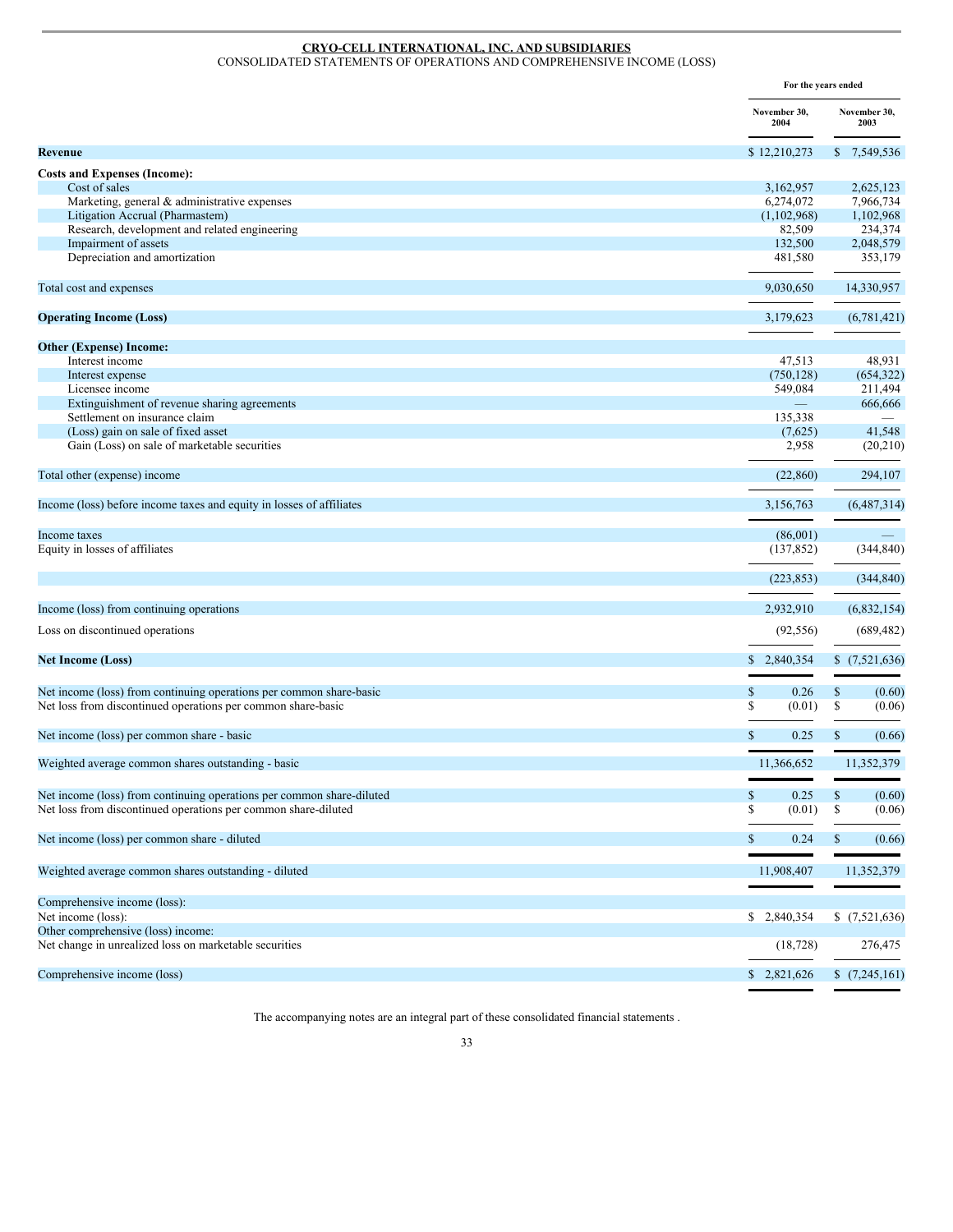**CRYO-CELL INTERNATIONAL, INC. AND SUBSIDIARIES** CONSOLIDATED STATEMENTS OF CASH FLOWS **For the Year Ended November 30, 2004 Cash Flows from Operating Activities:** Net Income (Loss) \$ 2,840,354 \$ (7,521,636) Adjustments to reconcile net income (loss) to cash provided by (used in) operating activities: Depreciation and amortization 657,383 452,577 (Loss) gain on sale of marketable securities held to maturity (2,958) 20,210<br>
Loss (Gain) on sale of property and equipment (2,958) 20,210  $\overline{\text{Loss}}$  (Gain) on sale of property and equipment Compensatory element of stock options 52,162 24,817<br>Provision for doubtful accounts 53,254 241,750 Provision for doubtful accounts 53,254 241,750<br>Charge for impairment of assets 132,500 2,337,122 Charge for impairment of assets Dividend income reinvested in marketable securities (4,474)<br>
Equity in losses of affiliates (4,474)<br>  $\frac{4474}{37,852}$  (4,474) Equity in losses of affiliates Extinguishment of Revenue Sharing Agreement **Extinguishment** of Revenue Sharing Agreement **2006** (666,666) Changes in assets and liabilities: Restricted cash held in escrow (200,000) — (333,015) — (333,015) — (333,015) — (333,015) — (513,758) — (513,758) — (513,758) — (513,758) — (513,758) — (513,758) — (513,758) — (513,758) — (513,758) — (513,758) — (513,758) — Accounts receivable and advances (613,758) (333,015)<br>Receivable – Affiliates (36,858) (37,049) Receivable – Affiliates Deferred consulting fees — 1,438,412<br>
Prepaid expenses and other current assets (88,202) (254,464) Prepaid expenses and other current assets (88,202) (254,464)<br>Deposits and other assets 6,668 134,273 Deposits and other assets 5,668 134,273<br>Accounts payable 141,972 (50,538) Accounts payable 141,972 (50,538)<br>Accrued expenses (300,516) 420,133 Accrued expenses Deferred revenue 1,861,064 1,567,044 **Net cash provided by (used in) operating activities**  $4,647,542$  **(1,674,114)** (1,674,114) **Cash flows from investing activities:** Purchases of property and equipment (2,242,057) (186,349)<br>Sale of property and equipment (2,242,057) (186,349) Sale of property and equipment 6,204 116,761 116,761 116,761 116,761 116,761 116,761 116,761 116,761 116,761 116,761 116,761 116,761 116,761 116,761 116,761 116,761 116,761 116,761 116,761 116,761 116,761 116,761 116,761 1 Purchase of marketable securities and other investments (619,000) (300,272)<br>Proceeds from sale of marketable securities (60,000 2,299,048 Proceeds from sale of marketable securities **Net cash (used in) provided by investing activities** (2,254,853) 1,929,188

**November 30, 2003**

| <b>Cash flows from financing activities:</b>                                                   |                 |               |
|------------------------------------------------------------------------------------------------|-----------------|---------------|
| Receivable - revenue sharing agreements                                                        | 100,525         | 232,370       |
| Proceeds from the exercise of stock options                                                    | 26,400          |               |
| (Repayment of) proceeds from loan to related party                                             | (145,000)       | 145,000       |
| Proceeds from loan payable to related party                                                    |                 |               |
| Repayments of deferred consulting obligation                                                   | (89, 252)       | (115,970)     |
| Net cash (used in) provided by financing activities                                            | (107, 327)      | 261,400       |
|                                                                                                |                 |               |
| Increase in cash and cash equivalents                                                          | 2,285,362       | 516,474       |
| Cash and cash equivalents - beginning of period                                                | 2,452,006       | 1,935,532     |
| Cash and cash equivalents - end of period                                                      | \$4,737,368     | \$2,452,006   |
|                                                                                                |                 |               |
| Supplemental disclosure of cash flow information:                                              |                 |               |
| Interest                                                                                       | 654,335         | \$<br>655,731 |
| Income taxes                                                                                   |                 | 161,500<br>S. |
|                                                                                                |                 |               |
|                                                                                                |                 |               |
| Supplemental schedules of non-cash investing and financing activities:                         |                 |               |
| Change in unrealized net loss as a component of marketable securities and shareholders' equity | (18, 728)<br>У. | 276,475<br>S. |

The accompanying notes are an integral part of these consolidated financial statements.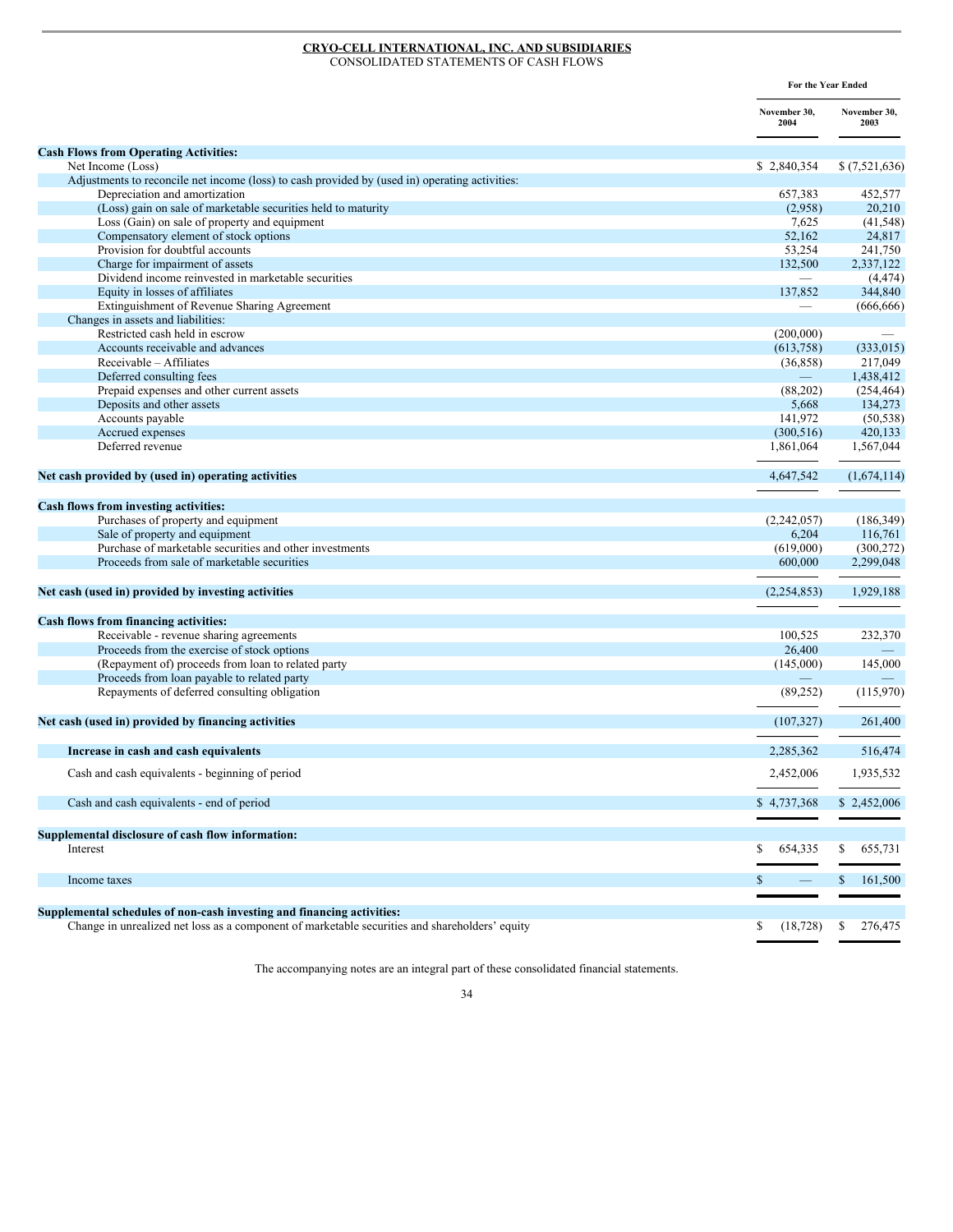# **CRYO-CELL INTERNATIONAL, INC. AND SUBSIDIARIES** CONSOLIDATED STATEMENTS OF STOCKHOLDERS' DEFICIT FOR THE YEARS ENDED NOVEMBER 30, 2004 AND 2003

**Common Stock Additional Paid-In Capital Treasury Stock Accumulated Other Comprehensive Loss Shares Amount Deficit Accumulated Deficit Total Stockholders'** Balance at December 1, 2002 11,352,379 \$ 113,524 \$ 23,012,760 \$ 0 \$ (387,997) \$ (19,031,122) \$ 3,707,165 Shares issued for services rendered — — 216,150 — — 216,150 — — 216,150 — 216,150 — 216,150 — 216,150 — 216,150 — 216,150 — 216,150 — 216,150 — 216,150 — 216,150 — 216,150 — 216,150 — 216,150 — 216,150 — 217,780 — 212,780 Net decrease in value of marketable securities — — — — — — 12,780 — 12,780 — 12,780 — 12,780 — 12,780 — 12,780 — 12,780 — 12,780 — 12,780 — 12,780 — 12,780 — 12,780 — 12,780 — 12,780 — 12,780 — 12,780 — 12,780 — 12,780 — 1 Compensatory element of stock options — — 66,749 — — — 66,749 — — 66,749 — — 66,749 — 66,749 — 66,749 — 66,749 — 66,749 — 66,749 — 66,749 — 66,749 — 66,749 — 66,749 — 66,749 — 66,749 — 66,749 — 66,749 — 66,749 — 66,749 — 6 Reclassification of investment shares to treasury stock — — — \$ (839,301) 263,695 \$ 303,389 (272,217)<br>Net loss — — — — — (7,521,636) (7,521,636) (7,521,636) Net loss  $(7,521,636)$   $(7,521,636)$ Balance at November 30, 2003 11,352,379 \$ 113,524 \$ 23,295,659 \$ (839,301) \$ (111,522) \$ (26,249,369) \$ (3,791,009) Shares issued upon exercise of options<br>
Net decrease in value of marketable securities<br>
— — — — — (18,728) — (18,728) Net decrease in value of marketable securities — — — — — — — (18,728) — (18,728) — (18,728) — (18,728) — (18,728 Compensatory element of stock options — — 107,231 — — — 107,231 — 107,231 — 107,231 — 107,231 — 107,231 — 107,231 — 107,231 — 107,231 — 107,231 — 107,231 — 107,231 — 107,231 — 107,231 — 107,231 — 107,231 — 107,231 — 107,23 Net income  $-$  2,840,354 2,840,354 2,840,354 Balance at November 30, 2004 11,397,379 \$ 113,974 \$ 23,428,840 \$ (839,301) \$ (130,250) \$ (23,409,015) \$ (835,752)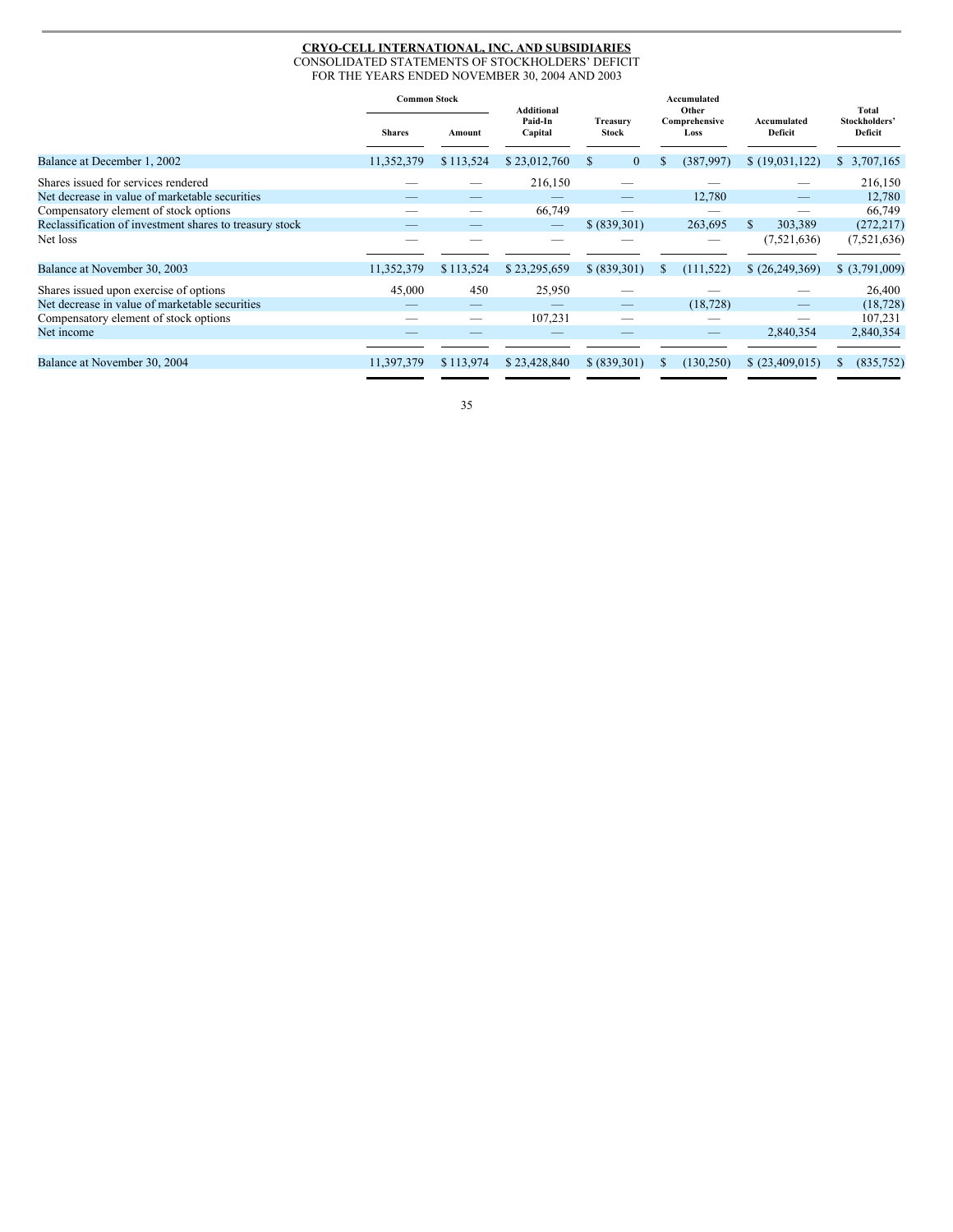#### **CRYO-CELL INTERNATIONAL, INC. AND SUBSIDIARIES NOTES TO CONSOLIDATED FINANCIAL STATEMENTS NOVEMBER 30, 2004 and 2003**

# **NOTE 1 - SUMMARY OF CRITICAL AND SIGNIFICANT ACCOUNTING POLICIES**

#### **Description of Business.**

CRYO-CELL International, Inc. ("the Company" or "CRYO-CELL") was incorporated in Delaware on September 11, 1989 and is located in Oldsmar, FL. The Company is engaged in cryogenic cellular storage, with a focus on the processing and preservation of umbilical cord (U-Cord™) blood stem cells for autologous/sibling use. Revenues recognized represent sales of the U-Cord program to customers. The Company's headquarters facility in Oldsmar, Florida handles all aspects of its business operations including the processing and storage of specimens. The specimens are stored in commercially available cryogenic storage equipment.

The Company formed its then wholly owned Delaware subsidiaries, Safti-Cell, Inc., CCEL Immune System Technologies, Inc., Stem Cell Preservation Technologies, Inc. (formerly CCEL Expansion Technologies, Inc.) and CCEL Bio-Therapies, Inc., in 1993. In 2000 the Company formed Tumor Tissue Technology, Inc. and Stem Cell Preservation, Inc. CCEL Immune Technologies, Inc., Tumor Tissues Technology, Inc. and Stem Cell Preservation, Inc. did not have operations during fiscal years ended November 30, 2004 and 2003. As of November 30, 2004, no shares had been issued for any of these subsidiaries except for Stem Cell Preservation Technologies, Inc. (Note 2).

On October 10, 2001, Saneron Therapeutics, Inc. merged into one of the Company's wholly owned subsidiaries, CCEL Bio-Therapies, Inc. ('CCBT'), which then changed its name to Saneron CCEL Therapeutics, Inc. ('SCTI' or 'Saneron"). As part of the merger, the Company contributed 260,000 shares of its common stock, whose fair value was \$1,924,000 and 195,000 common shares of another of its subsidiaries, Stem Cell Preservation Technologies, Inc., whose fair value was \$3,900. At the conclusion of the merger, the Company retained a 43.42% minority interest in SCTI. As of November 30, 2004, the Company has an interest of 42.03% in SCTI. The Company's ownership in SCTI has decreased due to SCTI issuing shares of SCTI common stock to other entities and individuals. The accompanying consolidated financial statements as of November 30, 2004 and 2003 reflect the investment in SCTI under the equity method of accounting.

On September 20, 2001, the Board of Directors authorized the transfer of a 90% interest in one of its subsidiaries, Safti-Cell, Inc., to Redrock Partners. Prior to the transfer this subsidiary had no assets, liabilities or equity. In May 2001, Redrock Partners paid \$200,000 to acquire warrants that expire on May 31, 2006 for 100,000 shares of the Company's common stock at \$6.00 per share. One of the Redrock Partners, who is a shareholder of the Company, became a director of the Company in October 2001 and resigned during December 2004, subsequent to year-end.

In September 2000, the Company purchased a 6% equity interest in CRYO-CELL Europe, N.V. ('CCEU') for \$1,000,000. In fiscal 2001 the Company through a subsidiary, Stem Cell Preservation Technologies, Inc. ('SCPT'), acquired an additional 1% of CCEU for \$150,000. The Company had an independent appraisal performed in February 2003 to determine the fair market value of this investment. As a result of this appraisal, the Company determined that the value of its investment has been impaired. Accordingly, the Company charged \$265,333 to operations as an asset impairment in fiscal 2002. In fiscal 2003, the Company evaluated its investment in CCEU taking into consideration declines in CCEU's financial results through December 31, 2002, independent valuations performed on CCEU in May 2003, and verbal representations from CCEU management to Company management regarding the current value of the Company's investment in CCEU and CCEU's requirements for additional financing to meet obligations in the normal course of business in 2004. As a result, the Company charged \$739,670 to operations in fiscal 2003, which is included as an impairment of assets in the accompanying consolidated statements of operations and comprehensive income (loss).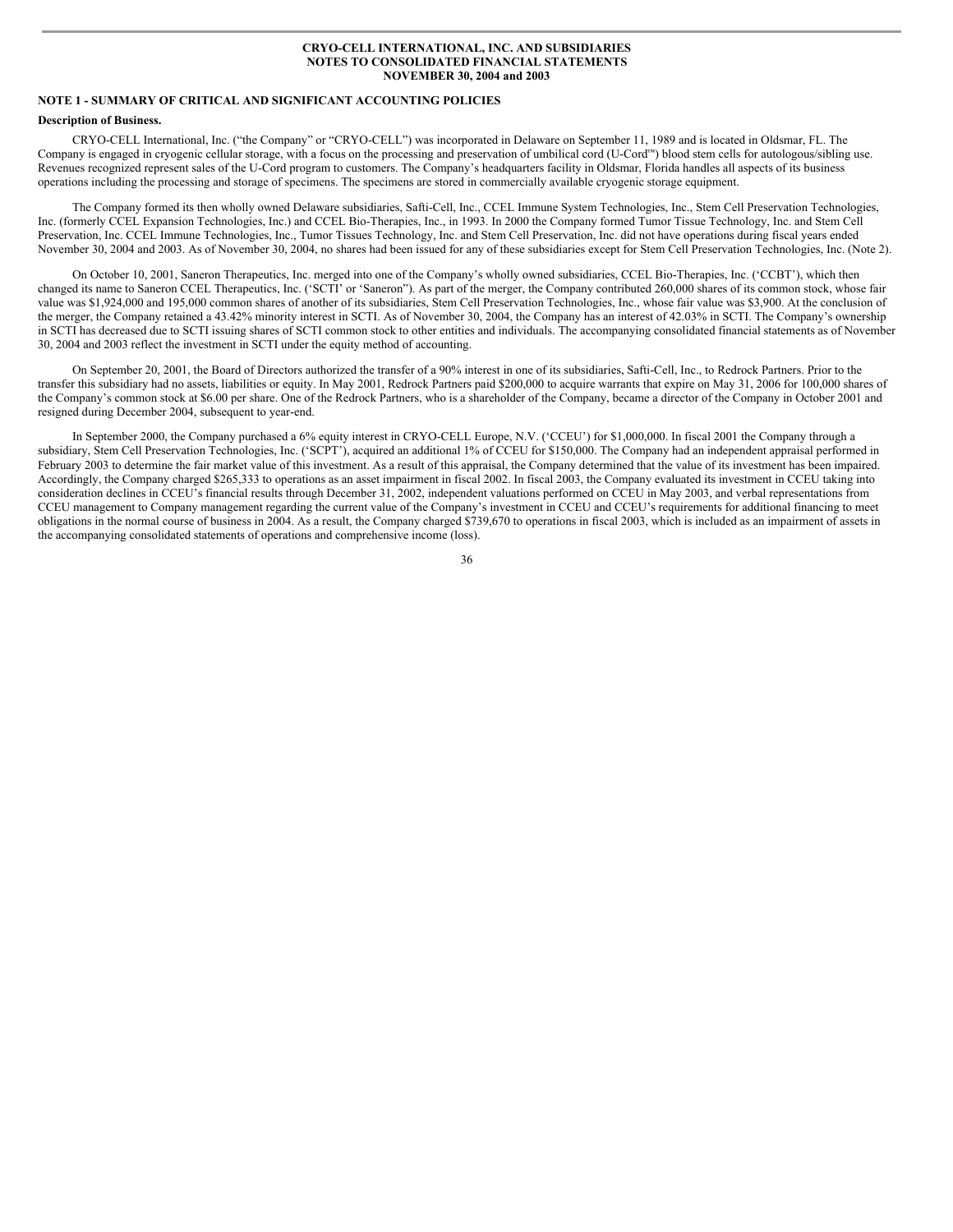#### **Basis of Presentation**

The accompanying consolidated financial statements have been prepared in accordance with accounting principles generally accepted in the United States of America.

The accompanying consolidated financial statements as of November 30, 2004 and 2003 and for the years then ended include the accounts of the Company and all of its subsidiaries. All intercompany transactions have been eliminated upon consolidation.

#### **Concentration of Risks**

Financial instruments that potentially subject the Company to concentrations of credit risk are principally cash and cash equivalent accounts in financial institutions, which often exceed the Federal Depository Insurance limit. The Company places its cash with high quality financial institutions and believes it is not exposed to any significant credit risk. The Company may from time to time invest some of its cash funds in certificates of deposit and bond investments maintained by brokers who are insured under Securities Investor Protection Corporation, (SIPC). The Company believes these are conservative investments with a low risk for any loss of principal. The Company regularly assesses its marketable security investments for impairment and adjusts it investment strategy as is deems appropriate.

The Company depends on one company for the source of its collection kits. However, the Company believes that alternative manufacturing sources are available.

#### **Use of Estimates**

The preparation of consolidated financial statements in conformity with accounting principles generally accepted in the United States of America requires management to make estimates and assumptions that affect the amounts and disclosures reported in the consolidated financial statements and accompanying notes. Accordingly, actual results could differ from those estimates.

## **Reclassifications**

Reclassifications have been made to the November 30, 2003 consolidated financial statements to conform to the November 30, 2004 presentation, including the reclassification of the remaining initial value of the Company stock held by Saneron of approximately \$303,000 within stockholders' equity to treasury stock.

#### **Revenue Recognition**

During the first quarter of 2003, the Company changed its method of recognizing enrollment fee revenue. Through November 30, 2002, the Company recognized enrollment fees upon completion of the enrollment into the U-Cord storage program. Beginning December 1, 2002, enrollment fees and the related direct incremental costs associated with these fees are deferred and recognized once the processing of the specimens is completed.

The Company records revenue from processing and storage of specimens. The Company recognizes revenue from processing fees upon completion of processing and cellular storage fees ratably over the contractual storage period. The Company also records revenue from shipping and handling when earned and includes in revenue. Shipping and handling costs are expensed and included in cost of sales.

<sup>37</sup>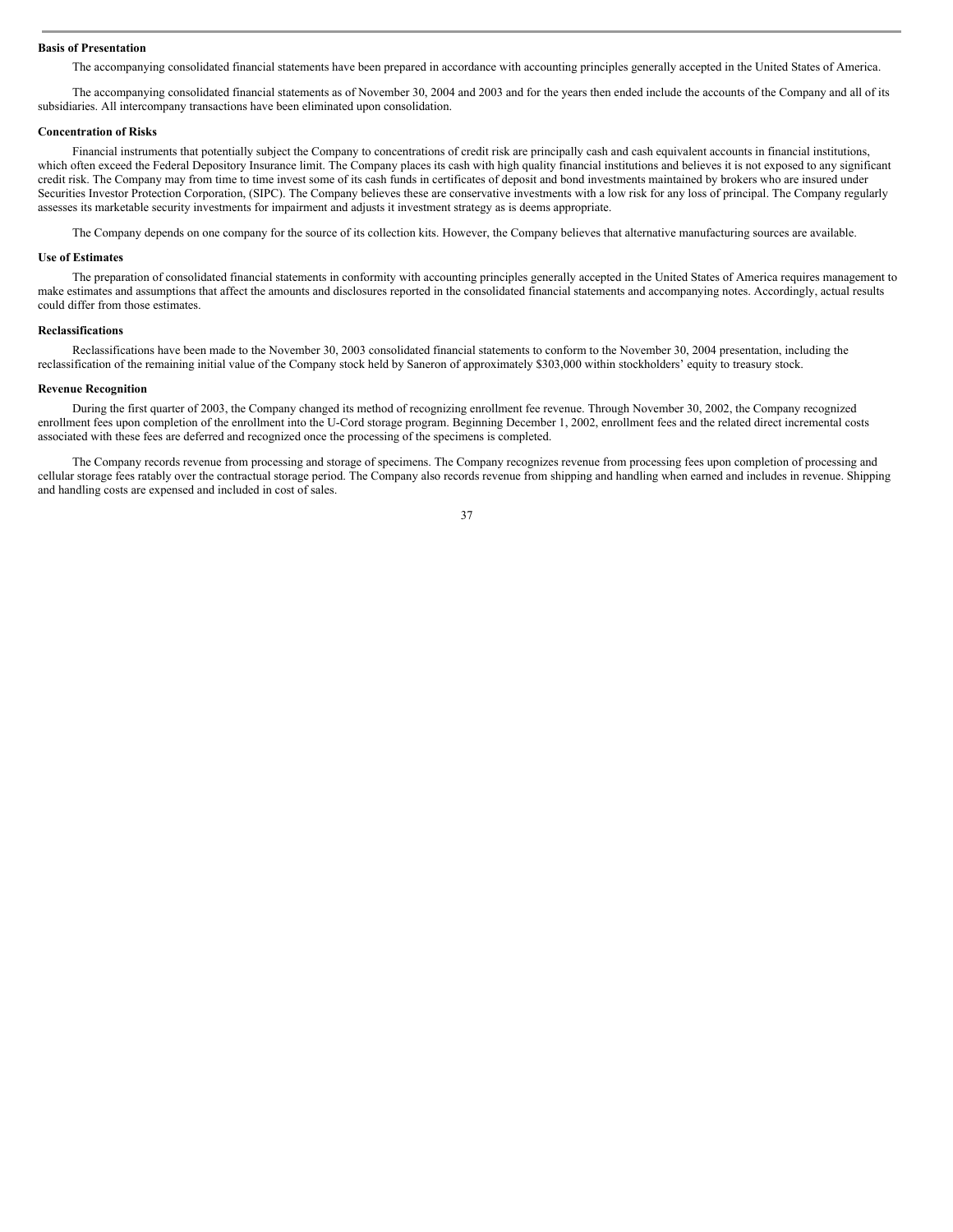#### **Revenue Sharing Agreements**

The Company maintains Revenue Sharing Agreements ("RSAs") with various parties whereby these parties contracted with the Company for a percentage of future storage revenues the Company generates from clients in specific geographical areas. The parties typically pay the Company a non-refundable up-front fee for the rights to these future payments. The Company presently records this up-front fee as a long-term liability. Given the criteria under which these RSAs are established, cash receipts from these contracts can fluctuate from period to period. The Company periodically, and at least annually, reviews its RSA receivables for collectibility. All payments made to the other parties to the RSAs are recognized as interest expense. At such time as the total payments can be determined, the Company will commence amortizing these liabilities under the effective interest method.

#### **License and Royalty Agreements**

The Company enters into licensing agreements with certain investors in various international markets in an attempt to capitalize on the Company's technology. The investors typically pay an up-front licensing fee to receive Company marketing programs, technology and know-how in a selected area. The investor may be given a right to sell sub-license agreements as well. As part of the accounting for the up-front license revenue, revenue from the up-front license fee is recognized and based on such factors as when the payment is due, collectibility and when all material services or conditions relating to the sale have been substantially performed based on the terms of the agreement.

In addition to the license fee, the Company earns royalties on subsequent processing and storage revenues by the investor in the selected area and a fee on any sub-license agreements that are sold by the investor where applicable. As part of the accounting for royalty revenue, the Company uses estimates and judgments in determining the timing and amount of royalty revenue to recognize. The Company periodically, and at least annually, reviews royalty receivables for collectibility and, if necessary, will record an expense for an allowance for an uncollectible account.

#### **Cash and Cash Equivalents**

Cash and cash equivalents consist of highly liquid investments with an original maturity date at acquisition of three months or less. Included within cash and cash equivalents is a bond investment for \$1,798,856 as of November 30, 2003 which matured during fiscal 2004.

## **Marketable Securities and Other Investments**

The Company has certain investments in certificates of deposit and securities, which are categorized as marketable securities and other investments. The Company believes these are conservative investments with a low risk for any loss of principal. The Company regularly assesses its marketable security investments for impairment and adjusts its investment strategy, as it deems appropriate. The Company classifies marketable securities and other investments as current in the accompanying consolidated balance sheets based on original maturity dates of less than one year.

#### **Accounts Receivable and Advances**

Accounts receivable consist of the amounts due from clients that have enrolled in the U-Cord processing and storage program and amounts due from license affiliates. Accounts receivable due from clients are due within 30 days and are stated at amounts due from clients net of an allowance for doubtful accounts. Accounts outstanding longer than the contractual payment terms are considered past due. The Company determines its allowance by considering the length of time accounts receivable are past due. The Company writes-off accounts receivable when they become uncollectible, and payments subsequently received on such receivables are credited to the allowance for doubtful accounts.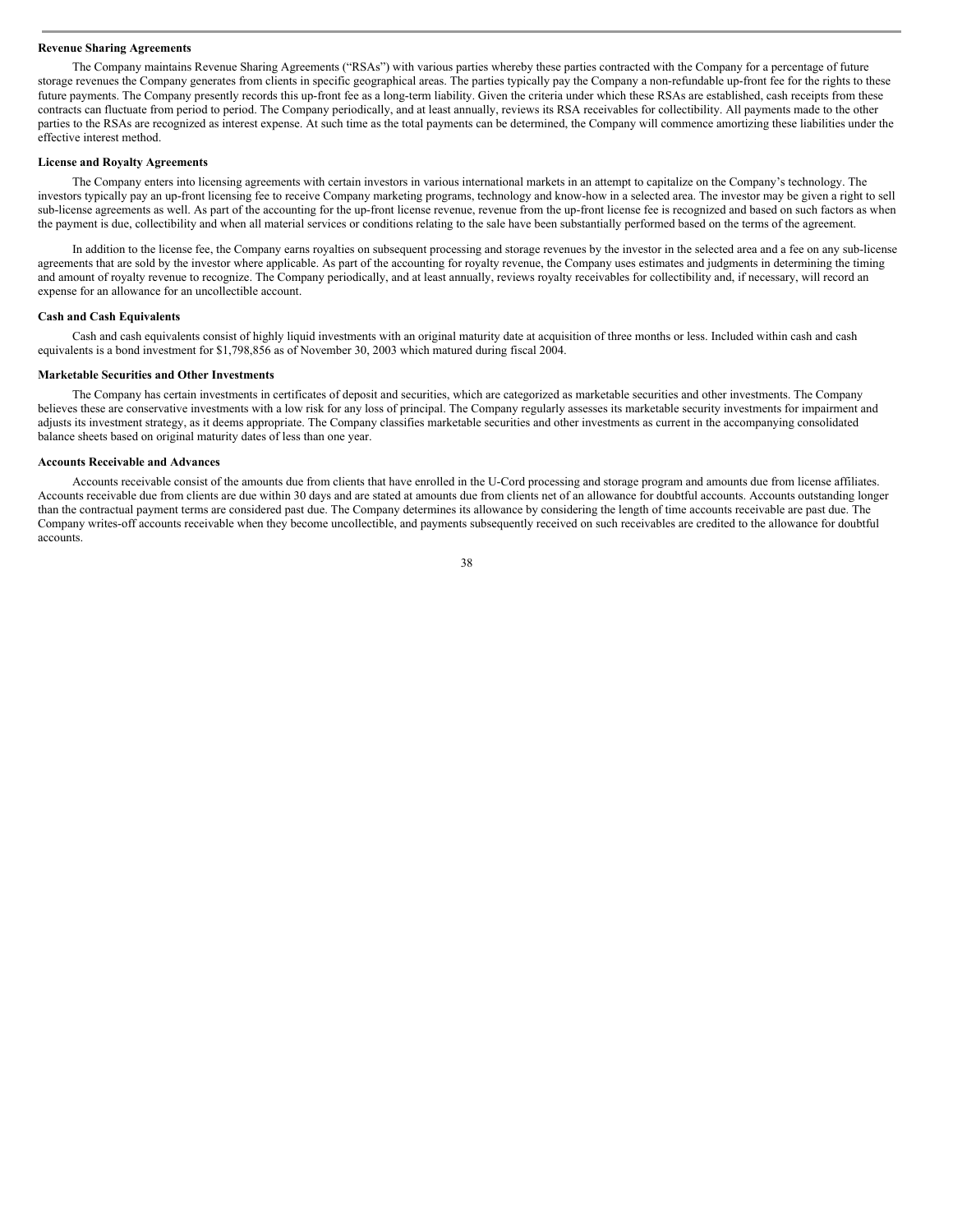#### **Property and Equipment**

Property and equipment are stated at cost. Depreciation is provided primarily by the straight-line method over the estimated useful lives of the related assets. Leasehold improvements are amortized over the shorter of the respective life of the lease or the estimated useful lives of the improvements. Upon the sale or retirement of depreciable assets, the cost and related accumulated depreciation is removed from the accounts and the resulting profit or loss is reflected in income. Expenditures for maintenance, repairs and minor betterments are expensed as incurred. Estimated useful lives of property and equipment are as follows:

| Furniture and equipment | $5-10$ years |
|-------------------------|--------------|
| Leasehold improvements  | $1-10$ years |
| Software                | 1-7 years    |

#### **Long-Lived Assets**

The Company evaluates the realizability of its long-lived assets in accordance with Statement of Financial Accounting Standards ("SFAS") No. 144, "Accounting for the Impairment or Disposal of Long-Lived Assets" ("SFAS No. 144"). SFAS No. 144 requires that one accounting impairment model be used for long-lived assets held and used and to be disposed of by sale, whether previously held and used or newly acquired, and broadens the presentation of discontinued operations to include more disposal transactions. An impairment loss is measured as the amount by which the carrying value of the long-lived assets exceed its fair value.

#### **Investments**

The Company has made several significant investments in entities that operate in related businesses. The Company has made these investments in order to expand into international markets and be involved in the area of stem cell research. The Company accounts for these investments under either the cost or equity method, as applicable, and at least annually, reviews its investments for possible impairment and, if necessary, adjusts the carrying value of such investments.

#### **Deferred Consulting Fees**

During fiscal 2002, the Company entered into a long-term consulting agreement with the founder and prior Chairman and Chief Executive Officer to provide future consulting services to the Company. The Company initially recognized the present value of this agreement as a deferred consulting fee with a related deferred consulting obligation. During the fourth quarter 2003, the Company determined that the prior Chairman and Chief Executive Officer was no longer able to provide advisory services to the board. As a result of this determination, the unamortized present value of the deferred consulting fee assets was recognized as an expense for the year ended November 30, 2003. The unamortized present value of the deferred consulting fee was recognized as a liability for the years ended November 30, 2003 and November 30, 2004. In August 2004, the Company stopped making payments under the consulting agreement and the liability is currently being renegotiated.

#### **Income Taxes**

Under the asset and liability method of SFAS No. 109 "Accounting for Income Taxes", deferred tax assets and liabilities are recognized for the estimated future tax consequences attributable to differences between financial statement carrying amounts of existing assets and liabilities and their respective tax bases. Deferred tax assets and liabilities are measured using enacted tax rates expected to be recovered or settled. A valuation allowance covering the net deferred tax assets of the Company as of November 30, 2004 and 2003, has been provided as the Company does not believe it is "more likely than not" that the future income tax benefits will be realized.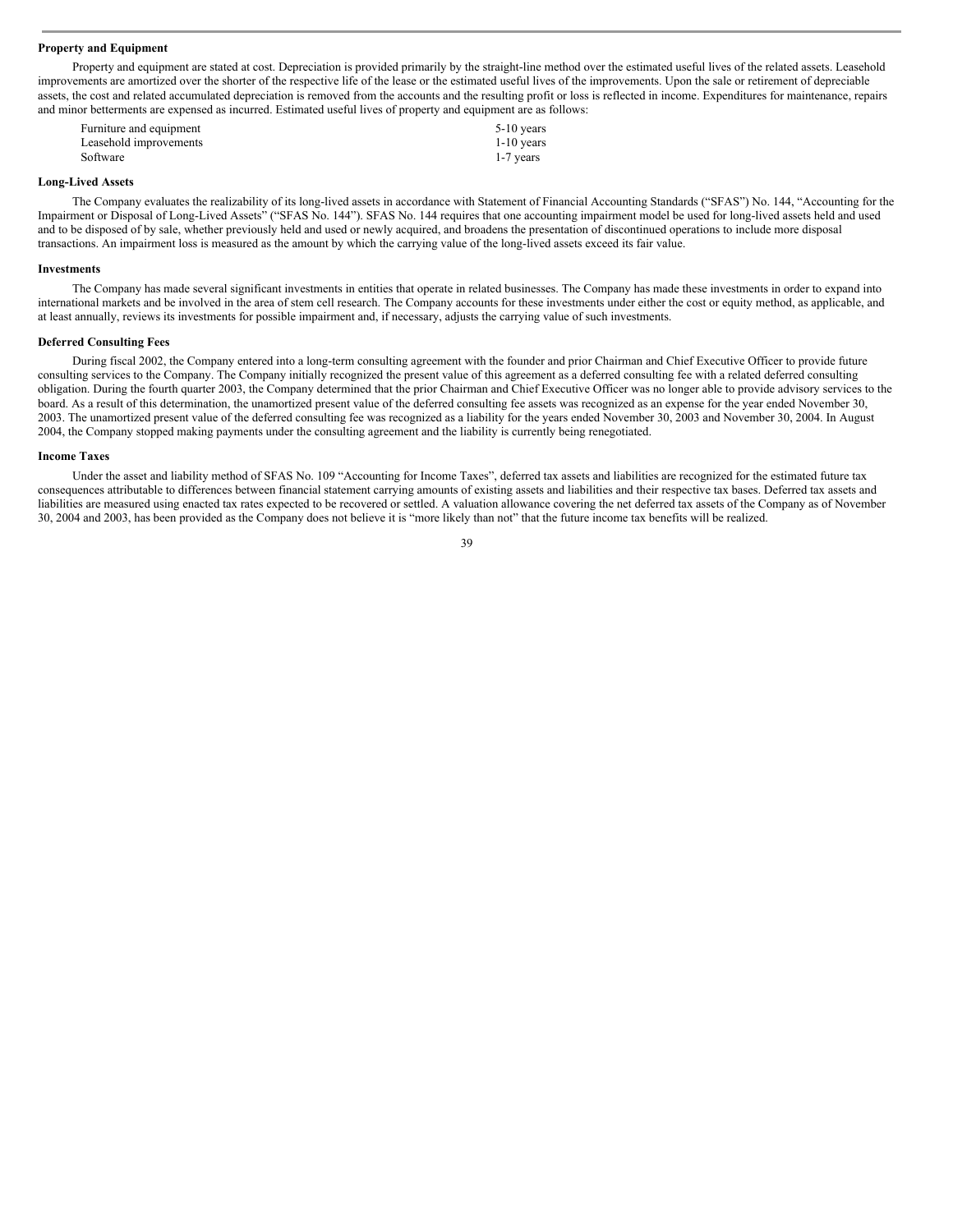## **Research, Development and Related Engineering Costs**

Research, development and related engineering costs are expensed as incurred.

# **Cost of Sales**

Cost of sales represents the associated expenses resulting from the processing, testing and storage of the U-Cord specimens.

#### **Advertising**

Advertising costs are expensed as incurred and are included in marketing, general and administrative expenses in the consolidated statements of operations and comprehensive income (loss).

#### **Rent Expense**

Rent costs are expensed based on a straight-line basis over the term of the lease and are included in cost of sales and marketing, general and administrative expenses in the consolidated statements of operations and comprehensive income (loss). All leases include provisions for escalations and related costs.

#### **Fair Value of Financial Instruments**

The carrying amount of cash and cash equivalents approximates fair value due to the short-term maturity of the instruments. The carrying value of marketable securities and other investments approximates fair value. The carrying amount of notes receivable represents fair value as the interest rate on the notes receivable approximates current interest rates to be received on similar current notes receivable.

Management believes that the carrying amount of the loan payable to related party represents fair value. The fair values of all other financial instruments are estimated by management to approximate carrying amounts.

# **Earnings (Loss) per Common Share**

The Company follows the provisions of SFAS No. 128, "Earnings Per Share" ("SFAS 128") which requires the disclosure of basic and diluted earnings per common share for all periods presented. Earnings (Loss) per share is based on net income (loss) and not comprehensive income (loss). Basic earnings per share were computed by dividing net income (loss) by the weighted average number of common shares outstanding. Diluted earnings per common share includes the effect of all dilutive stock options. The composition of basic and diluted net income (loss) per share are as follows:

|                                                                | <b>Years Ended</b> |                          |    |                          |
|----------------------------------------------------------------|--------------------|--------------------------|----|--------------------------|
|                                                                |                    | <b>November 30, 2004</b> |    | <b>November 30, 2003</b> |
| Numerator:                                                     |                    |                          |    |                          |
| Net Income (Loss)                                              | \$                 | 2,840,354                | \$ | (7,521,636)              |
| Denominator:                                                   |                    |                          |    |                          |
| Weighted-average shares outstanding-basic                      |                    | 11,366,652               |    | 11,352,379               |
| Dilutive common shares issuable upon exercise of stock options |                    | 541,395                  |    |                          |
|                                                                |                    |                          |    |                          |
| Weighted-average shares-diluted                                |                    | 11,908,047               |    | 11,352,379               |
|                                                                |                    |                          |    |                          |
| Earnings (loss) per share:                                     |                    |                          |    |                          |
| <b>Basic</b>                                                   | \$.                | .25                      | S  | (.66)                    |
|                                                                |                    |                          |    |                          |
| Diluted                                                        | <sup>\$</sup>      | .24                      | \$ | (.66)                    |
|                                                                |                    |                          |    |                          |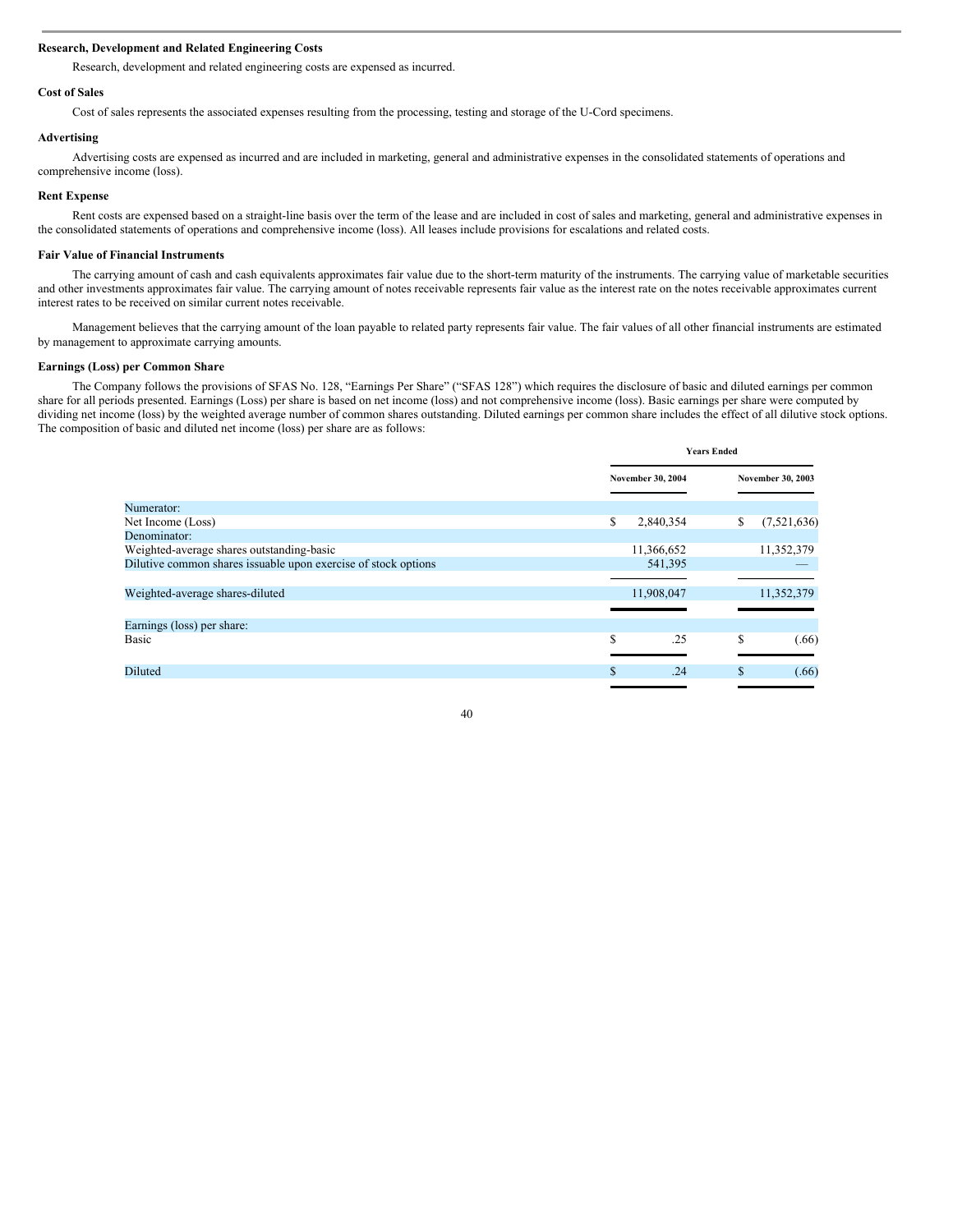For the year ended November 30, 2004, options to purchase 646,505 shares of common stock were outstanding during the period but were not included in the computation of diluted earnings per share because the options' exercise prices were greater than the average market price of the common shares.

The Company excluded the effect of all outstanding options from the computation of diluted earnings per share for the twelve months ended November 30, 2003, as the effect of potentially dilutive shares from the outstanding stock options would be antidilutive.

## **Employees Stock Plans**

The Company accounts for employee stock options under Accounting Principles Board Opinion No. 25 ("APB No. 25"), under which no compensation expense has been recognized as permited by SFAS No, 123, "Accounting for Stock-Based Compensation" ("SFAS No. 123"). The Company has adopted the disclosure requirements of SFAS No. 148, "Accounting for Stock-Based Compensation-Transition and Disclosure" ("SFAS No. 148"). Certain stock options have been issued to consultants of the Company and accounted for under SFAS No. 123. The expense recognized for the years ended November 30, 2004 and 2003 is \$52,162 and \$24,817, respectively.

Had SFAS No. 123 been implemented, the Corporation's net income (loss) per share would have been adjusted to the amounts indicated below for the years ended November 30, 2004 and November 30, 2003:

|                                                                                                                    | <b>Year Ended</b> |                          |    |                   |
|--------------------------------------------------------------------------------------------------------------------|-------------------|--------------------------|----|-------------------|
|                                                                                                                    |                   | <b>November 30, 2004</b> |    | November 30, 2003 |
| Net Income (Loss), as reported                                                                                     | S                 | 2,840,354                | Y. | (7,521,636)       |
| Deduct: Total stock-based employee compensation expense determined under fair value<br>based method for all awards |                   | (226, 147)               |    | (574, 073)        |
| Pro forma net income (loss)                                                                                        |                   | 2,614,207                |    | (8,095,709)       |
|                                                                                                                    |                   |                          |    |                   |
| Income (loss) per share:                                                                                           |                   |                          |    |                   |
| $Basic - as reported$                                                                                              | S                 | .25                      |    | (.66)             |
| Diluted - as reported                                                                                              | S                 | .24                      |    | (.66)             |
| Basic – pro forma                                                                                                  | c                 | .23                      |    | (.71)             |
| Diluted – pro forma                                                                                                | S                 | .22                      | \$ | (.71)             |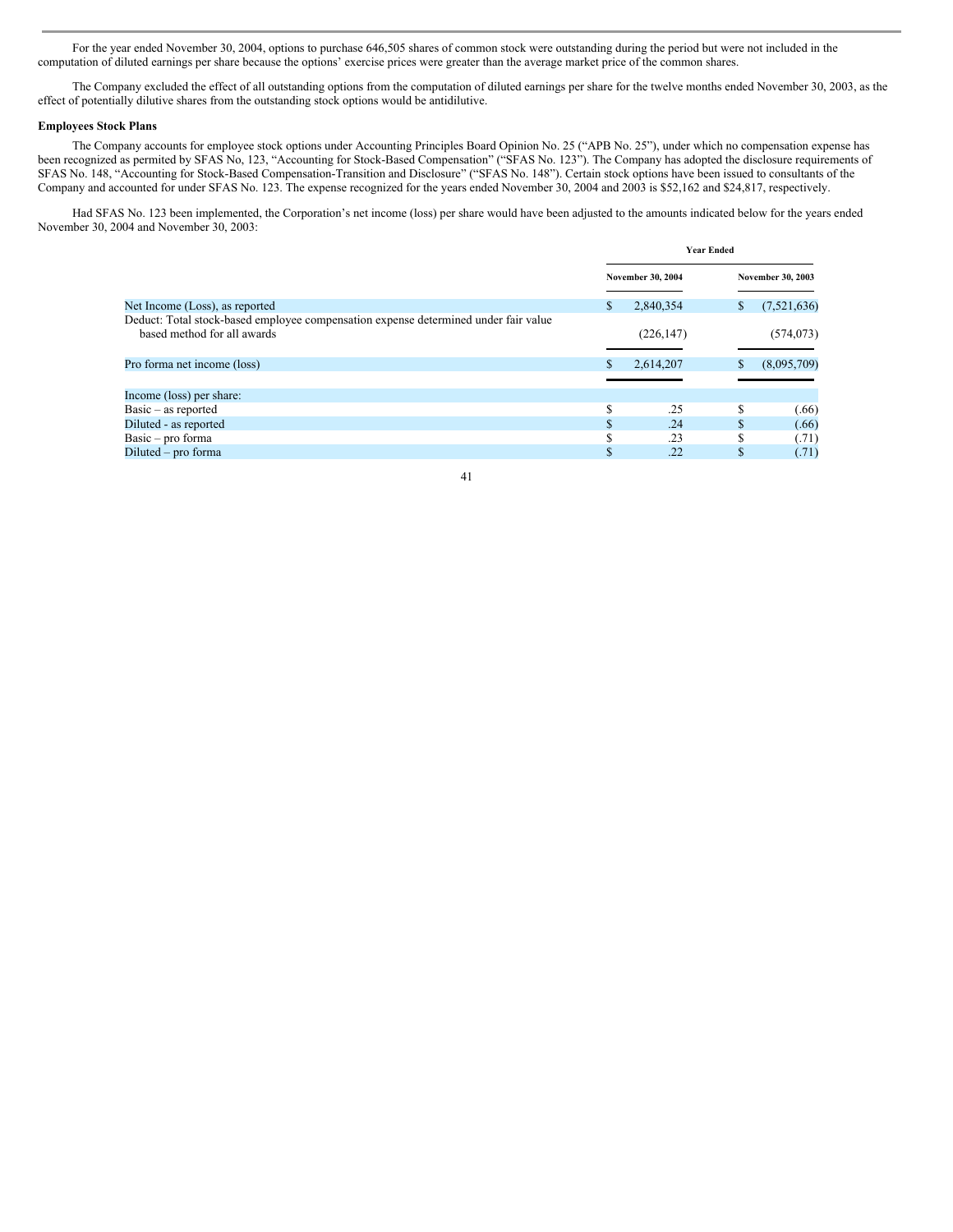#### **Recently Issued Accounting Pronouncements**

In Jan 2003, the Financial Accounting Standards Board (FASB) issued FASB Interpretation No. 46 (revised December 2003), Consolidation of Variable Interest Entities, (FIN 46R). FIN 46R addresses consolidation by business enterprises of entities to which the usual condition of consolidation described in Accounting Research Bulletin (ARB) No. 51, Consolidated Financial Statements, does not apply. The general requirement to consolidate under ARB No. 51 is based on the presumption that an enterprise's financial statements should include all of the entities in which it has a controlling financial interest. FIN 46R interprets this rule to require consolidation of a variable interest entity in which the enterprise does not have a majority voting interest, but nevertheless, is subject to a majority of the risk of loss, is entitled to a majority of the entity's residual returns, or both. For small business issuers, application of FIN 46R is required in financial statements for periods ending after December 15, 2004. The Company is currently evaluating the impact FIN 46R will have on the Company.

On December 16, 2004, the FASB issued FASB Statement No. 123 (revised 2004), Share-Based Payment, which is a revision of FASB Statement No. 123,*Accounting for Stock-Based Compensation* ('SFAS 123(R)). SFAS 123(R) supersedes APB No. 25 and amends FASB Statement No. 95,*Statement of Cash Flows*. However, SFAS 123(R) *requires* all share-based payments to employees, including grants of employee stock options, to be recognized in the income statement based on their fair values. Pro forma disclosure is no longer an alternative.

SFAS 123(R) must be adopted by small business issuers in the first interim or annual period beginning after December 15, 2005. Early adoption will be permitted in periods in which financial statements have not yet been issued. The Company expects to adopt SFAS 123(R) on March 1, 2006.

SFAS 123(R) permits public companies to adopt its requirements using one of two methods:

- 1. A "modified prospective" method in which compensation cost is recognized beginning with the effective date (a) based on the requirements of SFAS 123(R) for all share-based payments granted after the effective date and (b) based on the requirements of SFAS 123 for all awards granted to employees prior to the effective date of SFAS 123(R) that remain unvested on the effective date.
- 2. A "modified retrospective" method which includes the requirements of the modified prospective method described above, but also permits entities to restate based on the amounts previously recognized under SFAS 123 for purposes of pro forma disclosures either (a) all prior periods presented or (b) prior interim periods of the year of adoption.

The Company plans to adopt SFAS 123 using the modified prospective method.

As permitted by SFAS 123, the Company currently accounts for share-based payments to employees using Opinion 25's intrinsic value method and, as such, generally recognizes no compensation cost for employee stock options. Accordingly, the adoption of SFAS 123(R)'s fair value method will have a significant impact on our result of operations, although it will have no impact on our overall financial position. The impact of adoption of SFAS 123(R) cannot be predicted at this time because it will depend on levels of share-based payments granted in the future. However, had we adopted SFAS 123(R) in prior periods, the impact of that standard would have approximated the impact of SFAS 123 as described in the disclosure of pro forma net income and earnings per share in Note 1 to our consolidated financial statements. SFAS 123(R) also requires the benefits of tax deductions in excess of recognized compensation cost to be reported as a financing cash flow, rather than as an operating cash flow as required under current literature. This requirement will reduce net operating cash flows and increase net financing cash flows in periods after adoption. While the company cannot estimate what those amounts will be in the future (because they depend on, among other things, when employees exercise stock options), the amount of operating cash flows recognized in prior periods for such excess tax deductions were \$0 and \$0 for the years ended November 30, 2004 and 2003, respectively.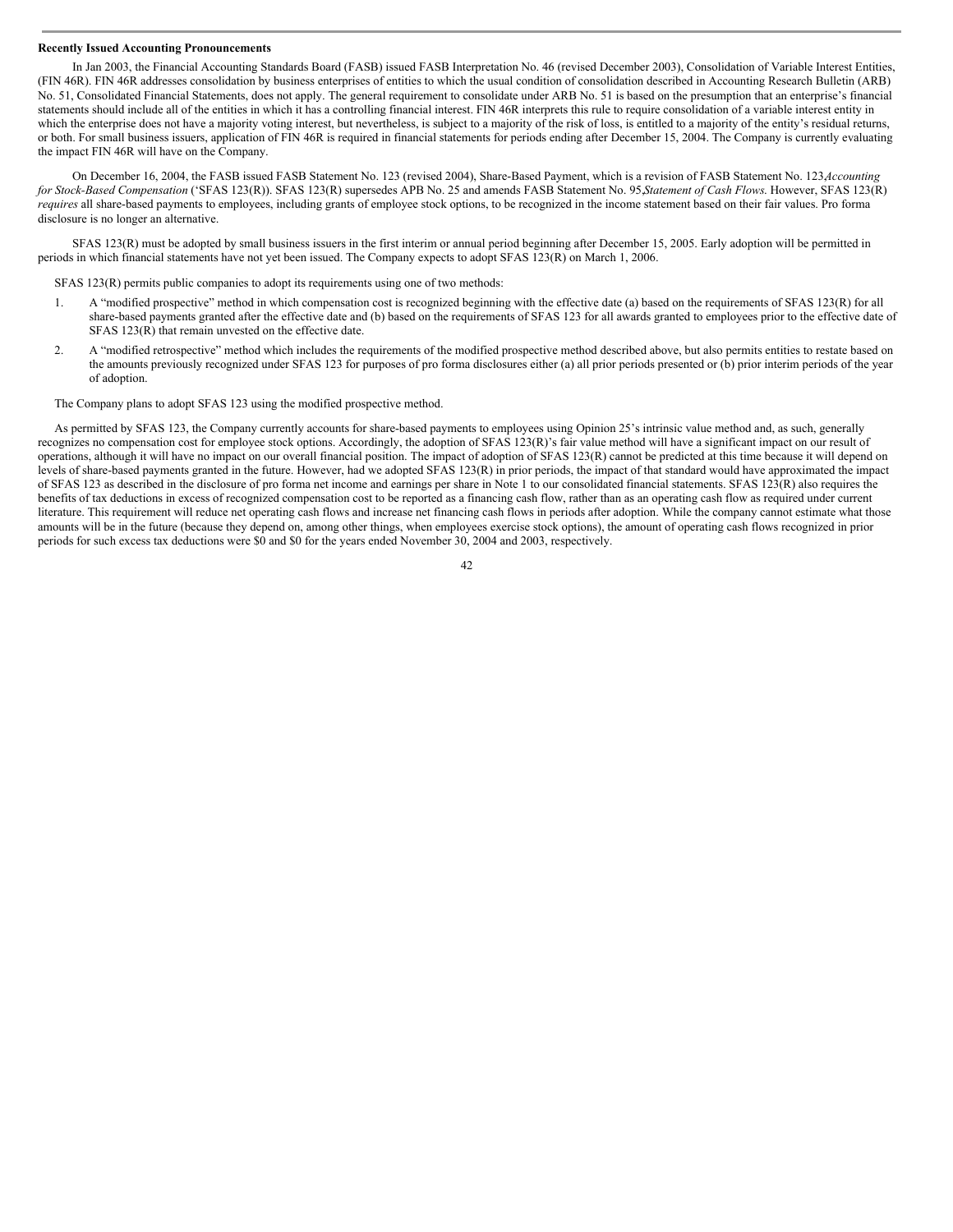#### **NOTE 2 – STEM CELL PRESERVATION TECHNOLOGIES, INC.**

In 2001, CRYO-CELL announced the decision to spin off its subsidiary, Stem Cell Preservation Technologies, Inc. ("SCPT"), through the distribution of shares of SCPT common stock to CRYO-CELL's stockholders of record on August 31, 2001. These shares were not distributed. SCPT was a development stage company, which was to be involved in the development of marketing programs for the collection and preservation of adult stem cells.

In August 2003, SCPT received a \$100,000 interest-bearing loan from a shareholder of SCPT and CRYO-CELL, who was an officer and director of SCPT through January 29, 2004, to fund its operations. On November 20, 2003, the loan agreement was amended to allow additional loans to SCPT of \$45,000. The note, including interest of 5%, was due on September 5, 2004. SCPT had pledged 345,161 shares of the CRYO-CELL common stock held by SCPT to secure this note. On December 28, 2003, SCPT entered into an additional, separate loan agreement with this officer, director and shareholder of SCPT for up to \$50,000. The loan, including accrued interest at a rate of 5%, was due on demand, no later than December 31, 2004. SCPT pledged an additional 100,000 shares of the CRYO-CELL common stock held by SCPT as collateral for this note.

On January 29, 2004, CRYO-CELL announced the decision to close SCPT, following the resignation of SCPT's Board of Directors and management, and advised the CRYO-CELL shareholders that the distribution of SCPT shares would not be completed. CRYO-CELL rejected restructuring proposals made by SCPT's management. SCPT's management proposed to repurchase the SCPT stock held by CRYO-CELL, so that SCPT would not longer be a subsidiary of CRYO-CELL. CRYO-CELL's Board of Directors formed a special sub-committee to consider the restructuring proposals presented by SCPT's management. CRYO-CELL concluded that SCPT required significant additional funding to complete the repurchase and to remain in operation, and SCPT's proposals all would have required CRYO-CELL to make significant cash expenditures. In rejecting the SCPT proposals, CRYO-CELL's investment to date in SCPT, the failure of SCPT management to submit acceptable business plans, and the need for CRYO-CELL to conserve its capital for its core business were all considered. CRYO-CELL had no assurance that SCPT had concrete credible operational, marketing, or financing plans. CRYO-CELL owned 11,500,000 (86.6%) shares of SCPT. In accordance with SFAS No. 144, the closing of SCPT represents a discontinued operation as of November 30, 2004. For comparative purposes, the earnings of SCPT has been reclassified in the Company's statements of operations and comprehensive income (loss) as discontinued operations for the twelve months ended November 30, 2003. The net assets of SCPT are immaterial to the consolidated financial statements.

During 2004, SCPT paid all outstanding liabilities to employees and other creditors including the loan in the amount of \$195,000 plus accrued interest to the shareholder of SCPT. In April 2004, the Board of Directors of SCPT approved a liquidating distribution of the remaining assets of SCPT to the holders of SCPT common stock. After payment of SCPT's remaining debts, SCPT's remaining assets consisted solely of shares of common stock of CRYO-CELL. In order to facilitate the liquidating distribution, CRYO-CELL agreed to repurchase the CRYO-CELL shares from SCPT for a cash price of \$.75 per share, the average price per share for CRYO-CELL common stock reported on the OTC Bulletin Board for the twenty trading days prior to April 30, 2004. After the repurchase of CRYO-CELL common stock, SCPT's remaining assets consisted of \$138,035 in cash, which was equal to approximately \$.01 per share of SCPT common stock. This cash was distributed to SCPT's shareholders, including CRYO-CELL, in May 2004.

Through November 30, 2002, aggregate losses attributable to the minority interest exceeded the minority's interest in the equity capital of SCPT. As a result, minority interest on the balance sheet as of November 30, 2004 and November 30, 2003 is reflected at \$0, and CRYO-CELL has recognized 100% of the losses of SCPT in its statements of operations and comprehensive income (loss) as discontinued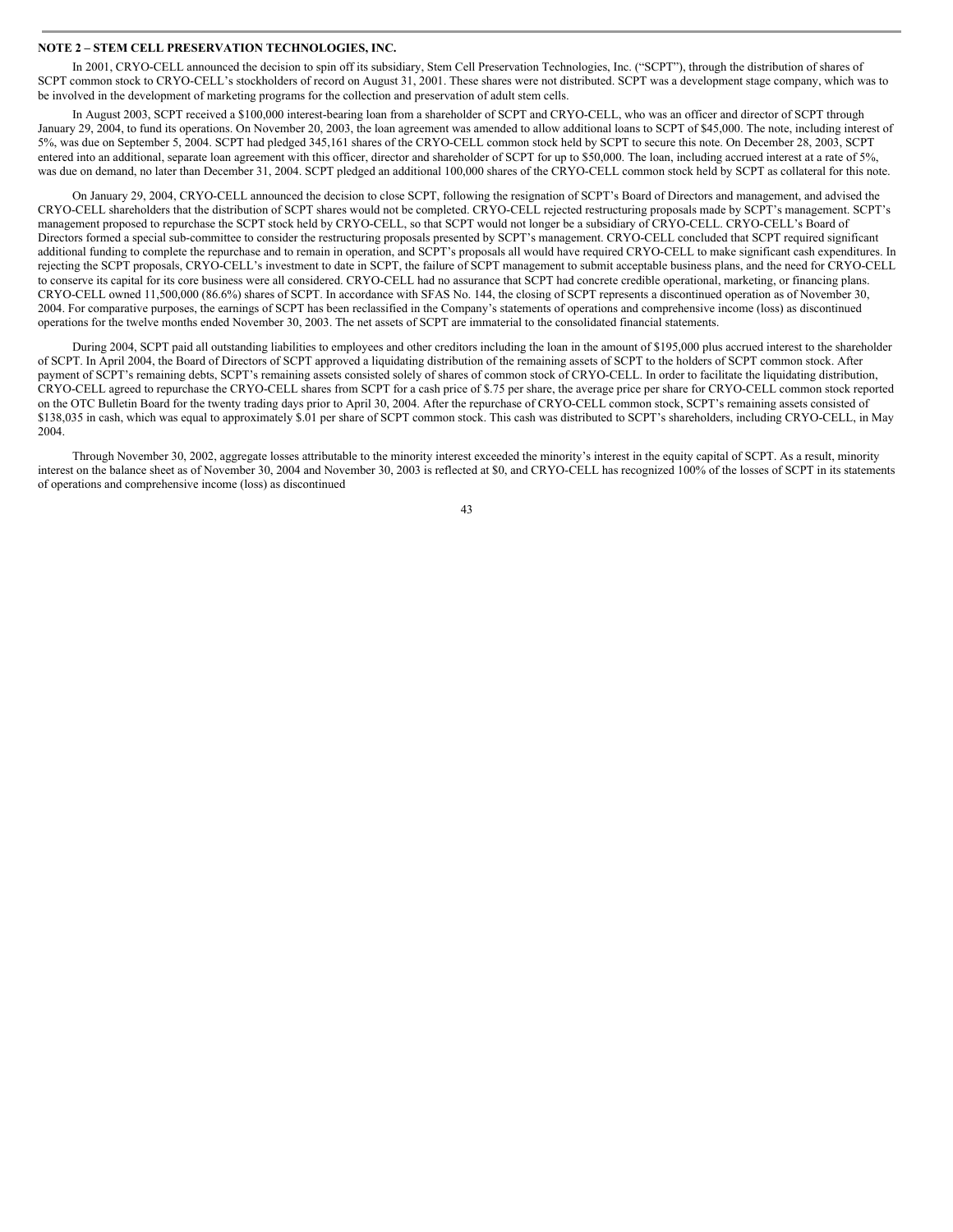operations during the twelve months ended November 20, 2004 and November 30, 2003 of approximately \$93,000 and \$689,000, respectively. The minority portion of the losses for the twelve months ended November 30, 2004 and November 30, 2003 was approximately \$12,000 and \$92,000, respectively.

# **NOTE 3- MARKETABLE SECURITIES AND OTHER INVESTMENTS.**

The Company has certain investments in marketable securities which are categorized as marketable securities and other investments on the accompanying consolidated balance sheets that are accounted for under SFAS 115, "Accounting for Certain Debt and Equity Instruments" ('SFAS No. 115'). Marketable securities were \$1,266,909 and \$1,266,179 at November 30, 2004 and 2003, respectively. In accordance with SFAS 115, the Company recorded a realized loss of \$2,958 and \$20,210 for the twelve months ended November 30, 2004 and 2003, respectively, in conjunction with certain marketable securities. Included within marketable securities on the accompanying consolidated balance sheets as of November 30, 2004 and November 30, 2003 are certificates of deposits of approximately \$1,088,000 and \$1,068,000, respectively.

#### Other Investments

The Company uses the guidance in SFAS No. 115 as described above, to account for the other investments. The fair value of other investments as of November 30, 2004 and 2003 was approximately \$180,000 and \$198,000, respectively, and the unrealized holding loss recorded as a component of stockholders equity on other investments was approximately \$36,000 and \$18,000 as of November 30, 2004 and 2003, respectively.

## **NOTE 4 - INVESTMENTS IN AFFILIATES.**

# **Saneron CCEL Therapeutics, Inc.**

For the year ended November 30, 2004 and 2003, the Company had an ownership interest of approximately 42% and 43%, respectively, in Saneron, which is accounted for under the equity method of accounting. The Company's ownership percentage in SCTI has decreased due to SCTI issuing common shares to entities and individuals. Independent valuations appraised the Company's interest in Saneron at \$2,070,000 and \$900,000 as of November 30, 2004 and 2003, respectively. Based on the independent valuation performed as of November 30, 2003, the decline in value of the Saneron investment was considered other than temporary. Due to the permanent decline in the value of the Company's approximate 43% interest in 2003, the Company recorded a charge of approximately \$616,000 to impairment of assets, to properly reflect the investment balance as of November 30, 2003. As of November 30, 2004 and 2003, the net Saneron investment, which includes goodwill of approximately \$684,000 is reflected on the consolidated balance sheets at approximately \$716,500 and \$799,300, respectively.

For the fiscal year ended November 30, 2004 and 2003, the Company recorded equity in losses of Saneron operations of approximately \$137,900 and \$344,800, respectively. During fiscal 2003 and 2004, the Company identified certain stock and warrant awards that were granted by Saneron at below fair market value to certain employees, consultants and members of Saneron management who represent owners of Saneron and serve on the board of directors. As a result, included in equity in losses of affiliates is approximately \$55,000 related to compensation expense that resulted from the stock awards in 2004 and approximately \$257,000 in 2003.

As of November 30, 2004 and 2003, the Company has classified the initial value of Company stock held by Saneron of approximately \$839,000 within stockholders' equity as treasury stock.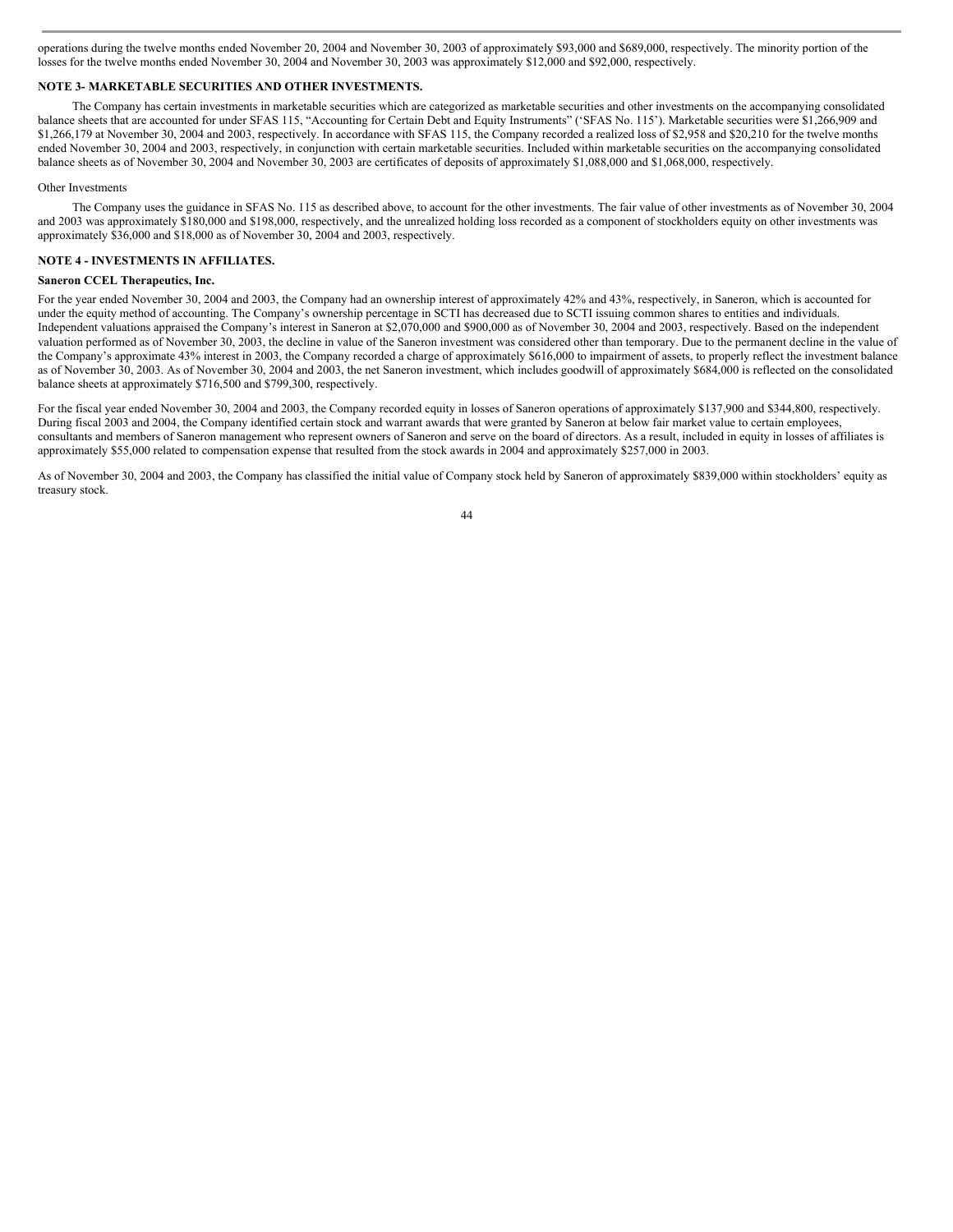#### **CRYO-CELL Europe N V**

In September 2000, the Company purchased a 6% equity interest in CCEU for \$1,000,000. In October 2001 the Company's subsidiary, SCPT acquired a 1% interest in CCEU for \$150,000. The Company charged operations \$145,000 in fiscal 2002 to reflect its pro rata share of CCEU's operations. The Company had an independent appraisal performed in February 2003 to determine the fair market value of this investment. As a result of this appraisal, the Company determined that the value of its investment had been impaired. Accordingly, the Company charged \$265,333 to operations as an asset impairment for the year ended November 30, 2002. In fiscal 2003, the Company evaluated its investment in CCEU taking into consideration declines in CCEU's financial results through December 31, 2002, independent valuations performed on CCEU in May 2003, and verbal representations from CCEU management to Company management regarding the current value of the Company's investment in CCEU and CCEU's requirements for additional future financing to meet obligations in the normal course of business. As a result, the Company recorded a \$739,670 charge in 2003, included in impairment of assets, to write-off the investment due to a decrease in the market value that is considered to be other than temporary.

## **NOTE 5 - PROPERTY AND EQUIPMENT.**

The major classes of property and equipment are as follows:

|                                     | 2004        | 2003        |
|-------------------------------------|-------------|-------------|
|                                     |             |             |
| Software                            | \$490,843   | S           |
| Furniture and equipment             | 2,329,397   | 1,805,571   |
| Cellular storage units              | 15,000      | 150,000     |
| Leasehold improvements              | 685,279     | 417,856     |
| Equipment not placed in service     |             | 246,512     |
|                                     |             |             |
|                                     | 3,520,519   | 2,619,939   |
| Less: Accumulated Depreciation      | 697,903     | 1,265,320   |
| <b>Total Property and Equipment</b> | \$2,822,616 | \$1,354,619 |
|                                     |             |             |

Depreciation expense was \$630,231 in 2004 and \$408,348 in 2003 of which \$175,803 and \$63,906 is included in cost of sales, respectively, in the accompanying consolidated statements of operations and comprehensive (loss). During fiscal 2004, approximately \$1,200,000 of net assets was written off due to the move to the new facility.

# **NOTE 6 - IMPAIRMENT OF PROPERTY AND EQUIPMENT.**

The Company previously developed several technologies for the processing and storage of specimens in a cryogenic environment.During the fourth quarter of fiscal 2003, the Company made the strategic decision to terminate further utilization of the proprietary storage system and abandon further construction of the units. The Board of Directors formally approved this decision in January 2004. This decision was based on the conclusion that the Company's resources are best utilized for market development and expansion of services. The decision to terminate utilization of the technology resulted in a \$771,000 impairment charge in fiscal 2003 in order to reflect the CCEL Cellular Storage System at fair value. The impairment charge was reflected as an Impairment of Assets in the consolidated statements of operations and comprehensive income (loss) as of November 30, 2003. The Company was unable to dispose of this equipment during fiscal 2004, and therefore determined that the remaining balance of \$145,000 should be written down to its salvage value of \$15,000. The write-down has been reflected as Impairment of Assets on the accompanying consolidated statements of operations and comprehensive income (loss) as of November 30, 2004. The CCEL Cellular Storage System is included in cellular storage units in the table in Note 5. The Company currently stores all specimens in commercially available cryogenic equipment.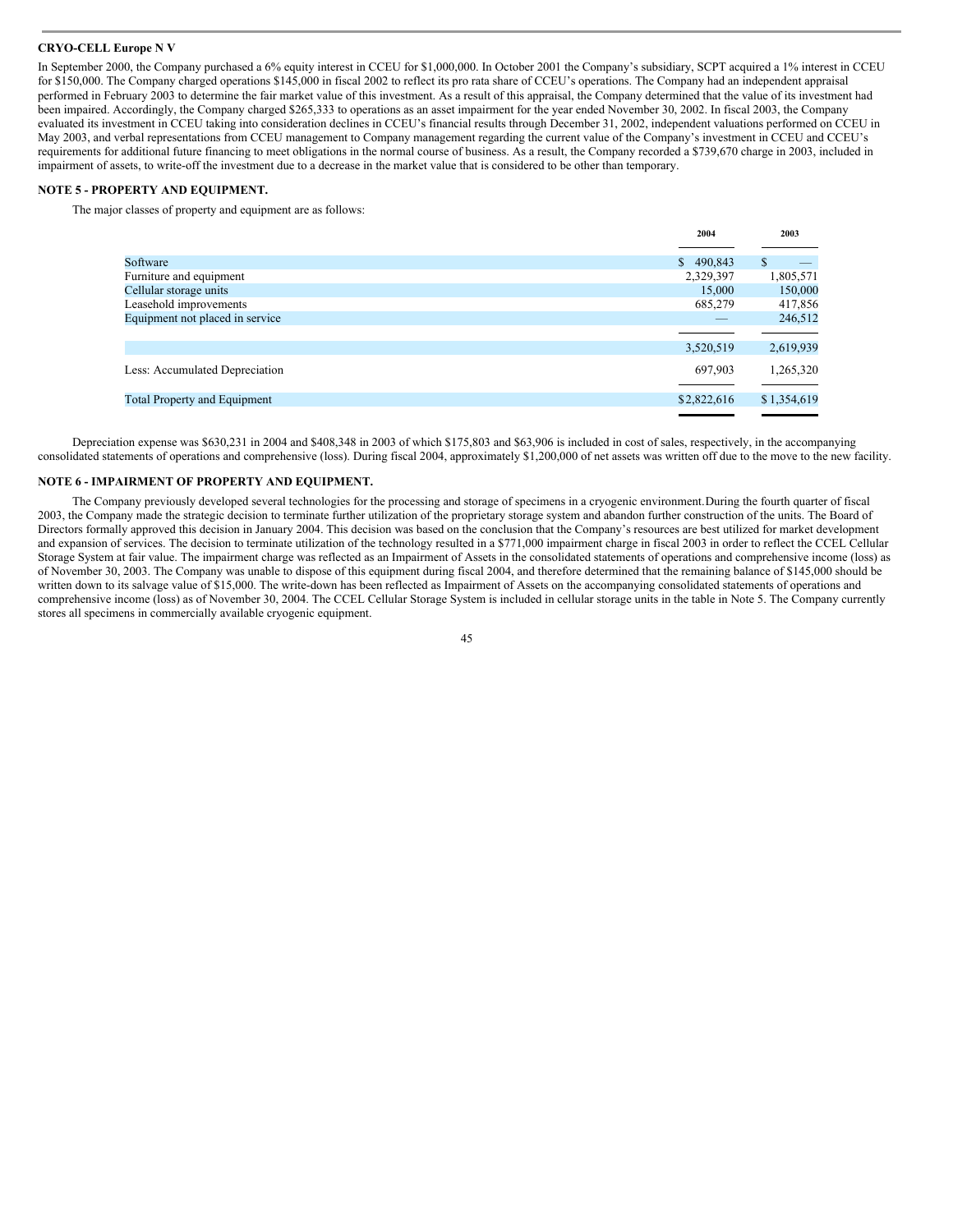# **NOTE 7 - ACCRUED EXPENSES.**

Accrued expenses are as follows:

|                                  |              | November 30,      |  |
|----------------------------------|--------------|-------------------|--|
|                                  | 2004         | 2003              |  |
| State income and franchise taxes | S.<br>86,028 | 20,876<br>\$      |  |
| Legal and accounting             | 67,229       | 185,826           |  |
| <b>Bonuses</b>                   | 240,133      | $\qquad \qquad -$ |  |
| Payroll and payroll taxes        | 115,046      | 66,979            |  |
| Interest expense                 | 180,184      | 94,597            |  |
| Patent infringement judgment     | _            | 1,102,968         |  |
| General expenses                 | 648,404      | 166,294           |  |
|                                  |              |                   |  |
|                                  | \$1,337,024  | \$1,637,540       |  |
|                                  |              |                   |  |

#### **NOTE 8 - INCOME TAXES.**

The Company has as an income tax provision for the year ended November 30, 2004 of approximately \$86,000. The tax provision amount for November 30, 2003 relates solely to current state taxes.

As of November 2004 and 2003 the tax effects of temporary differences that give rise to the deferred tax assets are as follows:

|                                                 | 2004          | 2003        |
|-------------------------------------------------|---------------|-------------|
|                                                 |               |             |
| Deferred tax assets:                            |               |             |
| Deferred income                                 | \$2,457,000   | \$2,079,000 |
| Net operating loss carryforwards                | 3,551,000     | 4,802,000   |
| Tax over book basis in unconsolidated affiliate | 1,599,000     | 1,876,000   |
| Valuation receivables                           | 143,000       | 75,000      |
| Depreciation and amortization                   | (606,000)     | (606,000)   |
| Property asset impairment                       | 705,000       | 695,000     |
| Accrued payroll                                 | 128,000       | 145,000     |
| Other                                           | 184,000       | 98,000      |
|                                                 |               |             |
|                                                 | 8,161,000     | 9,164,000   |
| Less: Valuation allowance                       | (8,161,000)   | (9,164,000) |
|                                                 | <sup>\$</sup> | S           |
|                                                 |               |             |

A valuation allowance covering the deferred tax assets of the Company for November 30, 2004 and 2003, has been provided as the Company does not believe it is more likely than not that the future income tax benefits will be realized.

The Company has unused net operating losses available for carryforward as of November 30, 2004 of approximately \$9,438,000 to offset future federal taxable income. The net operating loss carryfowards expire during 2018 through 2023. The Tax Reform Act of 1986 contains provisions that limit the utilization of net operating losses if there has been an "ownership change". Such an "ownership change" as described in Section 382 of the Internal Revenue code may limit the Company's utilization of its net operating loss carryforwards.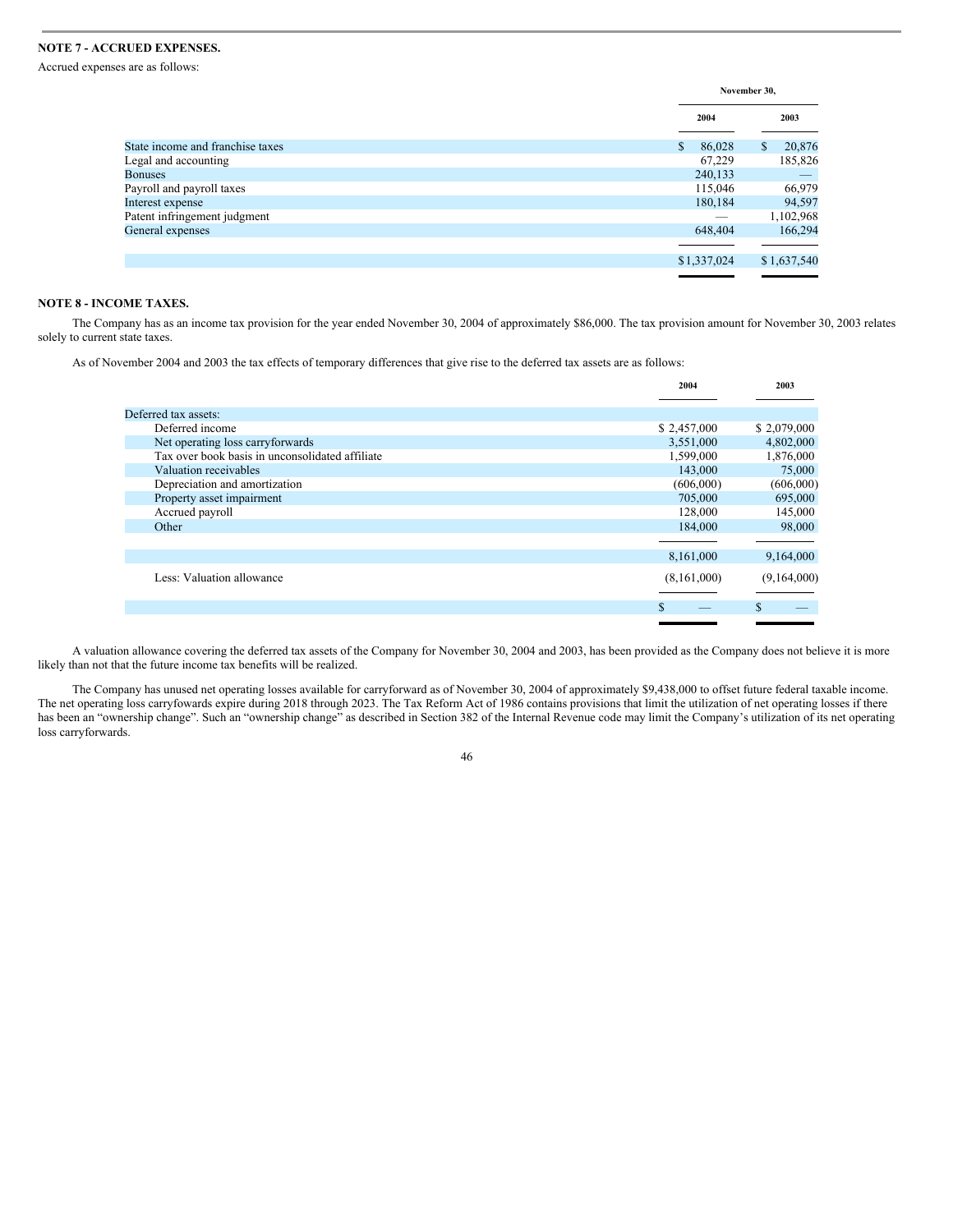A reconciliation of the income tax provision with the amount of tax computed by applying the federal statutory rate to pretax income follows:

|                                                               |             | For the Years Ended November 30, |             |               |
|---------------------------------------------------------------|-------------|----------------------------------|-------------|---------------|
|                                                               | 2004        | $\frac{0}{0}$                    | 2003        | $\frac{9}{0}$ |
| Tax at Federal Statutory Rate                                 | 982,000     | 34.0                             | (2,440,000) | 34.0          |
| Contribution of Capital by Parent Corporation that is Taxable |             |                                  | (1,013,000) | 14.1          |
| <b>State Income Tax Effect</b>                                | 105,000     | 3.6                              | _           | _             |
| (Decrease) Increase in valuation allowance                    | (1,003,000) | (34.7)                           | 3,569,000   | (49.7)        |
| Other                                                         | 2.000       | 0.1                              | (114,900)   | 1.6           |
|                                                               |             |                                  |             |               |
| Total income taxes                                            | S<br>86,000 | 3.0                              | \$<br>1,100 |               |
|                                                               |             |                                  |             |               |

# **NOTE 9 - STOCKHOLDERS' EQUITY.**

# **Common Stock Issuances**

During fiscal 2004, the Company issued 45,000 common shares to option holders who exercised options for \$26,400. The Company did not issue any common shares during fiscal 2003.

# **Employee Incentive Stock Option Plan**

In 2000 the Company adopted an Employee Incentive Stock Option Plan ("the Plan"), and as of November 30, 2004 and 2003, the Plan has reserved 2,250,000 shares of the Company's common stock for issuance. During 2004, the Plan was amended to allow issuance of options to certain consultants of the Company. Options issued under the Plan have a term of five years from the date of grant and have a vesting period ranging from immediately upon issuance to three years from the date of grant. The options are exercisable for a period of 90 days after termination.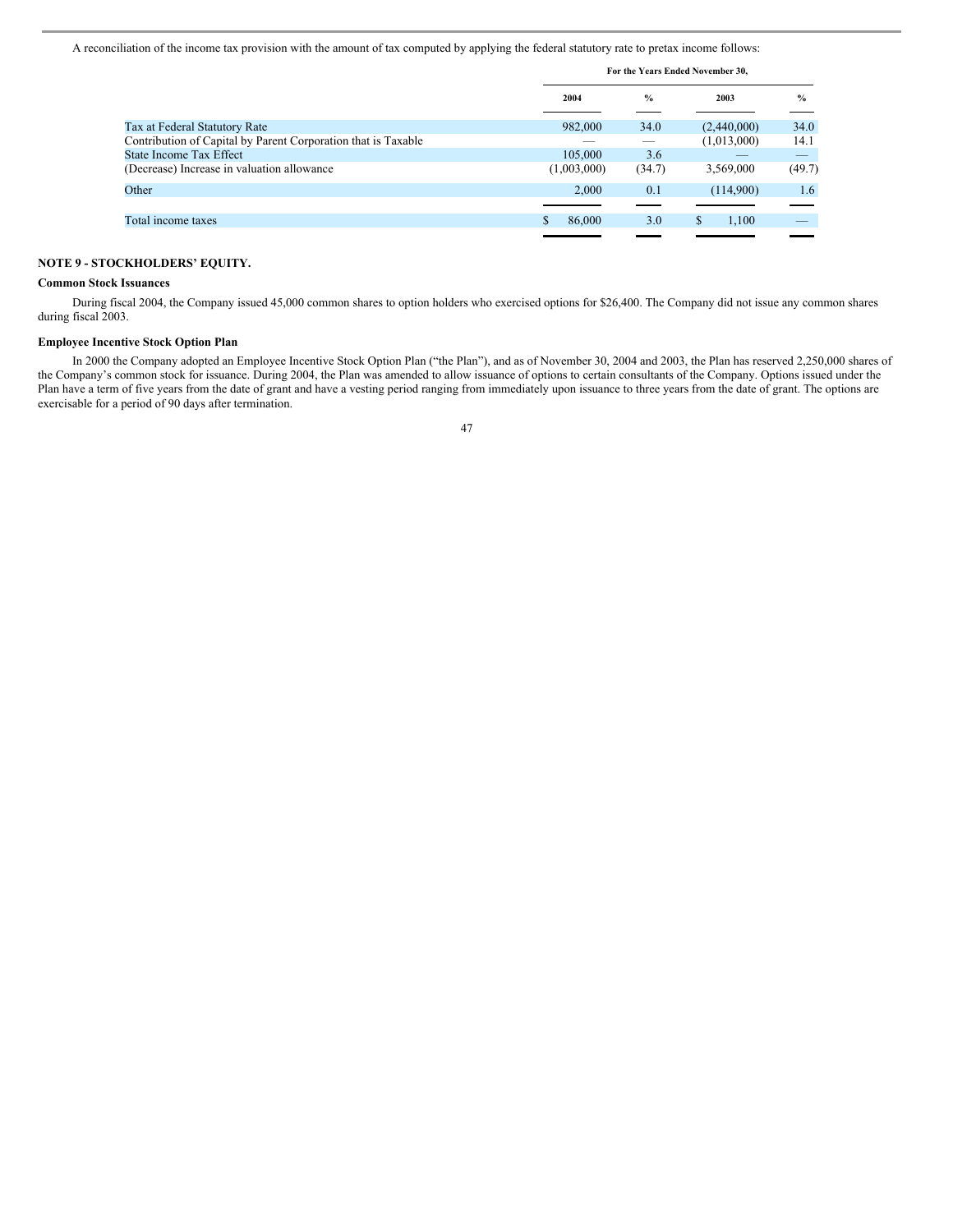# **Stock Options**

Stock option activity for the two years ended November 30, 2004, was as follows:

|                                  | Number of<br><b>Shares</b> | Weighted<br>Average<br>Exercise<br>Price |
|----------------------------------|----------------------------|------------------------------------------|
| Outstanding at November 30, 2002 | 1,962,800                  | 5.37<br>\$                               |
| Granted                          | 1,001,400                  | .67                                      |
| Exercised                        |                            | $\hspace{0.1mm}-\hspace{0.1mm}$          |
| Terminated                       | (1,656,300)                | 5.67                                     |
|                                  |                            |                                          |
| Outstanding at November 30, 2003 | 1,307,900                  | 1.38                                     |
| Granted                          | 56,500                     | 1.32                                     |
| Exercised                        | (45,000)                   | .59                                      |
| Terminated                       | (131,500)                  | 2.31                                     |
| Outstanding at November 30, 2004 | 1,187,900                  | 1.31<br>\$                               |
|                                  |                            |                                          |

As of November 30, 2004 and 2003, 1,066,650 and 820,400 of the outstanding options were exercisable. The weighted average exercise prices of these options were \$1.38 and \$1.86, respectively.

Significant option groups outstanding at November 30, 2004 and related price and contractual life information are as follows:

| <b>Range of Exercise Price</b> | Outstanding |          | <b>Weighted Average</b><br><b>Exercise Price</b> | <b>Weighted Average</b><br><b>Average Remaining</b><br><b>Contractual Life</b> |
|--------------------------------|-------------|----------|--------------------------------------------------|--------------------------------------------------------------------------------|
| \$0.54 to \$ 0.99              | 848,500     | \$       | 0.56                                             | 3.7                                                                            |
| \$1.00 to \$2.00               | 39,500      |          | 1.98                                             | 2.9                                                                            |
| \$2.01 to \$ 3.00              | 188,400     | \$       | 2.33                                             | 3.2                                                                            |
| \$3.01 to \$4.00               | 28,500      | ¢<br>יי. | 3.82                                             | .9                                                                             |
| \$4.01 to \$ $5.00$            | 30,000      | S        | 5.00                                             | 1.8                                                                            |
| \$5.01 to \$ 6.00              | 50,000      | ¢        | 5.68                                             | 2.0                                                                            |
| \$6.01 to \$7.00               | 2,000       | \$       | 6.50                                             | 1.0                                                                            |
| \$7.01 to \$10.00              | 1,000       | ¢<br>J.  | 8.35                                             | 1.7                                                                            |
|                                |             |          |                                                  |                                                                                |
|                                | 1,187,900   |          |                                                  |                                                                                |

Certain stock options have been issued to non-employee consultants of the Company and accounted for under SFAS No. 123. The expense recognized for the year ended November 30, 2004 and November 30, 2003 was \$52,162 and \$24,817, respectively.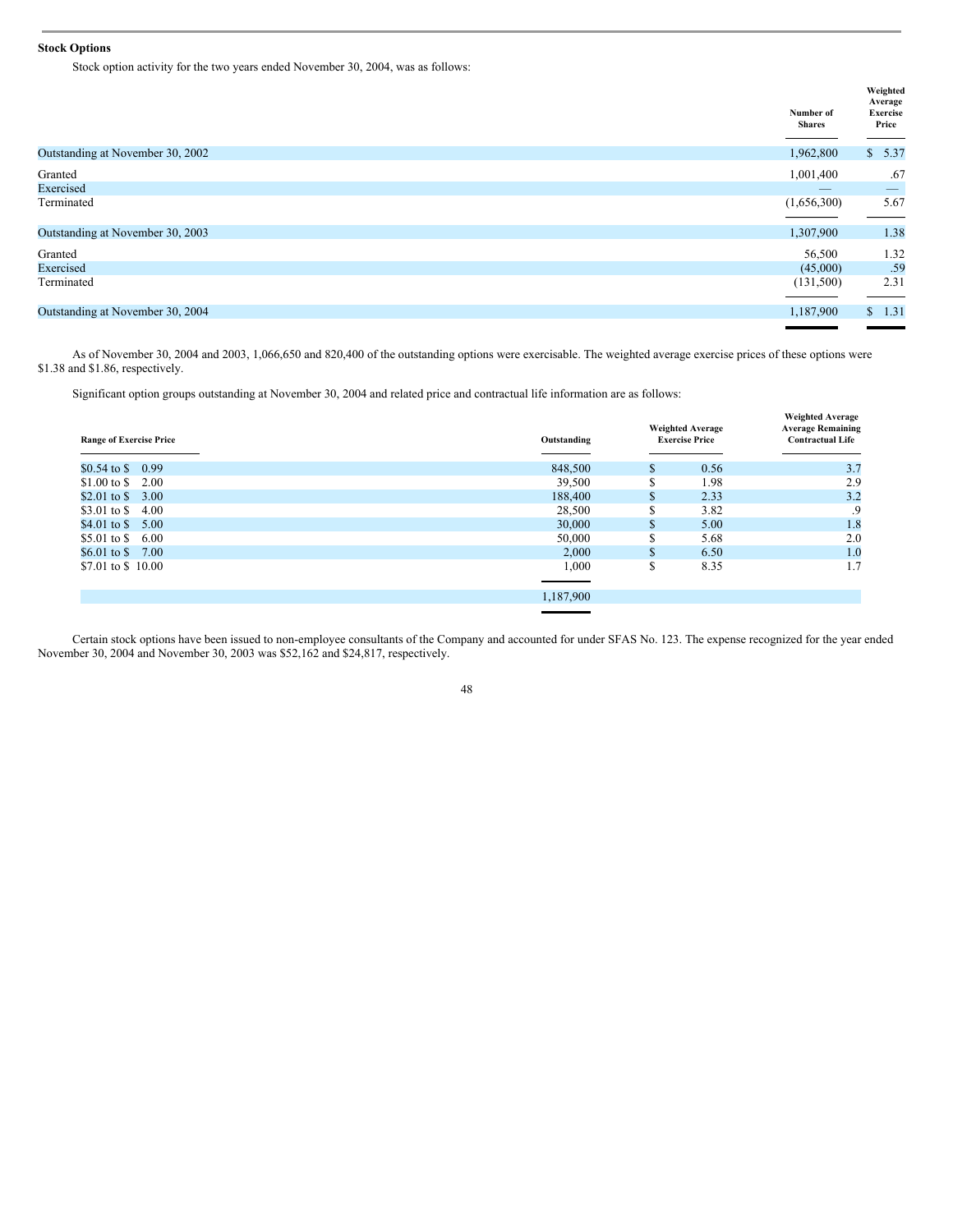Variables used to determine the fair value of the options for fiscal 2004 and 2003 are as follows:

|                            |           | <b>For the Years Ended</b><br>November 30, |  |  |
|----------------------------|-----------|--------------------------------------------|--|--|
|                            | 2004      | 2003                                       |  |  |
| Weighted average values:   |           |                                            |  |  |
| Expected dividends         | $0\%$     | $0\%$                                      |  |  |
| <b>Expected volatility</b> | 202%-212% | 119%-208%                                  |  |  |
| Risk free interest rate    | $3.03\%$  | 3.09%-4.90%                                |  |  |
| Expected life              | 4 years   | 4 years                                    |  |  |

Weighted average grant date fair values are shown below for options granted in 2004 and 2003.

|                                | <b>Weighted Average</b><br><b>Fair Value/Share</b> |  | <b>Weighted Average</b><br><b>Exercise Price/Share</b> |  |
|--------------------------------|----------------------------------------------------|--|--------------------------------------------------------|--|
|                                |                                                    |  |                                                        |  |
| 2004                           |                                                    |  |                                                        |  |
| Stock price - exercise price   | 1.29                                               |  | 1.32                                                   |  |
| Stock price $>$ exercise price |                                                    |  |                                                        |  |
| Stock price < exercise price   |                                                    |  |                                                        |  |
| 2003                           |                                                    |  |                                                        |  |
| Stock price - exercise price   | .56                                                |  | .57                                                    |  |
| Stock price $>$ exercise price | $-$                                                |  |                                                        |  |
| Stock price < exercise price   | .75                                                |  | 3.00                                                   |  |

#### **NOTE 10 - COMMITMENTS AND CONTINGENCIES.**

On April 6, 2000, the Company entered into a renewable two-year agreement with COLTEC, Ltd., a holding company, for the exclusive license to market the Company's U-Cord program in Europe. The marketing rights allowed COLTEC, Ltd. and its affiliates to directly market the U-Cord program, sell revenue sharing agreements or further sub-license the marketing rights throughout Europe. The Company received \$1,400,000 as an up front licensing fee. Pursuant to the agreement the Company was entitled to receive royalties of 10.5% to 18% of adjusted U-Cord processing and storage revenues generated in Europe.

Subsequent to entering into the licensing agreement, COLTEC, Ltd. formed affiliated corporations, including CCEU, now known as Life Sciences Group NV, ('CCEU') to engage in the cryogenic cellular storage business under the agreement. On September 19, 2000, the Company entered into an agreement to purchase approximately 6% of CCEU. In October and November 2000, the Company paid \$1,000,000 for 38,760 shares of the capital stock of CCEU. The Company owned these shares on January 24, 2001.

On September 26, 2002, the Company sent a letter to CCEU advising that CCEU was in default under the terms of the license agreement for failure to pay royalty fees. Based upon actual revenues since inception through August 2002, the Company calculated that it was owed royalties of \$380,743. Two payments were made in fiscal 2001 to the Company totaling \$57,181 leaving a balance due of \$323,562. On October 2, 2002, the Company received a letter from CCEU stating that the Company had not fulfilled its obligations under the licensing agreement. As of November 30, 2002, a reserve of \$128,540 was taken to offset the current royalty receivable. Following unsuccessful settlement discussions, in March 2003, CCEU was served with a termination letter. In April 2003, the Company commenced legal proceedings against CCEU and an affiliated corporation, Cryo-Cell Switzerland AG, now known as Life Sciences AG. On February 17, 2004, the Company settled the litigation with CCEU and Life Sciences AG. See "Note 16 – Legal Proceedings".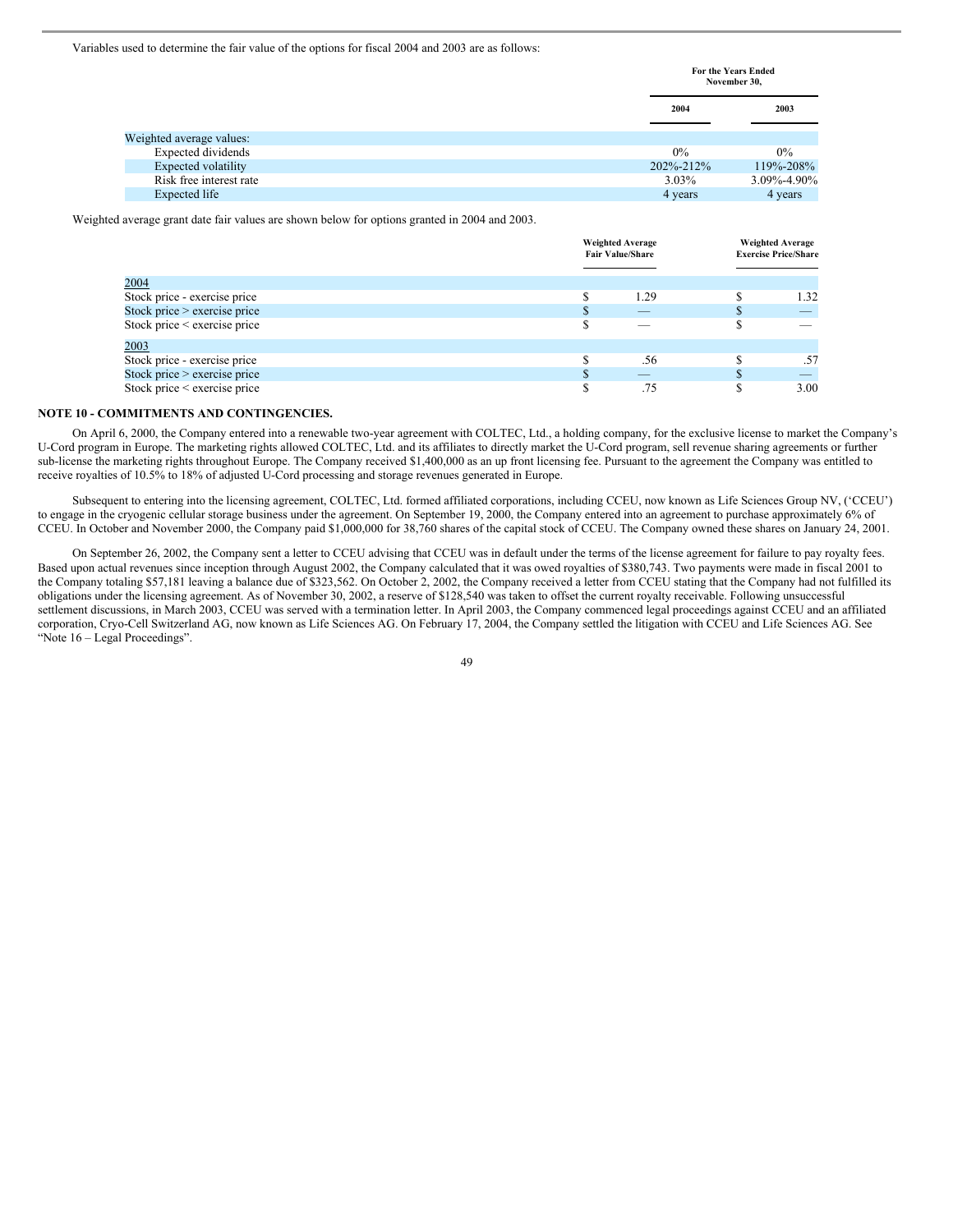On October 15, 2001 the Company signed a renewable two-year agreement with CRYO-CELL De Mexico, S.A. De C.V. (CCEL MEX) whereby the Company granted CCEL MEX an exclusive license for the operation and commercialization of the CRYO-CELL U-Cord program in Mexico, Ecuador and Central America. The agreement includes the collection, processing and storage of umbilical cord stem cells and grants CCEL MEX exclusive rights to sublicense the U-Cord program in these geographic areas. The consideration for the license to CCEL MEX was \$600,000. The Company is entitled to on-going licensing fees of 15% to 25% of adjusted U-Cord processing and storage revenues to be generated in Mexico, Ecuador and Central America as well as 10% from the money received by CCEL MEX for the granting of sublicenses. The Company recorded royalties and sub-license fees from CRYO-CELL de Mexico in the amount of \$317,205 and \$211,494 for the years ended November 30, 2004 and 2003, respectively, and this is reflected in other income in the accompanying consolidated statements of operations and comprehensive income (loss).

In October 2001 the Company finalized a renewable three-year contract with CRYO-CELL Middle East, Inc. (CCEL ME) for the exclusive license to market the Company's U-Cord program in Israel, the Middle East and Turkey.

On February 27, 2004, the Company sent a letter to CCEL ME advising that CCEL ME was in default under the terms of the license agreement. During September 2004, both parties agreed to a mutual release of the original license agreement, whereby CCEL ME retained the right to the Hebrew translation of "CRYO-CELL ISRAEL" and may only use this for the territory of Israel for the remaining period of the original agreement. The Company did not receive any past due royalties as part of this settlement.

On October 6, 2004, the Company announced that it has entered into a definitive License and Royalty Agreement with Asia CRYO-CELL Private Limited ("ACCPL") to establish and market its U-Cord™ program in India. The Agreement, which was signed on July 14, 2004, was contingent on India government approval. ACCPL has an option to expand into Singapore and Malaysia from July 14, 2004 until one year after the program launches commercially in India. ACCPL is to pay an up-front license fee of \$750,000 and in return the Company has transferred its technology, know-how and quality systems to ACCPL. The up-front license fee payable by ACCPL in installments over a term extending for three years after the earlier of the date the services are first offered for sale to the general public in India, as defined in the agreement, or March 31, 2005. In addition, the Company will receive royalty fees of 8.5% of the U-Cord collection and processing revenues generated in India and 10% of those generated in Singapore and Malaysia if the option is elected. The Company will also receive royalties on storage revenues ranging from 10% to 15%, depending on the number of units stored by ACCPL. Per the Agreement, ACCPL paid a non-refundable deposit of \$275,000, representing the first installment of the up-front license fee, into an escrow account pending approval of the Agreement by the India government. These approvals were obtained in November 2004. The Company recognized the \$275,000 during fiscal 2004 as all up-front services were completed and it is included in other income in the consolidated statements of operations and comprehensive income (loss). The remaining balance due of \$475,000 will be recognized under the installment basis of accounting recognizing each payment when due per the terms of the agreement.

On June 18, 2002, Daniel D. Richard resigned from his positions as Chairman and Chief Executive Officer of the Company. The Board awarded Mr. Richard a \$250,000 retirement bonus, which was recorded in fiscal 2002, and agreed to award 200,000 stock options at 110% of market value at the time of grant from the Company's Stock Incentive Plan upon the successful completion of certain performance milestones. A ten year consulting agreement provides for the payment to Mr. Richard of \$200,000 per year in connection with consulting services to the Company's Board of Directors. The agreement constitutes a survivor's benefit to his widow in the event of death before the expiration of the 10-year period. At November 30, 2002 the unamortized present value of this agreement had been recorded by the Company as a deferred consulting fee of \$1,438,412, with a related deferred consulting obligation of \$1,339,718. During the fourth quarter 2003, the Company made the decision that Mr. Richard was no longer able to provide advisory services to the Board. As a result of this decision, the unamortized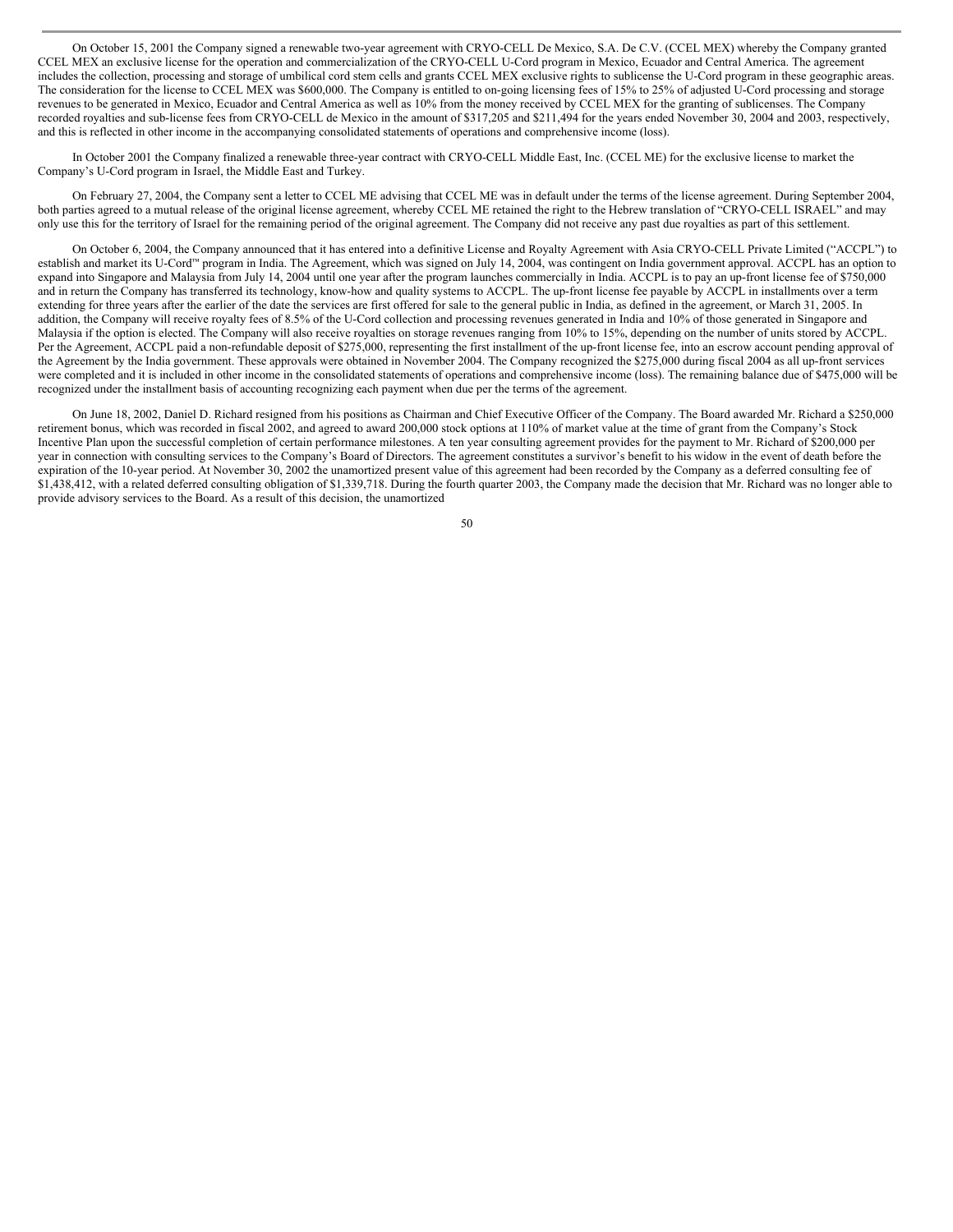present value of the agreement recorded as a deferred consulting fee asset was expensed in the amount of \$1,288,216. In fiscal 2004 and 2003 the Company recognized \$0 and \$150,196, respectively, of consulting expense and \$56,902 and \$84,030, respectively, of interest expense related to this agreement. The remaining deferred consulting obligation was \$1,250,467 and \$1,339,718, as of November 30, 2004 and 2003, respectively. In August 2004, the Company stopped making payments under the consulting agreement and the liability is currently being renegotiated.

## **NOTE 11 - LEASES.**

During 2003 and 2004, the Company leased two buildings in Clearwater under two separate operating leases with unrelated parties for its storage, laboratory and general office facilities. These leases expired in December 2004 and were not renewed. During April 2004, the Company entered into a ten-year lease for its new corporate headquarters in Oldsmar, Florida. All leases include provisions for escalations and related costs. The Company records rental expense based on a straight-line basis over the term of the lease. Rent charged to operations was \$230,066 and \$190,517 in 2004 and 2003, respectively and are included in cost of sales and marketing, general and administrative expenses in the consolidated statements of operations and comprehensive income (loss).

The future minimum rental payments under these operating leases are as follows:

| <b>Fiscal Year</b> | Rent      |
|--------------------|-----------|
|                    |           |
| 2005               | \$148,591 |
| 2006               | 140,800   |
| 2007               | 144,672   |
| 2008               | 149,057   |
| 2009               | 153,457   |
| Thereafter         | 854,099   |

#### **NOTE 12 - RETIREMENT PLAN.**

In January 1997, the Company adopted a 401(k) retirement plan, which allows eligible employees to allocate up to 15% of their salaries. The Company did not make any matching contributions to this plan for the year ended November 30, 2004 and 2003.

#### **NOTE 13 - REVENUE SHARING AGREEMENTS.**

The Company has entered into RSAs with various third and related parties. The Company's RSAs provide that in exchange for a non-refundable up-front payment, the Company would share for the duration of the contract a percentage of its future revenue derived from the annual storage fees charged related to a certain number of specimens that originated from specific geographical areas. The RSAs have no definitive term or termination provisions. The sharing applies to the storage fees for all specified specimens in the area up to the number covered in the contract. When the number of specimens is filled, any additional specimens stored in that area are not subject to revenue sharing. As there are empty spaces resulting from attrition, the Company agrees to fill them as soon as possible. The parties typically pay the Company a non-refundable up-front fee for the rights to these future payments. The Company reflects these up-front payments as long-term liabilities on the accompanying consolidated financial statements. The Company does not intend to enter into additional RSAs. As described in Note 14 to the Consolidated Financial Statements, SCPT also entered into revenue sharing agreements, including one with the Company.

In the future, the Company could reverse the liability relating to the RSAs over an appropriate period of time, based on the Company's expectations of the total amount of payments it expects to pay to

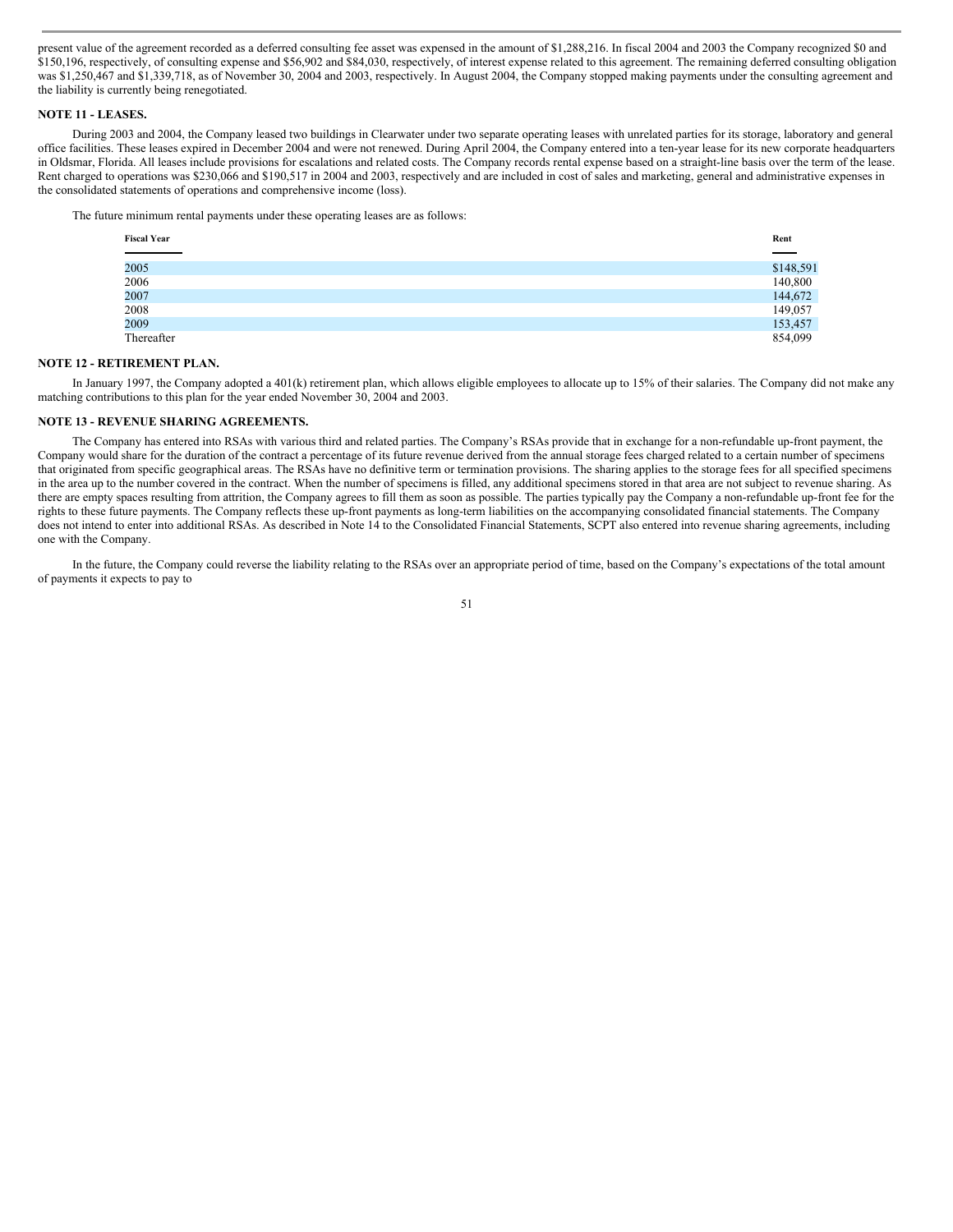the other party under the particular revenue sharing agreement. However, the RSAs do not establish a finite term or time frame over which to estimate the total payments, and the Company had not previously estimated and has concluded that it is not currently practicable to estimate the projected cash flows under the RSAs. At present, the Company intends to defer the reversal of the liability, until such time as these amounts can be determined. During the periods when the Company defers the reversal of the liability, the payments during these periods will be treated in full as interest expense, which will be recognized as payments under the RSAs become due following the accrual method of accounting. In future periods, if a portion of the liability can be de-recognized based on the effective interest method, the payments will be allocated between interest and amortization of the liability. As cash is paid out to the other party during any period, the liability would be de-recognized based on the portion of the total anticipated payouts made during the period, using the effective interest method. That is, a portion of the payment would be recorded as interest expense, and the remainder would be treated as repayment of principal, which would reduce the liability.

*Florida*. On February 9, 1999, the previous agreements with the Company's Arizona Revenue Sharing investors were modified and replaced by a revenue sharing agreement for the state of Florida for a price of \$1,000,000. Under the terms of this agreement the Company credited the \$450,000 investors had previously paid toward the purchase of the revenue sharing agreement. The balance of \$550,000 was recorded as a receivable and the receivable was reduced through Revenue Sharing entitlements to their share of net storage revenues. As of November 30, 2004 and 2003, the balance of the receivable is \$0 and \$100,525, respectively. The revenue sharing agreement applies to net storage revenues originating from specimens from within the state of Florida. The revenue sharing agreement entitles the investors to net revenues from a maximum of 33,000 storage spaces. Mr. Charles Nyberg, who was a member of the Board of Directors of the Company as of November 30, 2004, is a 50% owner of this revenue sharing agreement. Mr. Nyberg purchased this revenue sharing agreement prior to the time he became a member of the Board. Mr. Nyberg resigned from the Board of Directors during December 2004.

*Illinois*. In 1996, the Company signed agreements with a group of investors entitling them to an on-going 50% share in the Company's portion of net storage revenues generated by specimens stored in the Illinois Masonic Medical Center for a price of \$1,000,000. The agreements were modified in 1998 to entitle the investors to a 50% share of the Company's portion of net revenues relating to specimens originating in Illinois and its contiguous states and stored in Oldsmar, Florida for a maximum of up to 33,000 storage spaces.

*Tenet Health System Hospitals, Inc.* On November 30, 1996, the Company signed agreements with OrNda HealthCorp. Two "one-third" Revenue Sharing Agreements were purchased in which OrNda paid the Company a total of \$666,666. OrNda was acquired by Tenet Healthsystems ("Tenet"), which agreed to be bound by the terms of the OrNda agreements. The agreements were renegotiated and the Company can store all Tenet originated specimens at its laboratory in Oldsmar, Florida while paying Tenet a revenue sharing entitlement. In September 2003, a signed agreement was received from Tenet acknowledging the rescission of the two revenue sharing agreements with Tenet affiliates. This allowed the Company to eliminate the long-term liability related to the Tenet agreements, in the aggregate amount of \$666,666 and record this amount in other income for the year ended November 30, 2003 as extinguishment of revenue sharing agreements.

*New York.* On February 26, 1999, the Company entered into a modified revenue sharing agreement with Bio-Stor International, Inc. ('Bio-Stor') for the state of New York. The Company credited the \$900,000 Bio-Stor had previously paid toward the purchase of 90% of the Company's 50% portion of net storage revenues generated from the specimens originating from the Company's clients in the state of New York for up to 33,000 shared storage spaces. This agreement supersedes all other agreements between Bio-Stor and the Company.

On November 5, 1998, an agreement previously entered into by the Company with a private investor was revised. Per the terms of the original agreement, the investor had purchased 10% of a revenue sharing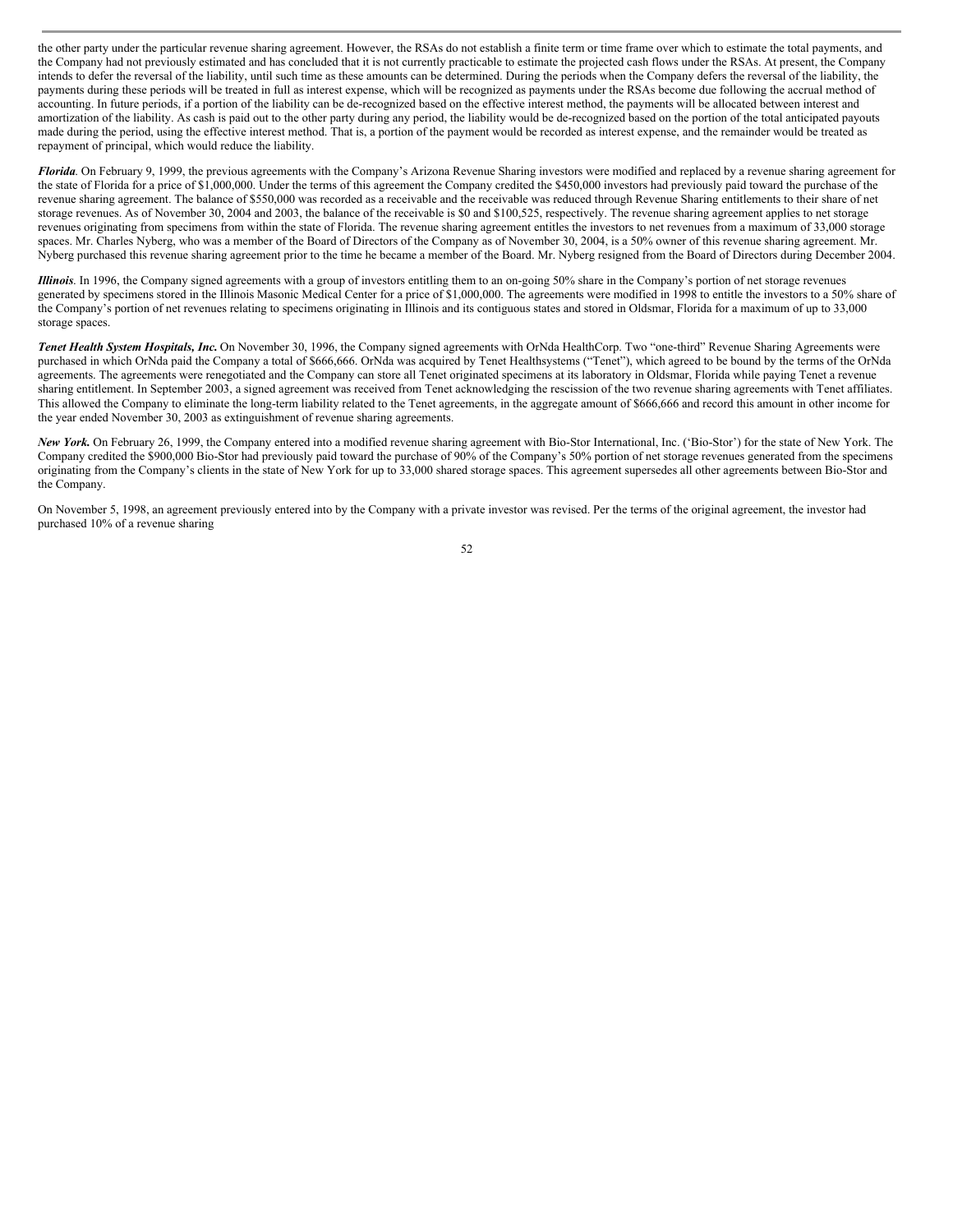agreement in the state of New Jersey. The new agreement has transferred the \$100,000 investment such that it now applies to the state of New York. Under the revised agreement the investor will receive 10% of the 50% share in the Company's portion of net storage revenues generated by the specimens originating from the Company's clients in the state of New York for up to 33,000 spaces.

*New Jersey.* On November 30, 1999, the Company entered into agreements with two parties entitling them to on-going shares in a portion of CRYO-CELL's net storage revenue generated by specimens originating from within the state of New Jersey for a price of \$500,000. Deposits totaling \$50,000 were received upon signing of the agreements and the remaining \$450,000, was originally due in May 2000. As of August 31, 2002, the Company received \$130,000. The agreement originally required the notes to be paid in full by May 31, 2000. The Company had extended the payment terms of these notes to August 31, 2002. The Company did not receive the final payment due. In conversations with the two investors, the Company was informed that they were unable to pay the notes. The Company foreclosed on the notes and deemed the \$370,000 receivable to be uncollectible. The original long-term liability of \$500,000 was reversed and the payments made under the contract, net of the June 2003 payment of \$86,000, were recognized as revenue during fiscal 2002. In May 2003, the two parties requested that the Company return the \$130,000 that had previously been paid to the Company. In June 2003, the Company agreed to settle the dispute and return \$86,000 to the two parties.

*Texas*. On May 31, 2001, the Company entered into an agreement with two investors one of whom is an affiliate of the Company entitling them to on-going shares in a portion of CRYO-CELL's net storage revenue generated by specimens originating from within the State of Texas for a price of \$750,000. An initial deposit of \$50,000 was received upon signing of the agreement and the remaining balance of \$700,000 was paid in August 2001. The investors are entitled to a 37.5% share of net storage revenues originating in the State of Texas to a maximum of 33,000 storage spaces. Mr. Charles Nyberg is a 50% owner of this revenue sharing agreement. Mr. Nyberg purchased this revenue sharing agreement prior to the time he became a member of the Board. Mr. Nyberg resigned from the Board of Directors during December 2004.

#### **NOTE 14: STEM CELL PRESERVATION TECHNOLOGIES, INC. REVENUE SHARING AGREEMENTS.**

On August 9, 2002, the Company agreed to enter into RSAs with its majority owned subsidiary, SCPT. The Company has determined not to complete the distribution of shares of SCPT and to close SCPT's business (see Note 2). Pursuant to the terms of the RSAs, the Company pays an up-front one-time fee to SCPT in exchange for the right to receive a \$17.50 payment per each primary specimen for each year the specimen remains in storage with SCPT or its storage provider. Such payment shall be payable for all customers originating from the State of Illinois and State of New York up to a maximum of 50,000 stored specimens per state. Of the \$1,500,000 fee paid by the Company for each state, for an aggregate of \$3,000,000, \$600,000 was paid in cash and the balance in 645,161 shares of the Company's common stock whose fair market value at the date of sale was \$2,400,000 as determined by the average of the Company's stock bid and ask prices. These shares are not reflected as outstanding in the accompanying consolidated financial statements as they are eliminated in consolidation.

In May 2003, SCPT, entered into a Revenue Sharing Agreement (SCPT RSA) with an independent limited liability company ('LLC'). The SCPT RSA provided that the LLC will pay a total of \$2,000,000 to SCPT in varying installments through March 2007 with interest at 4%. SCPT received an initial installment payment from the LLC when the SCPT RSA was executed. The LLC was entitled to receive, for an indefinite period, a fee of \$17.50 per year for each adult stem cell specimen stored by SCPT for persons located in the State of California up to 75,000 specimens. As a result of the execution of the SCPT RSA, the Company recorded a state income tax provision of \$140,000 in the quarter ended May 31, 2003. Currently, the LLC is in default under the SCPT RSA due to non-payment of three required installment payments totaling \$450,000. In September 2003, a representative of the LLC advised CRYO-CELL that it did not intend to honor its obligations under the agreement. As a result, the Company has reversed all prior entries associated with the SCPT RSA in the year ended November 30, 2003. This resulted in a reversal of the \$140,000 tax provision and the recognition of the \$50,000 nonrefundable initial payment as other income in the year ended November 30, 2003.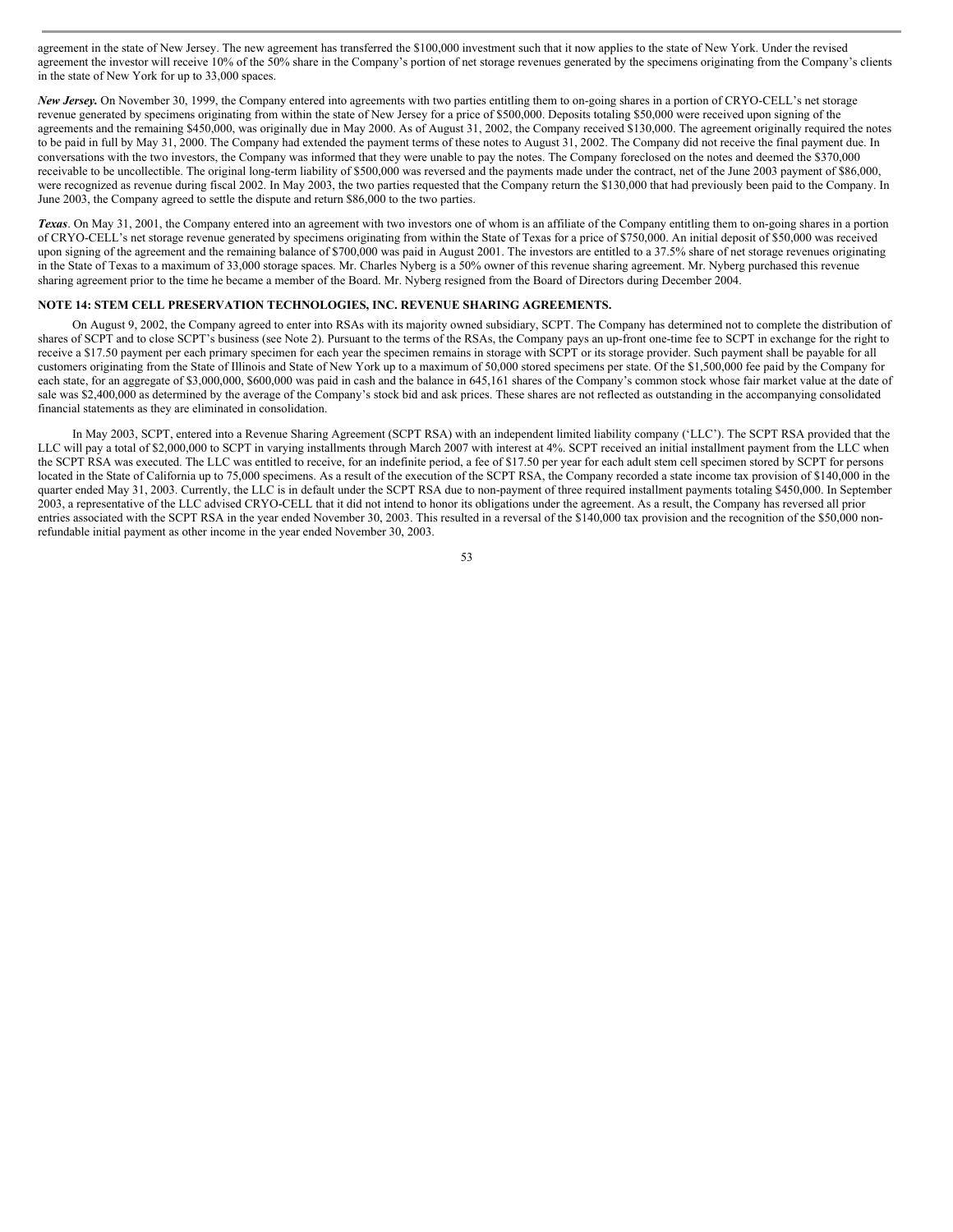# **NOTE 15: RELATED PARTY TRANSACTIONS.**

On June 18, 2002, Daniel D. Richard resigned from his positions as Chairman and Chief Executive Officer of the Company. On January 29, 2003, Mr. D. Richard resigned from the Board of Directors. The Board awarded Mr. Richard a \$250,000 retirement bonus which was recorded at May 31, 2002 and agreed to award, 200,000 stock options at 110% of market value at the time of grant from the Company's Stock Incentive Plan upon the successful completion of certain performance milestones. A ten year consulting agreement provides for the payment to Mr. Richard of \$200,000 per year in connection with consulting services to the Company's Board of Directors. The agreement constitutes a survivor's benefit to his widow in the event of death before the expiration of the 10-year period. Mr. D. Richard was Chairman and Chief Executive Officer of SCPT from January 29, 2003 through January 23, 2004, when he resigned from these positions. During the fourth quarter 2003, the Company made the decision that Mr. Richard was no longer able to provide advisory services to the Board of Directors. Also refer to Note 10.

On February 9, 1999, the Company's revenue sharing agreement with two individual investors relating to the State of Arizona (the "Arizona Agreement") was modified and replaced by a new revenue sharing agreement relating to the State of Florida (the "Florida Revenue Sharing Agreement"). Under the terms of the new agreement, the Company was to receive an aggregate one time up front payment of \$1,000,000 from the individual investors. The individual investors received a credit from the Company of \$450,000 toward the \$1,000,000 payment as a result of payments previously made by the investors to the Company pursuant to the Arizona Agreement. The Florida revenue sharing agreement entitles the investors to an ongoing fixed percentage of the net storage revenue earned by the Company from specimens originating within the State of Florida up to a maximum of 33,000 storage spaces. The Company is applying all of its payment obligations under the Florida revenue sharing agreement toward the \$550,000 balance owed to the investors until such amount is paid in full. After the \$550,000 payment is satisfied, payments under the Florida Revenue Sharing Agreement will be made to the investors. The Company applied \$100,525 and \$232,370 in fiscal years ending 2004 and 2003, respectively, toward the investors' obligation to pay the \$550,000 balance. The receivable balance was fully satisfied during fiscal 2004. One of the Florida revenue sharing agreement investors is Mr. Nyberg, who became a director of the Company in August 2001 and resigned from this position in December 2004.

In May 2001, Red Rock Partners, an Arizona general partnership ("Red Rock"), paid \$200,000 to acquire warrants that expire on May 31, 2006 for 100,000 shares of the Company's common stock at \$6.00 per share. Mr. Charles Nyberg, a former director of the Company, is a partner of Red Rock.

On May 31, 2001 the Company also entered into a revenue sharing agreement with Red Rock entitling Red Rock to an on-going fixed percentage of the net storage revenue earned by the Company from specimens originating within the State of Texas up to a maximum of 33,000 storage spaces (the "Texas Revenue Sharing Agreement"). Under the terms of the Texas Revenue Sharing Agreement Red Rock paid the Company an aggregate one time up-front payment of \$750,000 and the Company made total payments to Red Rock of \$99,723 and \$82,058 for fiscal years 2004 and 2003, respectively.

In October 2001, the Company sold 90% of Safti-Cell, Inc. ("Safti-Cell"), a then-inactive subsidiary of the Company, to Red Rock Partners, an Arizona general partnership. Mr. Charles Nyberg, a former member of the Board of Directors of the Company, owns a significant interest in Red Rock Partners; however, the sale took place prior to the time that Mr. Nyberg became a member of the Company's Board of Directors. Subsequent to the end of fiscal 2004, Mr. Nyberg resigned from the Company's Board of Directors. In October 2001, the Company and Safti-Cell entered into a twenty-year storage agreement under which the Company pays an annual fee to Safti-Cell for each specimen stored by Safti-Cell in its Arizona facility for the Company's customers. In October 2002, Safti-Cell brought the facility into service, and the Company began providing dual storage service to its customers. The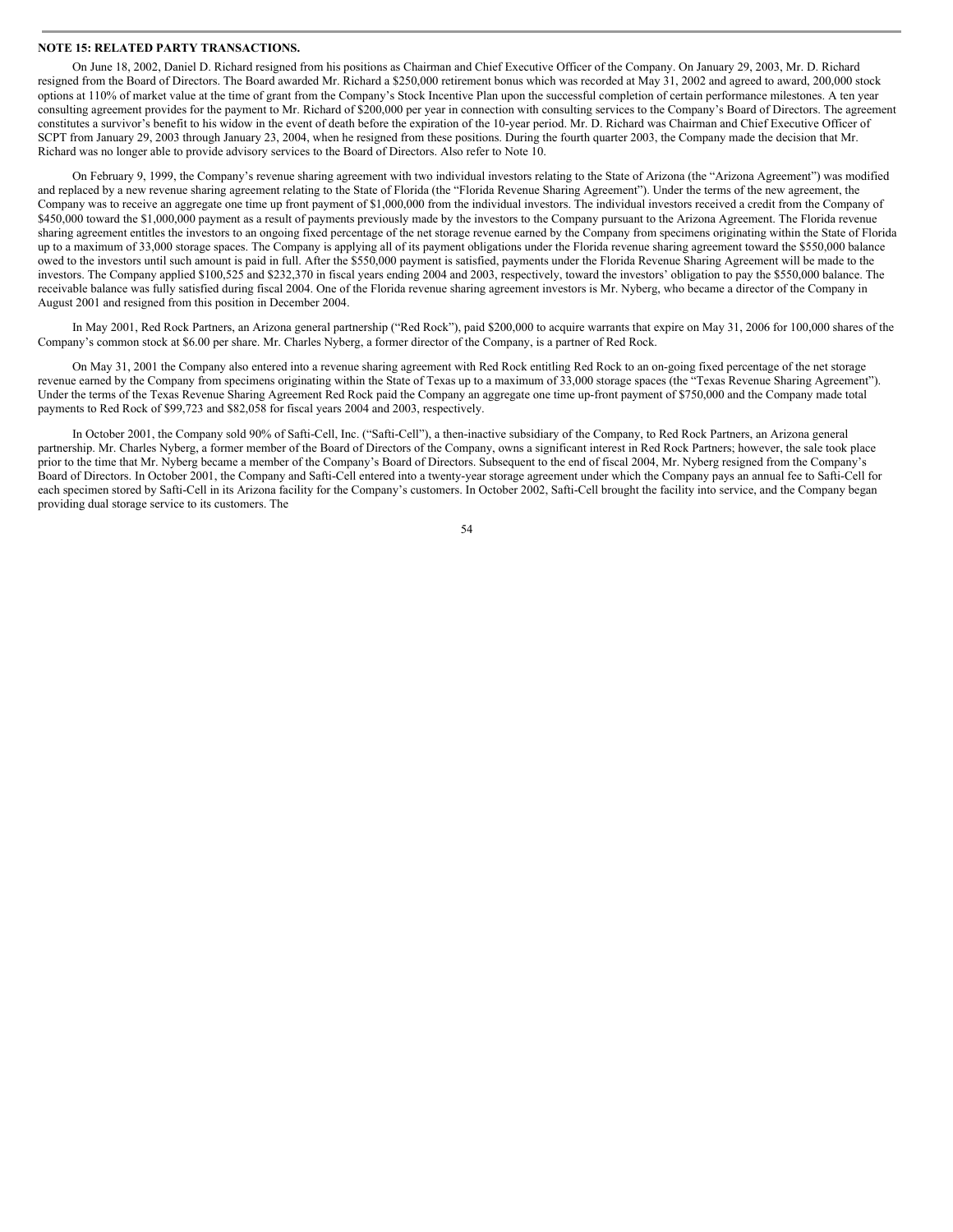Company currently stores approximately 25,000 split specimens at the Safti-Cell facility. In 2005, the Company expects to implement a new processing methodology in accordance with emerging requirements of the American Association of Blood Banks (AABB). The new process will utilize closed-system bags rather than vial storage. In view of this anticipated transition to a new processing methodology, as well as, the enhanced level of security designed in the Company's new facility, the Company expects that sometime in 2005, it will discontinue offering the dual storage service to new customers.

In August 2003, SCPT received a \$100,000 interest-bearing loan from a shareholder of SCPT and CRYO-CELL, who was an officer and director of SCPT through January 29, 2004, to fund its operations. On November 20, 2003, the loan agreement was amended to allow additional loans to SCPT of \$45,000 that were made at that time. The note was due on September 5, 2004 with interest of 4% due upon payment. SCPT pledged 345,161 shares of the CRYO-CELL common stock held by SCPT as collateral for this note. On December 28, 2003, SCPT entered into an additional, separate loan agreement with this individual for up to \$50,000. The loan was due on demand, no later than December 31, 2004 with interest of 5% due upon payment. SCPT pledged an additional 100,000 shares of the CRYO-CELL common stock held by SCPT as collateral for this note. During the second quarter of fiscal 2004, SCPT paid the outstanding loan of \$195,000 plus accrued interest to the shareholder.

#### **NOTE 16: LEGAL PROCEEDINGS.**

The Company is involved in the following legal proceedings:

On February 22, 2002 the Company was named as a defendant in a complaint filed by Pharmastem Therapeutics, Inc. in the United States District Court of Delaware (Wilmington) (the "Court"), Case No. 02-148-GMS, alleging patent infringement of U.S Patents Nos. 5.004,681 ('681 patent') which relates to the collection processing, and storage of stem cells derived from umbilical cord blood and 5,192.553 ('553 patent') which relates to the therapeutic uses of stem cells derived from umbilical cord blood. Pharmastem, a Delaware corporation, named eight companies (three of which are now out of business) involved in cord blood banking. The suit sought an injunction against the companies, an unspecified amount of damages or royalties, treble damages and attorney's fees. The trial was held in October 2003 and pursuant to a jury verdict entered on October 30, 2003, a judgment was entered against the Company in the amount of \$957,722 for damages relating to royalties resulting from revenues generated from specimens processed and stored from April 11, 2000 through August 31, 2003. The Company recognized a liability for the year ended November 30, 2003 in the amount of the judgment and an additional expense in the amount of \$145,000 for estimated damages relating to royalties resulting from revenues generated from specimens processed and stored for the three months ended November 30, 2003 and recorded this as an accrued expense in the accompanying consolidated financial statements.

During fiscal 2004 the Company accrued an additional \$523,000 for estimated damages relating to royalties resulting from revenues generated from specimens processed and stored during the first, second and third quarters of fiscal 2004 recognizing that it was probable that the damages would continue to accrue at a rate of 6.125% should the judgment remain in effect related to the '681 patent. In December 2003, the Company transferred \$957,722 into an escrow account. The defendants, including the Company, filed motions for post-trial relief, and execution of the judgment was stayed pending disposition of those motions. The plaintiff also filed motions seeking an award of approximately \$2,800,000 for enhanced damages, counsel fees and interest, as well as for a permanent injunction against future infringement. The Company did not accrue the \$2,800,000, as the Company felt the likelihood of such an award was remote.

On September 15, 2004, the Court ruled on the post trial motions. The Court vacated its judgment, overturning the jury's verdict for patent infringement and damages previously entered against the Company, and denied Pharmastem's request for an injunction and enhanced damages against the defendants. Reversing the jury's verdict, the Court entered a new judgment in favor of the Company and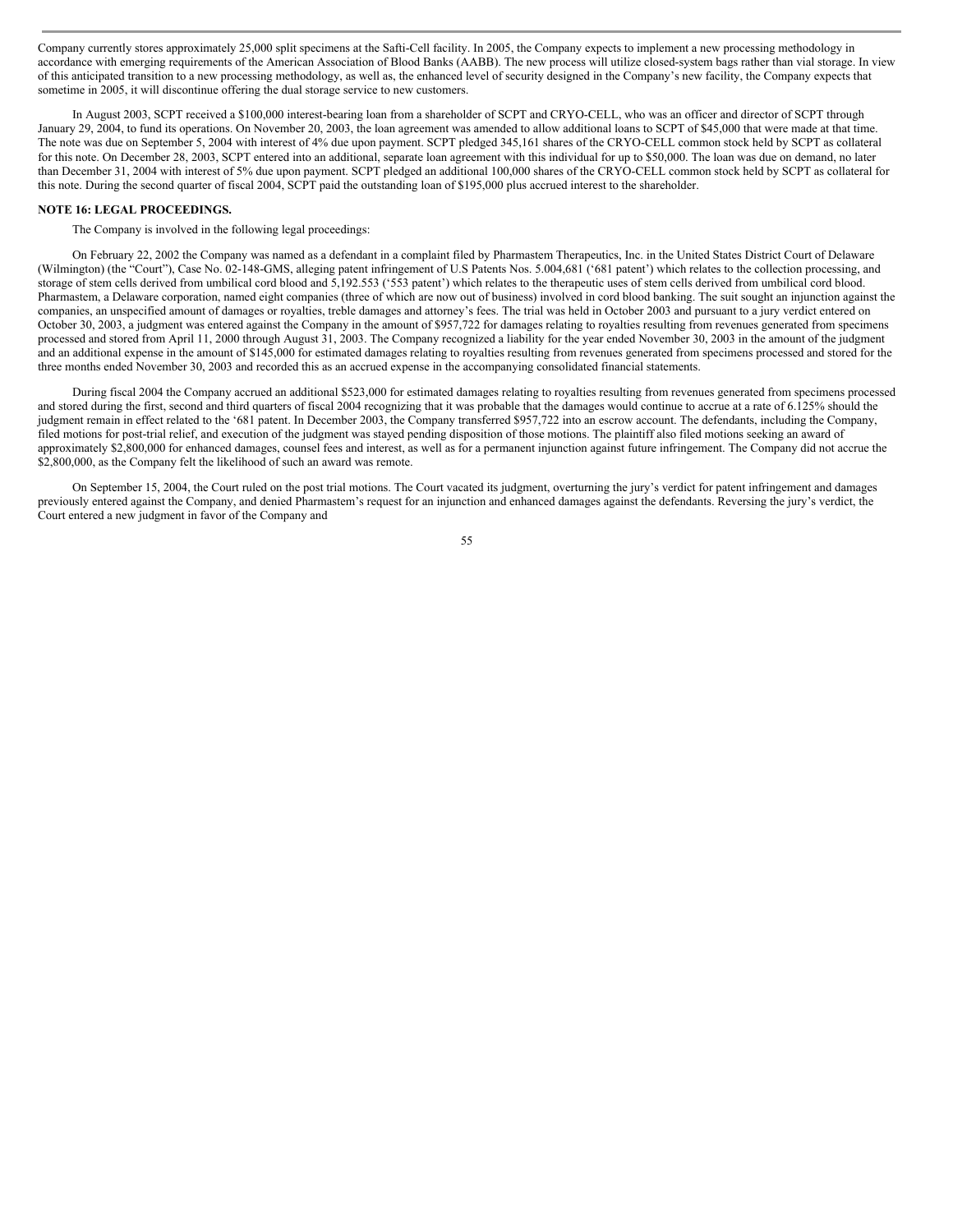the other defendant blood banks with regard to PharmaStem's '553 patent, holding that the cord blood banks are not, and cannot be, liable for contributory infringement of the patent because they do not sell, or offer for sale, umbilical cord blood. Rather, the private blood banks provide a service of processing and preservation of cord blood for families. With regard to PharmaStem's original patent the '681 patent, the Court granted CRYO-CELL and its co-defendants a new trial on the issues of infringement and damages, finding that the jury's earlier verdict of infringement was "against the great weight of the evidence".

As a result of the September 15, 2004 ruling the Company reversed all prior accruals related to the '681 patent totaling \$1,102,968 and has reflected this reduction as litigation accrual Pharmastem in the accompanying consolidated statements of operations and comprehensive income (loss) for fiscal 2004. Litigation accrual reversal represents the litigation expense recognized through fiscal 2003. The Company is no longer be obligated to hold the \$957,722 in an escrow account and the funds were returned to the Company in October 2004.

On October 4, 2004, PharmaStem filed in the Delaware action a motion for preliminary injunction against the Company (and its co-defendants) regarding the '681 patent. PharmaStem sought an injunction limiting the ability of the Company to refer to the use of umbilical cord blood in the treatment of adults in the marketing of the Company's services, to advise customers for its services that cord blood stored hereafter is for pediatric use only, and to enjoin the Company from storing cord blood units that have sufficient stem cells to effect the hematopoietic reconstitution of an adult. The Company and other defendants filed a motion asking the court to reconsider the denial of the judgment as a matter of law on the '681 patent. On December 14, 2004, the Court ruled in favor of the Company and other defendants. The effect of this order is that final judgment has now been entered in favor of CRYO-CELL and the other defendants on PharmaStem's charges of infringement of both patents that were asserted in that case, marking a final disposition of the case in CRYO-CELL's favor, and denying PharmaStem's motion for preliminary injunction. PharmaStem has filed an appeal of the decision to the United States Court of Appeals for the Federal Circuit. CRYO-CELL and the other defendants have filed a cross-appeal on the issues of the validity and enforceability of the '681 and '553 patents.

Moreover, in a separate action, the U.S. Patent and Trademark Office has recently decided to reexamine the validity of both of the PharmaStem patents that were the subject of the litigation in Delaware, the '553 patent and the '681 patent. In January 2005, a Patent Office examiner entered an office action rejecting all claims of the '553 patent. This action is not final, and Pharmastem has the opportunity to present further argument to the examiner.

On July 28, 2004 the Company was named as a defendant in a complaint filed by PharmaStem Therapeutics, Inc. in the United States District Court for the Middle District of Florida, Tampa Division, Case No. 8:04-cv-1740-T-30TGW alleging infringement of U.S. Patents Nos. 6,461,645 and 6,569,427. These patents are closely related to the '681 and '553 patents that were the subject of PharmaStem's Delaware litigation. PharmaStem also named as a defendant Dr. Bruce Zafran, a member of the Company's scientific and medical advisory board. The suit seeks an injunction, an unspecified amount of damages or royalties, treble damages and attorney's fees. The Company has filed an answer and counterclaims against PharmaStem and its Chief Executive Officer, Nicholas Didier. PharmaStem and Didier have filed motions to dismiss those counterclaims. The Judicial Panel on Multidistrict Litigation transferred this action to the District of Delaware for coordinated pretrial proceedings with other cases brought by PharmaStem alleging infringement of these same two patents by other defendants. The Company intends to vigorously defend the suit. Discovery in the action has not yet commenced.

As described above in "Note 10 – Commitments and Contingencies", following unsuccessful settlement discussions, in March 2003, CCEU was served with a letter terminating the Company's license agreement with a CCEU affiliate. On April 15, 2003, the Company commenced legal proceedings against CCEU and an affiliated corporation in Hague, Netherlands, for a preliminary injunction restraining CCEU from using the "CRYO-CELL" name. On or about May 30, 2003, the Company voluntarily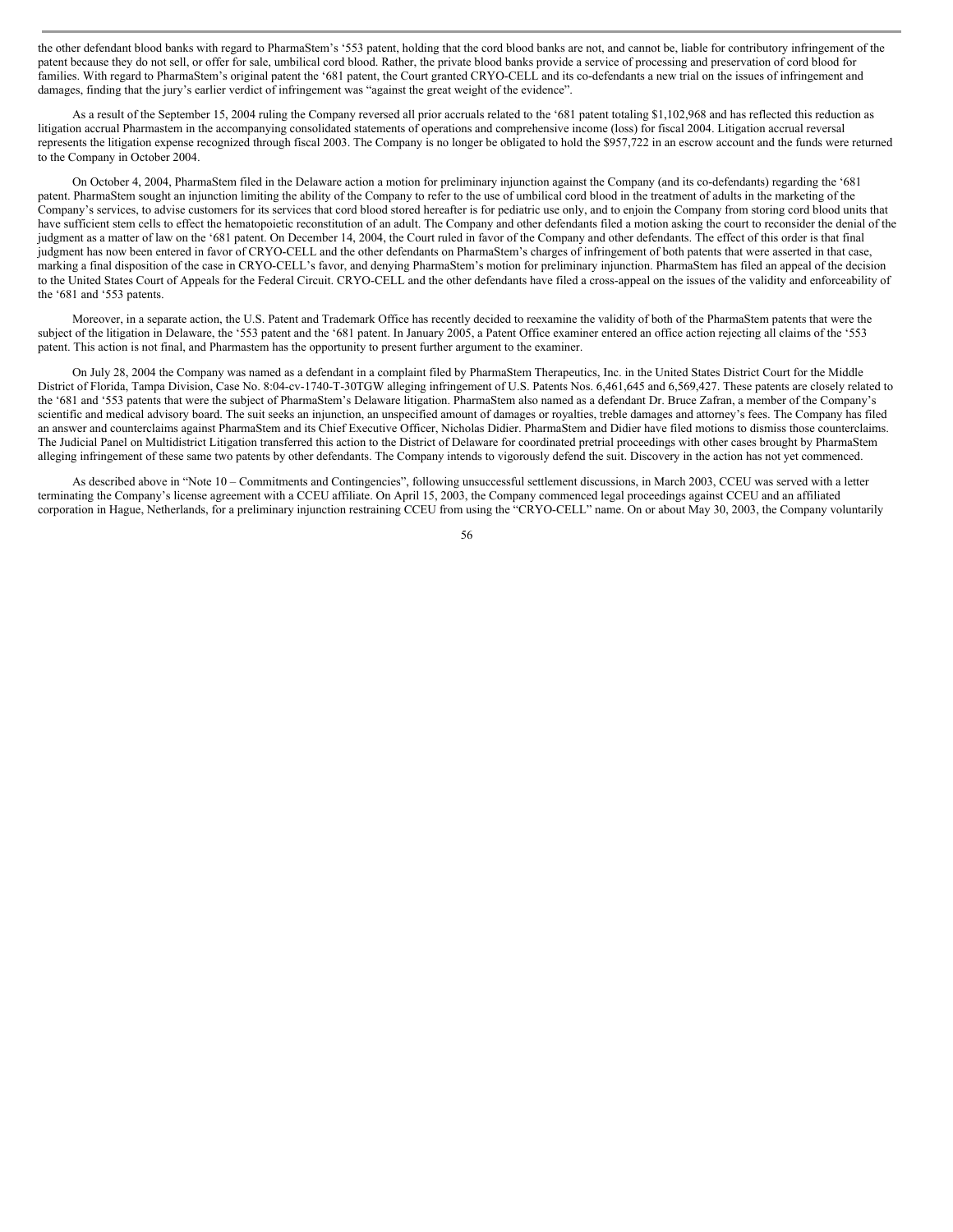withdrew its preliminary injunction application. In July 2003, the Company commenced legal proceedings against CCEU and an affiliated corporation in Hague, Netherlands, for a preliminary injunction restraining CCEU from using the "CRYO-CELL" name. In September 2003, the Company and CCEU reached a settlement of the issues in the Dutch proceedings, whereby CCEU agreed to stop using "CRYO-CELL" in its name and the names of its affiliates, and to transfer its related internet domain names to the Company.

The Company has settled its lawsuit against CCEU, and its affiliate CRYO-CELL Switzerland AG, now known as Life Sciences AG (collectively, "Life Sciences"), which was pending in the Circuit Court of the Sixth Judicial District in the State of Florida. In the lawsuit, the Company had sought to recover money damages unpaid royalty payments due under a license agreement with the Company, and any other relief. The license agreement granted COLTEC, Ltd. and its affiliates an exclusive license to market the Company's U-Cord program in Europe and allowed them to directly market the U-Cord program, sell revenue sharing agreements or further sub-license the marketing rights throughout Europe. Life Sciences assumed COLTEC's rights and obligations under the license agreement. The Company had previously advised Life Sciences that, by the Company's calculation, it owed the Company \$323,562 in unpaid royalties. Life Sciences denied liability and asserted a counterclaim for damages and rescission of the license agreement. The Company recognized as an expense in fiscal 2002, a provision for doubtful accounts of approximately \$129,000 as an estimate of that portion of the royalty that may not be paid. On February 17, 2004, the Company settled the litigation with Life Sciences. The terms of the settlement are confidential. As a result of the settlement, the claims and counterclaim in the lawsuit will be dismissed with prejudice. Amounts paid to the Company due to the settlement were recorded in marketing, general and administrative expenses as a reduction of bad debt expense and legal fees in the accompanying consolidated statements of operations and comprehensive income (loss) in fiscal 2004.

Between May and July 2003, ten putative class action complaints were filed in the United States District Court of the Middle District of Florida against the Company, certain current and former officers and directors of the Company and two accounting firms who previously audited the Company's consolidated financial statements. All ten complaints alleged violations of federal securities laws, including improper recognition of revenue in the consolidated financial statements presented in certain public reports of the Company. On October 22, 2003, all ten complaints were consolidated (Case No. 03-CV-1011). On February 17, 2004, the court appointed lead plaintiffs. On April 27, 2004, the lead plaintiffs filed an amended complaint. The amended complaint generally seeks, among other things, certification of a class of persons who purchased the Company's common stock between March 16, 1999 and May 20, 2003 and unspecified damages. The parties have signed a formal stipulation of settlement to settle the litigation. The settlement remains subject to approval by the United States District Court for the Middle District of Florida, and a fairness hearing is scheduled for February 25, 2005. The proposed settlement, which totals \$7 million, includes a payment of \$4 million, which would be paid by the carrier of the Company's former auditors, subject to its applicable deductible. In addition, the Company's insurance carrier would pay \$3 million on the Company's behalf under its directors' and officers' insurance policy, subject to its maximum deductible of \$175,000. The Company believes the litigation is without merit and, in the event a settlement agreement is not consummated or approved by the court, the Company intends to defend the litigation vigorously.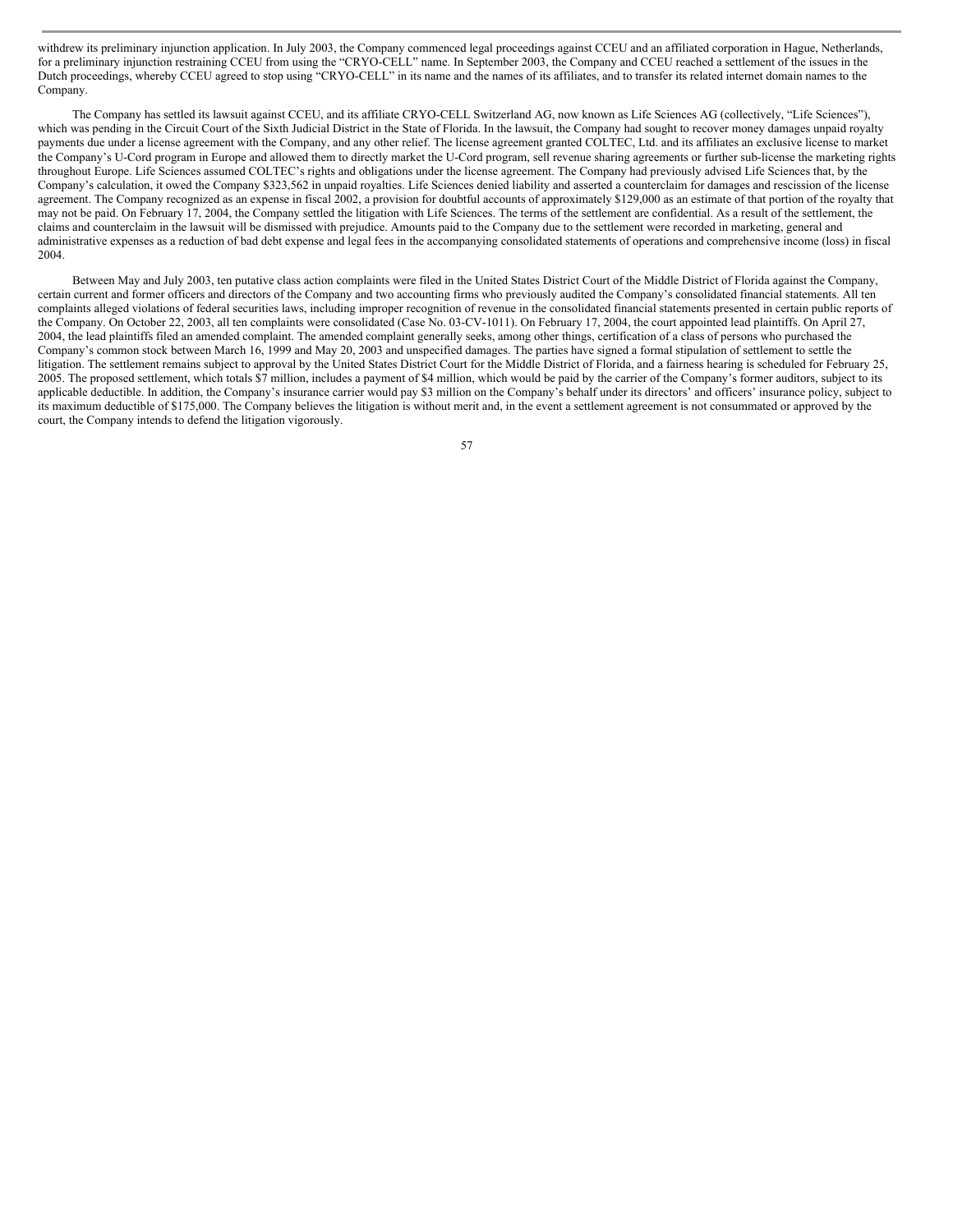# **NOTE 17 - QUARTERLY FINANCIAL INFORMATION (UNAUDITED)**

The following tabular comparisons of the quarterly results of operations.

| 2004                           | 1 <sup>st</sup> Quarter | 2 <sup>nd</sup> Quarter | 3 <sup>rd</sup> Quarter | 4 <sup>th</sup> Quarter |
|--------------------------------|-------------------------|-------------------------|-------------------------|-------------------------|
|                                |                         |                         |                         |                         |
| Net Income                     | 214,289                 | 608,410<br><sup>S</sup> | \$1,858,627             | 159,028<br>S.           |
| Earnings per Share-basic       | .02                     | .05<br>\$.              | S<br>.16                | S.<br>.01               |
| Shares used in computation     | 11,354,225              | 11,355,379              | 11,364,172              | 11,392,983              |
| Earnings per Share-diluted     | .02                     | .05<br>ς                | S<br>.15                | .01                     |
| Shares used in computation     | 11,638,719              | 11,546,265              | 12,002,235              | 12,064,355              |
|                                |                         |                         |                         |                         |
| 2003                           | 1 <sup>st</sup> Quarter | 2 <sup>nd</sup> Quarter | 3 <sup>rd</sup> Quarter | 4 <sup>th</sup> Quarter |
|                                |                         |                         |                         |                         |
| Net Loss                       | (958, 653)              | (1,274,090)             | (889, 485)<br>S         | \$(4,399,408)           |
| Loss per Share-basic & diluted | (0.08)                  | (0.11)<br>S.            | S<br>(0.08)             | S<br>(0.39)             |
| Shares used in computation     | 11,352,379              | 11,352,379              | 11,352,379              | 11,352,379              |

Refer to Notes 6 and 10 for discussions of significant fourth quarter 2003 adjustments.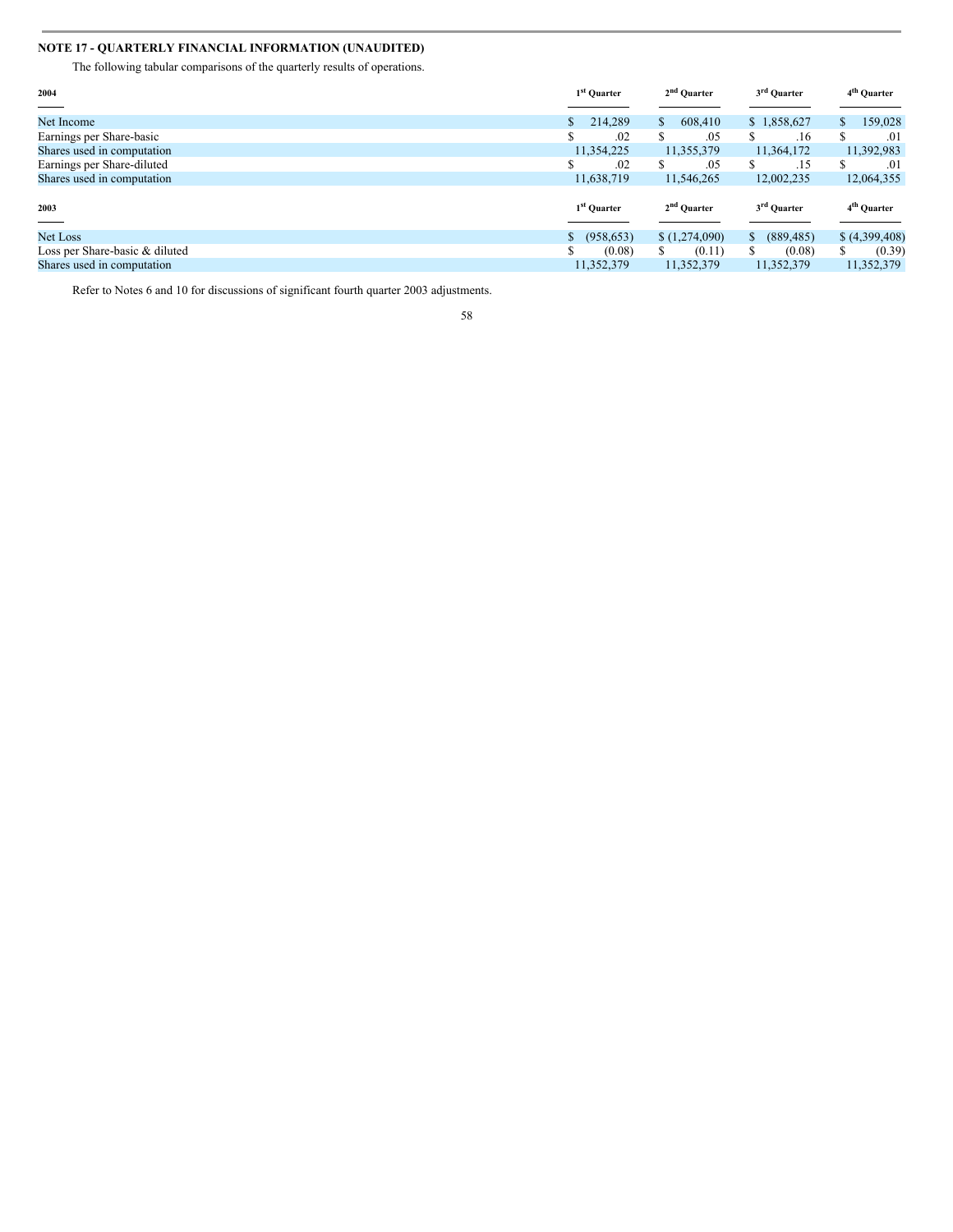# **ITEM 8. CHANGES IN AND DISAGREEMENTS WITH ACCOUNTANTS ON ACCOUNTING AND FINANCIAL DISCLOSURE.**

None.

# **ITEM 8A. CONTROLS AND PROCEDURES.**

#### **Evaluation of Disclosure Controls and Procedures**

Based on their most recent review, as of the end of the period covered by this report, the Company's principal executive officer and principal financial officer have concluded that the Company's disclosure controls and procedures are effective to ensure that information required to be disclosed by the Company in the reports that it files or submits under the Securities Exchange Act of 1934, as amended, is accumulated and communicated to the Company's management, including its principal executive officer and principal financial officer, as appropriate to allow timely decisions regarding required disclosure and are effective to ensure that such information is recorded, processed, summarized and reported within the time periods specified in the SEC's rules and forms. There were no significant changes in the Company's internal controls or in other factors that could significantly affect those controls subsequent to the date of their evaluation.

#### **Limitations on the Effectiveness of Controls**

Our management, including our CEO and CFO, does not expect that our Disclosure Controls and internal controls will prevent all error and all fraud. A control system, no matter how well conceived and operated, can provide only reasonable, not absolute, assurance that the objectives of the control system are met. Further, the design of a control system must reflect the fact that there are resource constraints, and the benefits of controls must be considered relative to their costs. Because of the inherent limitations in all control systems, no evaluation of controls can provide absolute assurance that all control issues and instances of fraud, if any, within the company have been detected. These inherent limitations include the realities that judgments in decision-making can be faulty, and that breakdowns can occur because of simple error or mistake. Additionally, controls can be circumvented by the individual acts of some persons, by collusion of two or more people, or by management or board override of the control.

The design of any system of controls also is based in part upon certain assumptions about the likelihood of future events, and there can be no assurance that any design will succeed in achieving its stated goals under all potential future conditions; over time, control may become inadequate because of changes in conditions, or the degree of compliance with the policies or procedures may deteriorate. Because of the inherent limitations in a cost-effective control system, misstatements due to error or fraud may occur and not be detected.

# **CEO and CFO Certifications**

Appearing as exhibits 31.1 and 31.2 to this report there are Certifications of the CEO and the CFO. The Certifications are required in accordance with Section 302 of the Sarbanes-Oxley Act of 2002 (the Section 302 Certifications). This Item of this report is the information concerning the Evaluation referred to in the Section 302 Certifications and this information should be read in conjunction with the Section 302 Certifications for a more complete understanding of the topics presented.

# **ITEM 8B. OTHER INFORMATION.**

Not applicable.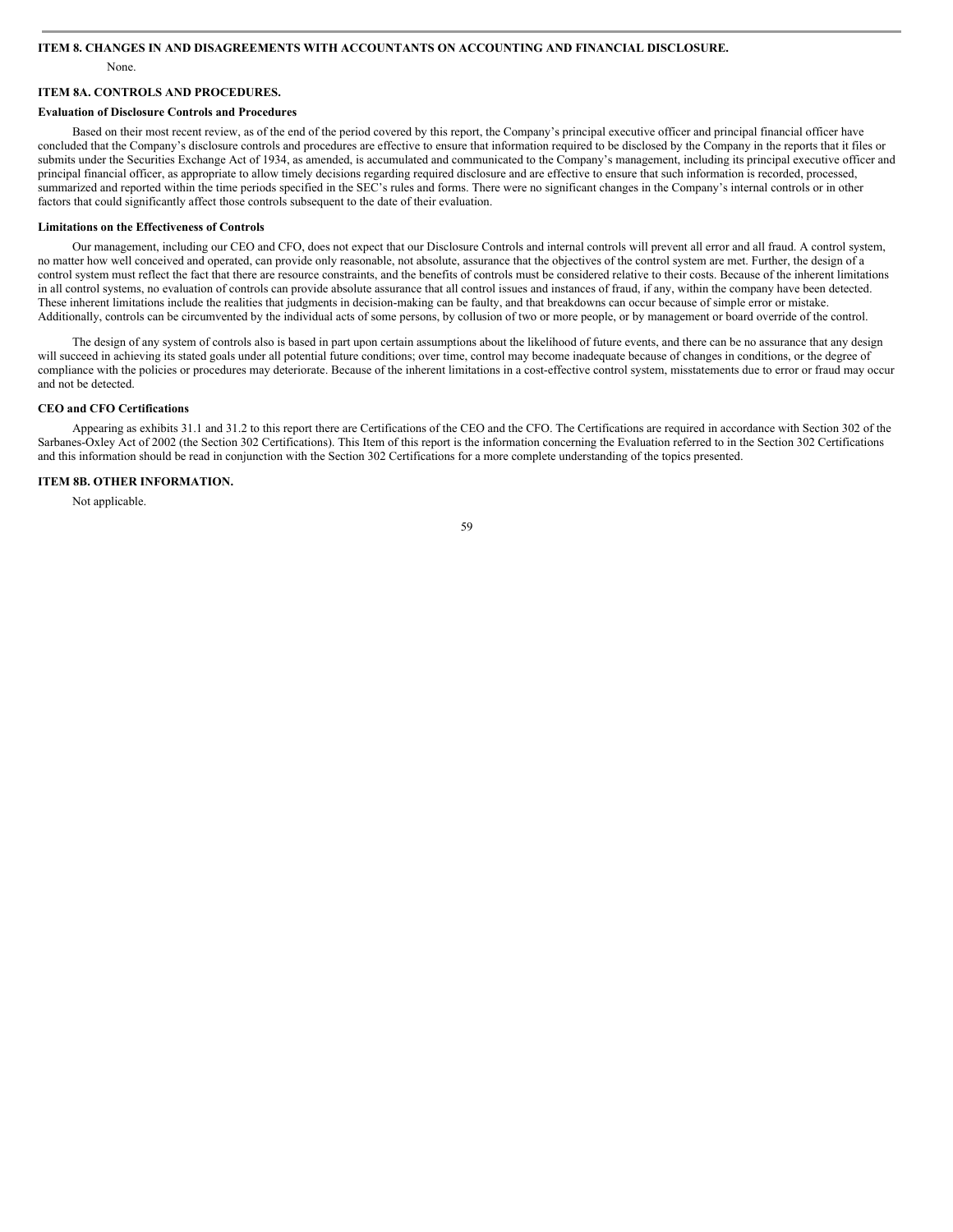#### **Part III**

#### **ITEM 9. DIRECTORS AND EXECUTIVE OFFICERS OF THE REGISTRANT.**

The information required by this item is hereby incorporated by reference to the Company's definitive proxy statement relating to the 2005 Annual Meeting of Shareholders or included in an amendment to this Form 10-KSB, which will be filed with the Securities and Exchange Commission on or before March 30, 2005.

#### **ITEM 10. EXECUTIVE COMPENSATION.**

The information required by this item is hereby incorporated by reference to the Company's definitive proxy statement relating to the 2005 Annual Meeting of Shareholders or included in an amendment to this Form 10-KSB, which will be filed with Securities and Exchange Commission on or before March 30, 2005.

## **ITEM 11. SECURITY OWNERSHIP OF CERTAIN BENEFICIAL OWNERS AND MANAGEMENT AND RELATED STOCKHOLDER MATTERS.**

The information required by this item is hereby incorporated by reference to the Company's definitive proxy statement relating to the 2005 Annual Meeting of Shareholders or included in an amendment to this Form 10-KSB, which will be filed with Securities and Exchange Commission on or before March 30, 2005.

#### **ITEM 12. CERTAIN RELATIONSHIPS AND RELATED TRANSACTIONS**

The information required by this item is hereby incorporated by reference to the Company's definitive proxy statement relating to the 2005 Annual Meeting of Shareholders, or included in an amendment to this Form 10-KSB, which will be filed with Securities and Exchange Commission on or before March 30, 2005.

# **ITEM 13. EXHIBITS AND REPORTS ON FORM 8-K**

**a.) Exhibits**

See Exhibit Index following the signature page.

# **b.) Reports on Form 8-K.**

Form 8-K filed October 5, 2004, reporting under Item 2.02 results of operations and financial conditions.

Form 8-K filed December 17, 2004, reporting under Item 5.02 the resignation of Charles D. Nyberg from the Board of Directors.

Form 8-K filed February 15, 2004, reporting under Item 2.02 the results of operation and financial conditions.

# **ITEM 14. PRINCIPAL ACCOUNTANT FEES AND SERVICES**

The information required by this item is hereby incorporated by reference to the Company's definitive proxy statement relating to the 2005 Annual Meeting of Shareholders, or included in an amendment to this Form 10-KSB, which will be filed with Securities and Exchange Commission on or before March 30, 2005.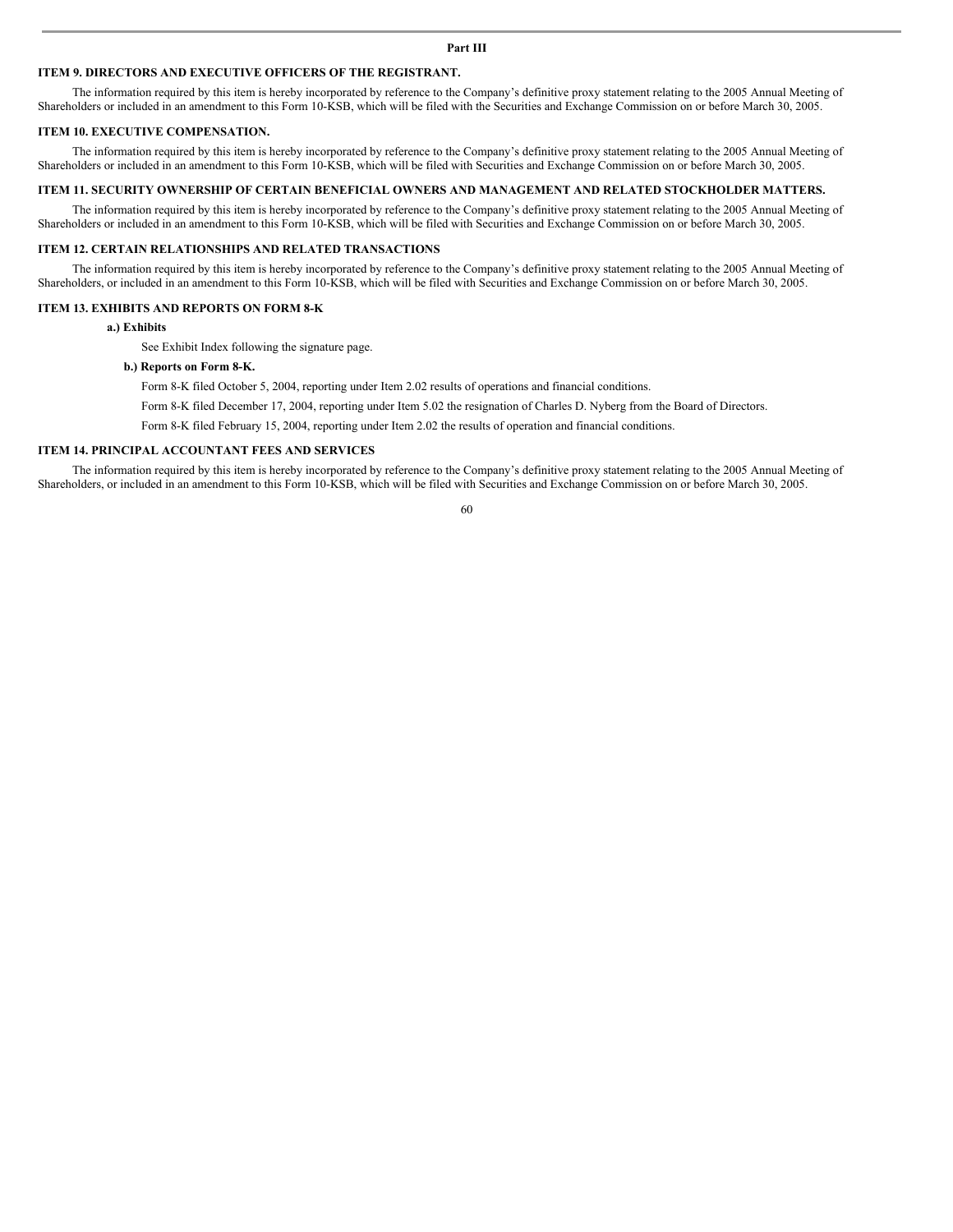# **SIGNATURES**

In accordance with Section 13 or 15(d) of the Securities Exchange Act of 1934, the Registrant has duly caused this Form 10-KSB to be signed on its behalf by the undersigned thereunto duly authorized.

# CRYO-CELL INTERNATIONAL, INC.

By: /s/ Mercedes Walton,

Mercedes Walton, Interim Chief Executive Officer

Dated: February 25, 2005

In accordance with the Securities Exchange Act of 1934, this report has been signed below by the following persons in the capacities indicated:

| <b>SIGNATURE</b>    | <b>TITLE</b>                                                                  | <b>DATE</b>       |
|---------------------|-------------------------------------------------------------------------------|-------------------|
| /s/ Mercedes Walton | Chairman of the Board,                                                        |                   |
| Mercedes Walton     | Interim Chief Executive Officer                                               | February 25, 2005 |
| /s/ Jill Taymans    | Vice President, Finance,                                                      |                   |
| Jill Taymans        | The Company's Principal Financial Officer<br>and Principal Accounting Officer | February 25, 2005 |
| /s/ Scott Christian | Director                                                                      | February 25, 2005 |
| Scott Christian     |                                                                               |                   |
| /s/ Jagdish Sheth   | Director                                                                      | February 25, 2005 |
| Jagdish Sheth       |                                                                               |                   |
| /s/ Gaby Goubran    | Director                                                                      | February 25, 2005 |
| Gaby Goubran        |                                                                               |                   |
| /s/ Anthony Finch   | Director                                                                      | February 25, 2005 |
| Anthony Finch       |                                                                               |                   |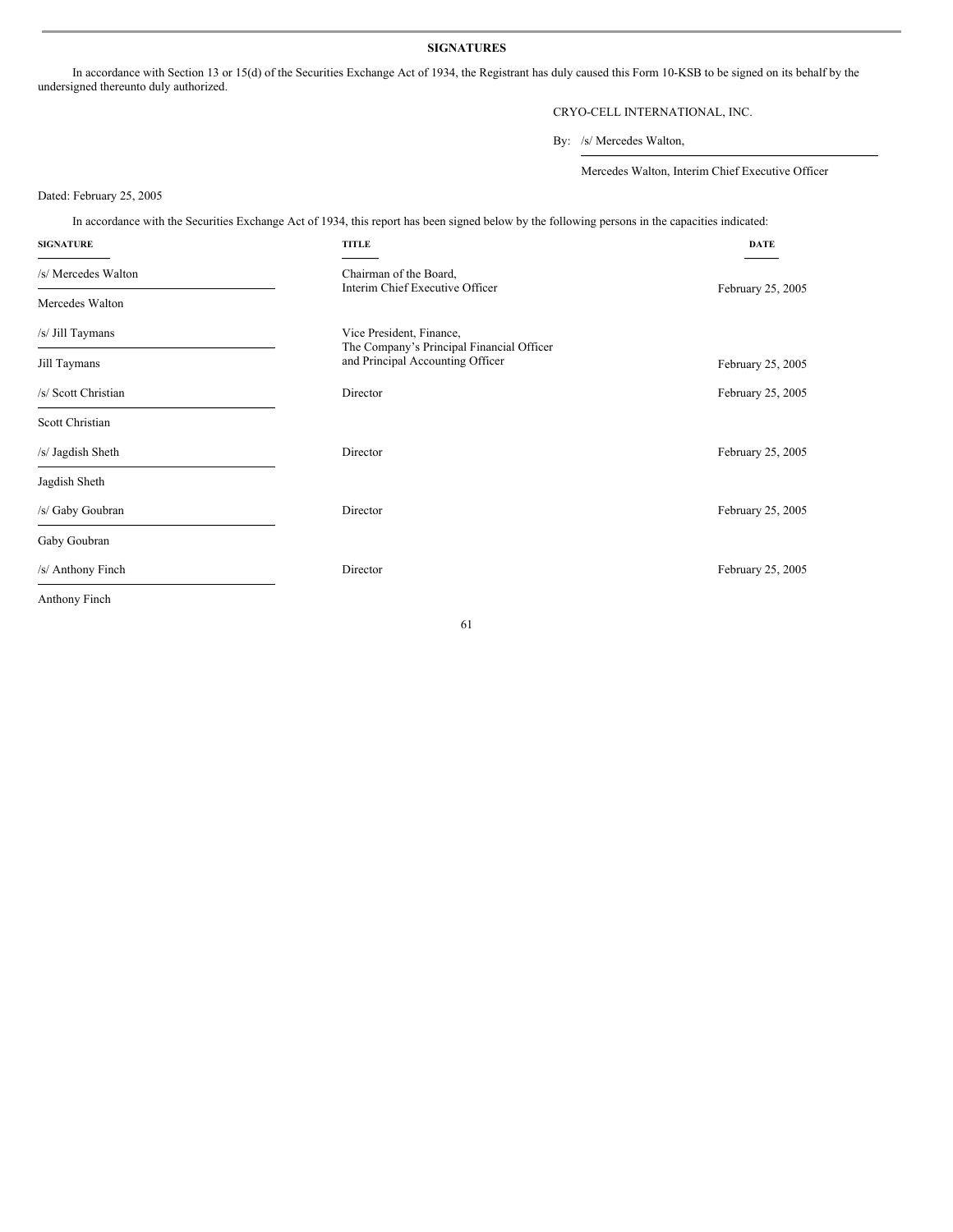# **EXHIBIT INDEX**

| Exhibit No. | <b>Description</b>                                                                                            |
|-------------|---------------------------------------------------------------------------------------------------------------|
| 3.1(2)      | Amended and Restated Certificate of Incorporation                                                             |
| 3.2(2)      | Amended and Restated By-Laws                                                                                  |
| 10.11(3)    | Amended Agreement with Bio-Stor                                                                               |
| 10.12(1)    | Revenue Sharing Agreement between Stem Cell Preservation Technologies, Inc. and CRYO-CELL International, Inc. |
| 10.13(1)    | Chairman of the Board Compensation                                                                            |
| 10.14(1)    | Employment agreement between John V. Hargiss and CRYO-CELL International, Inc. dated June 18, 2002            |
| 10.15(1)    | Agreement with Daniel D. Richard and CRYO-CELL International, Inc. dated June 18, 2002.                       |
| 10.16(4)    | Agreement with Red Rock Partners for the State of Texas Revenue Sharing Agreement dated May 30, 2001.         |
| 10.17(4)    | Addendum Agreement dated November 2001 to Secondary Storage Agreement with Safti-Cell, Inc.                   |
| 10.18(4)    | Secondary Storage Agreement with Safti-Cell, Inc. dated October 1, 2001.                                      |

10.19 (4) Amendment to Dan Richard agreement dated January 29, 2003.

10.20 (5) Lease

23 Consents of Auditors

31.1 Certification of CEO Pursuant to Section 302 of the Sarbanes-Oxley Act of 2002.

31.2 Certification of CFO Pursuant to Section 302 of the Sarbanes-Oxley Act of 2002.

32.1 Certification Pursuant to 18 U.S.C. Section 1350, as Adopted Pursuant to Section 906 of the Sarbanes-Oxley Act of 2002.

(1) Incorporated by reference to the Company's Quarterly Report on Form 10-QSB for the quarter ended August 31, 2002.

Incorporated by reference to the Company's Quarterly Report on Form 10-QSB for the quarter ended May 31, 2002.

(3) Incorporated by reference to the Company's Annual Report on Form 10-KSB for the year ended November 30, 1997.

(4) Incorporated by reference to the Company's Annual Report on Form 10-KSB for the year ended November 30, 2002.

(5) Incorporated by reference to the Company's Quarterly Report on Form 10-QSB for the quarter ended August 31, 2004.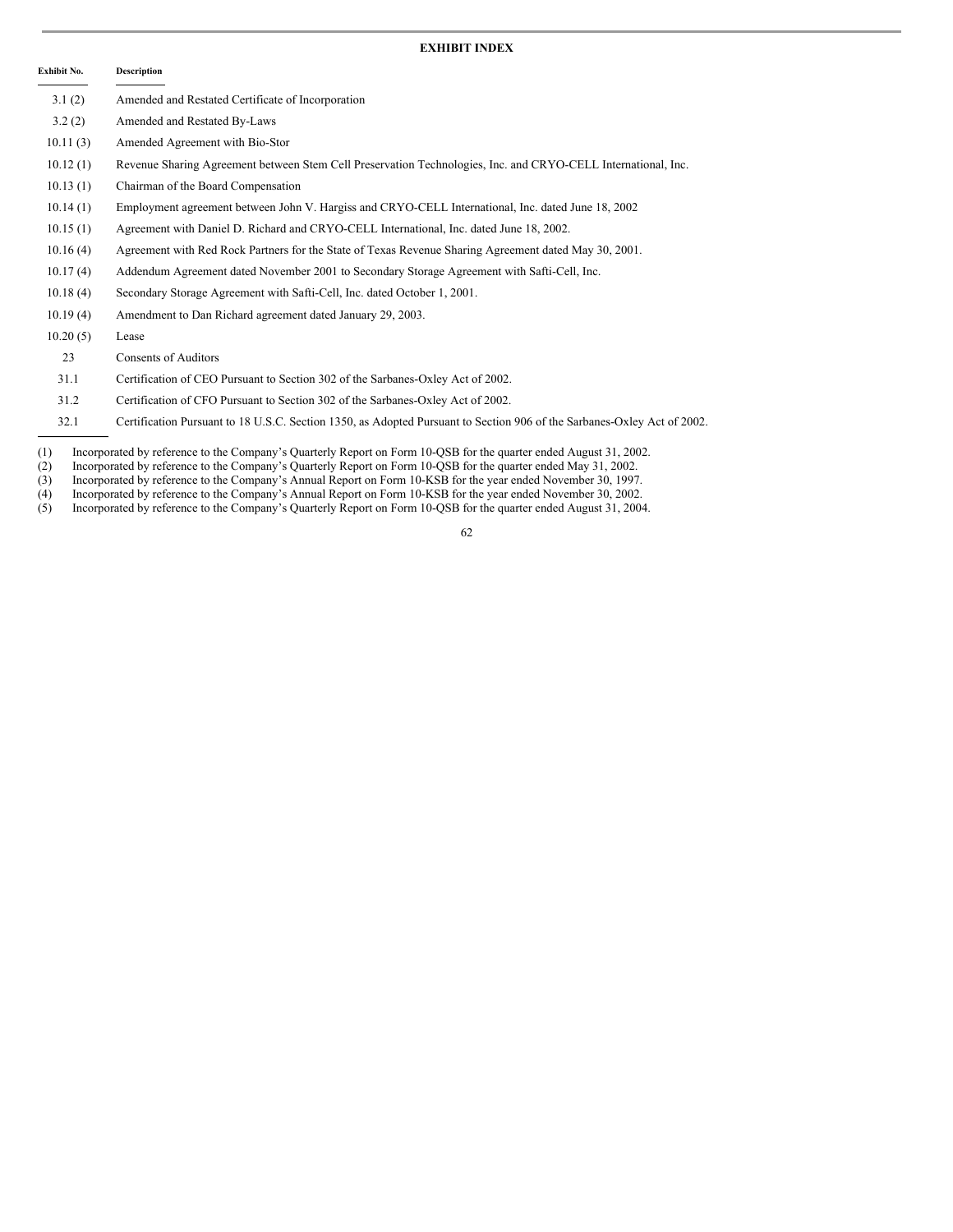# **CONSENT OF INDEPENDENT REGISTERED PUBLIC ACCOUNTING FIRM**

As independent registered public accountants, we hereby consent to the incorporation by reference of our report dated February 15, 2005, on the consolidated financial statements of Cryo-Cell International, Inc. and subsidiaries (the Company) as of and for the years then ended November 30, 2004 and 2003, included in the Company's form 10-KSB dated February 25, 2005, into the following registration statements previously filed by the Company: Form S-8 (File No. 333-92991); Form S-8 (File No. 333-65418).

/s/ GRANT THORNTON LLP

Tampa, FL February 15, 2005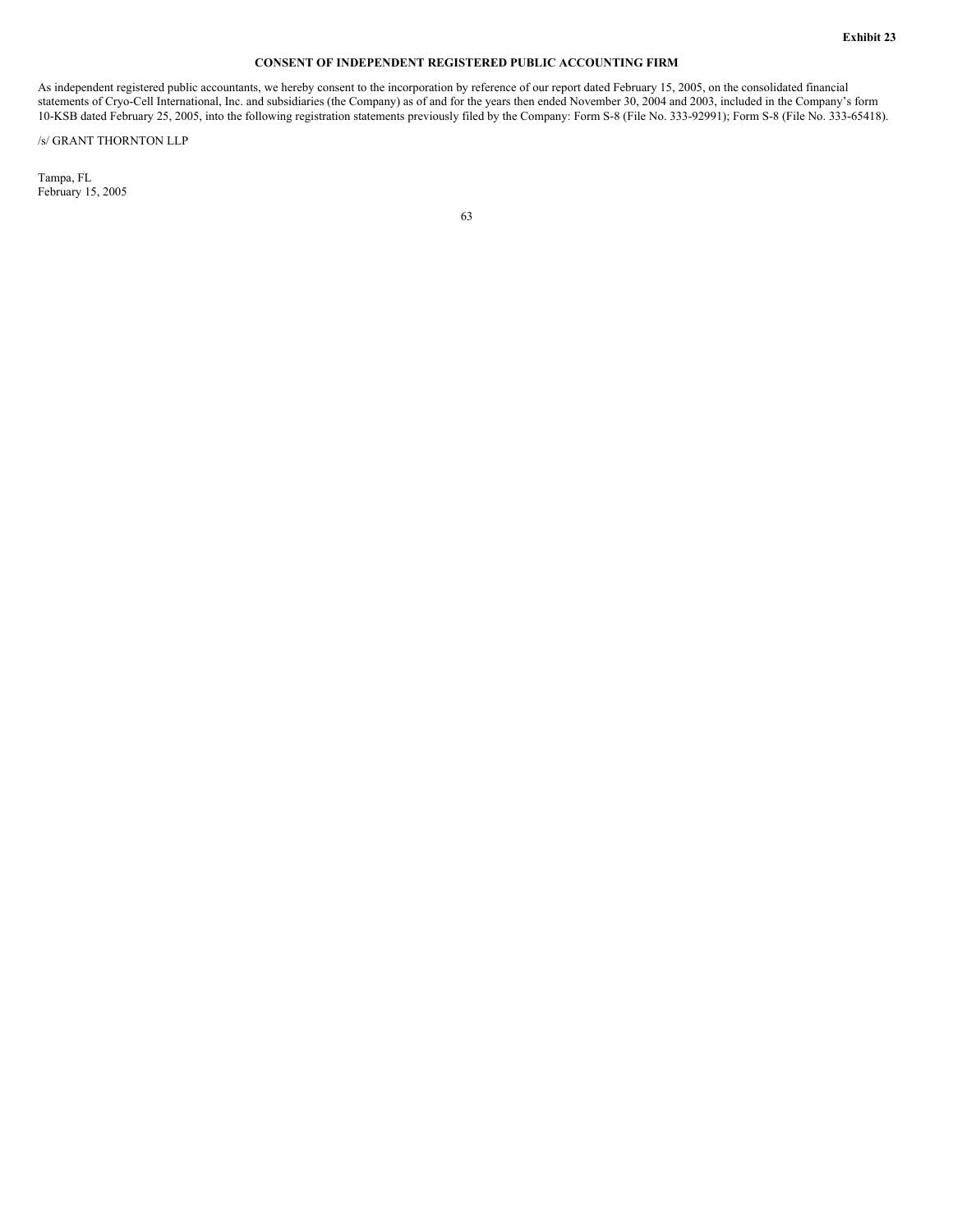# CERTIFICATION OF CHIEF EXECUTIVE OFFICER

I, Mercedes Walton, certify that:

- 1. I have reviewed this annual report on Form 10-KSB of CRYO-CELL International, Inc. (the "Registrant");
- 2. Based on my knowledge, this report does not contain any untrue statement of a material fact or omit to state a material fact necessary to make the statements made, in light of the circumstances under which such statements were made, not misleading with respect to the period covered by this report;
- 3. Based on my knowledge, the consolidated financial statements, and other financial information included in this report, fairly present in all material respects the financial condition, results of operations and cash flows of the registrant as of, and for, the periods presented in this report;
- 4. The Registrant's other certifying officer(s) and I are responsible for establishing and maintaining disclosure controls and procedures (as defined in Exchange Act Rules 13a-15(e) and 15d-15(e)) for the Registrant and have:

(a) Designed such disclosure controls and procedures, or caused such disclosure controls and procedures to be designed under our supervision, to ensure that material information relating to the Registrant, including its consolidated subsidiaries, is made known to us by others within those entities, particularly during the period in which this annual report is being prepared;

(b) Evaluated the effectiveness of the Registrant's disclosure controls and procedures and presented in this report our conclusions about the effectiveness of the disclosure controls and procedures, as of the end of the period covered by this report based on such evaluation; and

(c) disclosed in this report any change in the Registrant's internal control over financial reporting that occurred during the Registrant's most recent fiscal quarter that has materially affected, or is reasonably likely to materially affect, the Registrant's internal control over financial reporting;

5. The Registrant's other certifying officer(s) and I have disclosed, based on our most recent evaluation of internal control over financial reporting, to the Registrant's auditors and the audit committee of the Registrant's board of directors (or persons performing the equivalent functions):

(a) All significant deficiencies and material weaknesses in the design or operation of internal control over financial reporting which are reasonably likely to adversely affect the Registrant's ability to record, process, summarize and report financial information; and

(b) Any fraud, whether or not material, that involves management or other employees who have a significant role in the Registrant's internal control over financial reporting.

Dated: February 25, 2005 /s/ Mercedes Walton

Mercedes Walton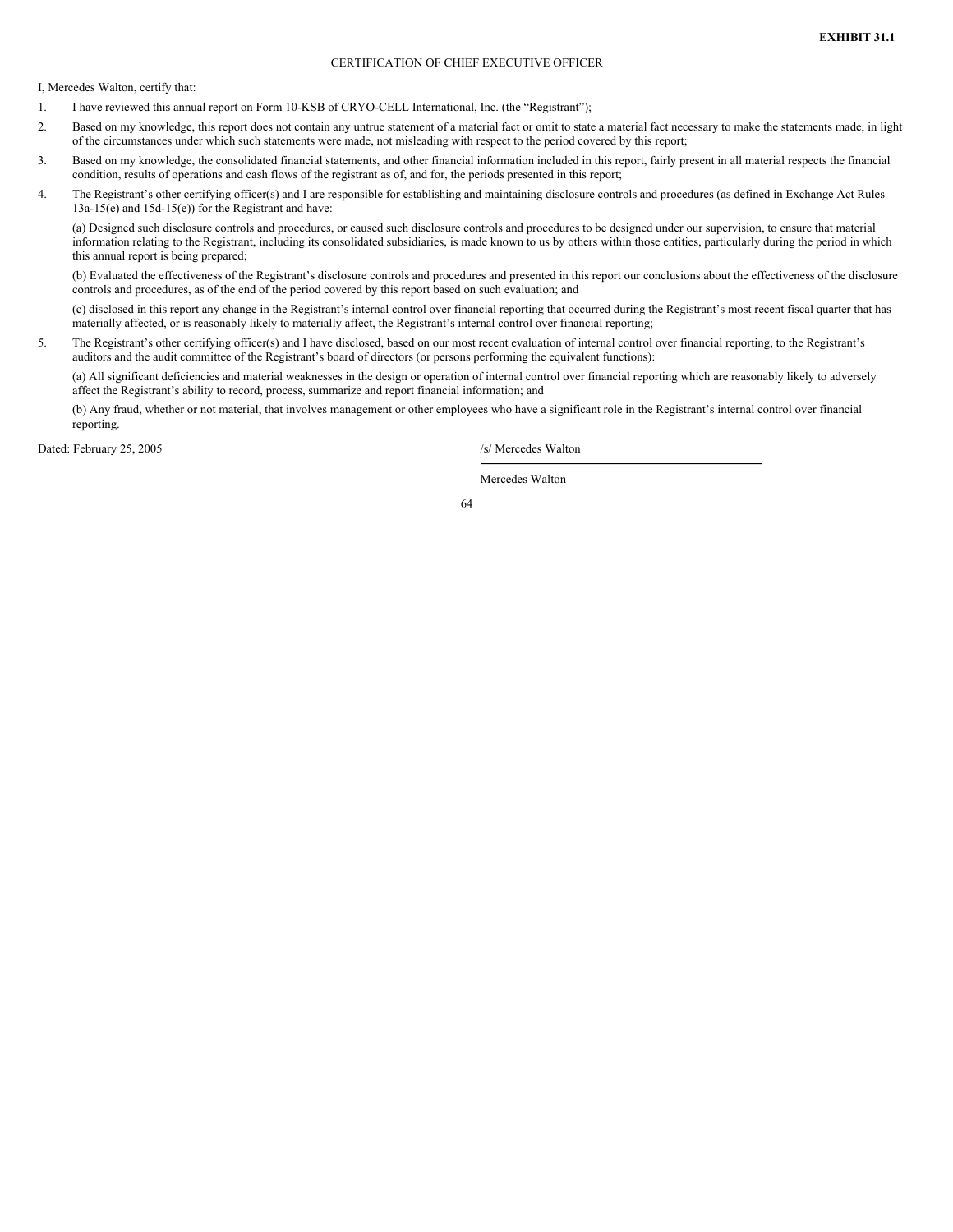# CERTIFICATION OF CHIEF FINANCIAL OFFICER

I, Jill M. Taymans, certify that:

- 1. I have reviewed this annual report on Form 10-KSB of CRYO-CELL International, Inc. (the "Registrant");
- 2. Based on my knowledge, this report does not contain any untrue statement of a material fact or omit to state a material fact necessary to make the statements made, in light of the circumstances under which such statements were made, not misleading with respect to the period covered by this report;
- 3. Based on my knowledge, the consolidated financial statements, and other financial information included in this report, fairly present in all material respects the financial condition, results of operations and cash flows of the registrant as of, and for, the periods presented in this report;
- 4. The Registrant's other certifying officer(s) and I are responsible for establishing and maintaining disclosure controls and procedures and internal control over financial report (as defined in Exchange Act Rules 13a-15(e) and 15d-15(e)) for the Registrant and have:

(a) Designed such disclosure controls and procedures, or caused such disclosure controls and procedures to be designed under our supervision, to ensure that material information relating to the Registrant, including its consolidated subsidiaries, is made known to us by others within those entities, particularly during the period in which this annual report is being prepared;

(b) Evaluated the effectiveness of the Registrant's disclosure controls and procedures and presented in this report our conclusions about the effectiveness of the disclosure controls and procedures, as of the end of the period covered by this report based on such evaluation; and

(c) disclosed in this report any change in the Registrant's internal control over financial reporting that occurred during the Registrant's most recent fiscal quarter that has materially affected, or is reasonably likely to materially affect, the Registrant's internal control over financial reporting;

5. The Registrant's other certifying officer(s) and I have disclosed, based on our most recent evaluation of internal control over financial reporting, to the Registrant's auditors and the audit committee of the Registrant's board of directors (or persons performing the equivalent functions):

(a) All significant deficiencies and material weaknesses in the design or operation of internal control over financial reporting which are reasonably likely to adversely affect the Registrant's ability to record, process, summarize and report financial information; and

(b) Any fraud, whether or not material, that involves management or other employees who have a significant role in the Registrant's internal control over financial reporting.

Dated: February 25, 2005 /s/ Jill M. Taymans

Jill M. Taymans